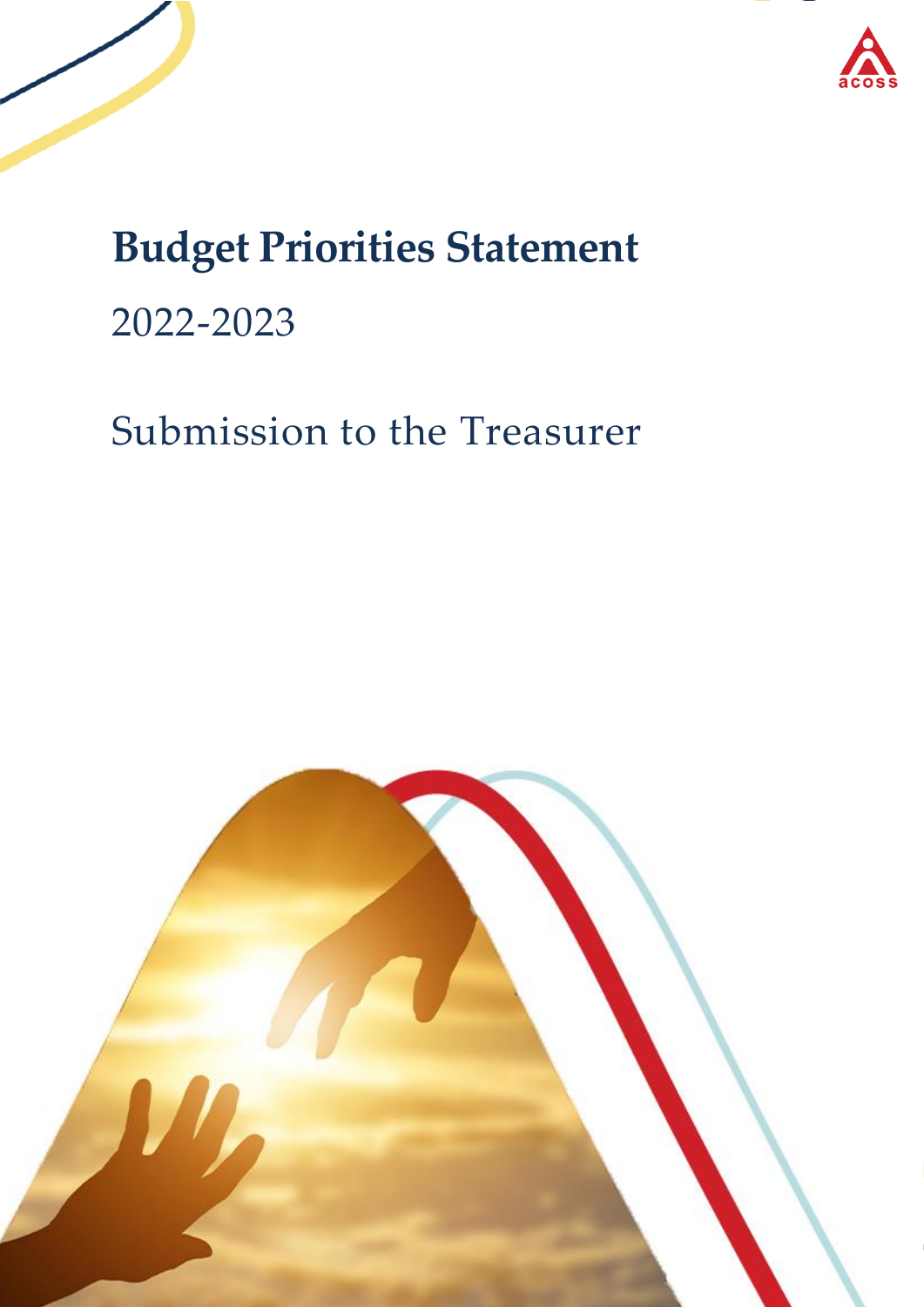

### Who we are

ACOSS is the peak body of the community services and welfare sector, and the national voice for the needs of people affected by poverty and inequality.

Our vision is for a fair, inclusive and sustainable Australia, where all individuals and communities can participate in and benefit from social and economic life.

## What we do

ACOSS leads and supports initiatives within the community services and welfare sector, and acts as an independent non-party political voice.

By drawing on the direct experiences of people affected by poverty and inequality and the expertise of its diverse member base, ACOSS develops and promotes socially and economically responsible public policy and action by government, community and business.

First published in 2022 by the Australian Council of Social Service

Locked Bag 4777 Strawberry Hills NSW, 2012 Australia

Email: [info@acoss.org.au](mailto:info@acoss.org.au) 

Website: [www.acoss.org.au](http://www.acoss.org.au/)

ISSN: 1326 7124

ISBN: 978-0-85871-095-5

© Australian Council of Social Service

This publication is copyright. Apart from fair dealing for the purpose of private study, research, criticism, or review, as permitted under the Copyright Act, no part may be reproduced by any process without written permission. Enquiries should be addressed to the Publications Officer, Australian Council of Social Service. Copies are available from the address above.

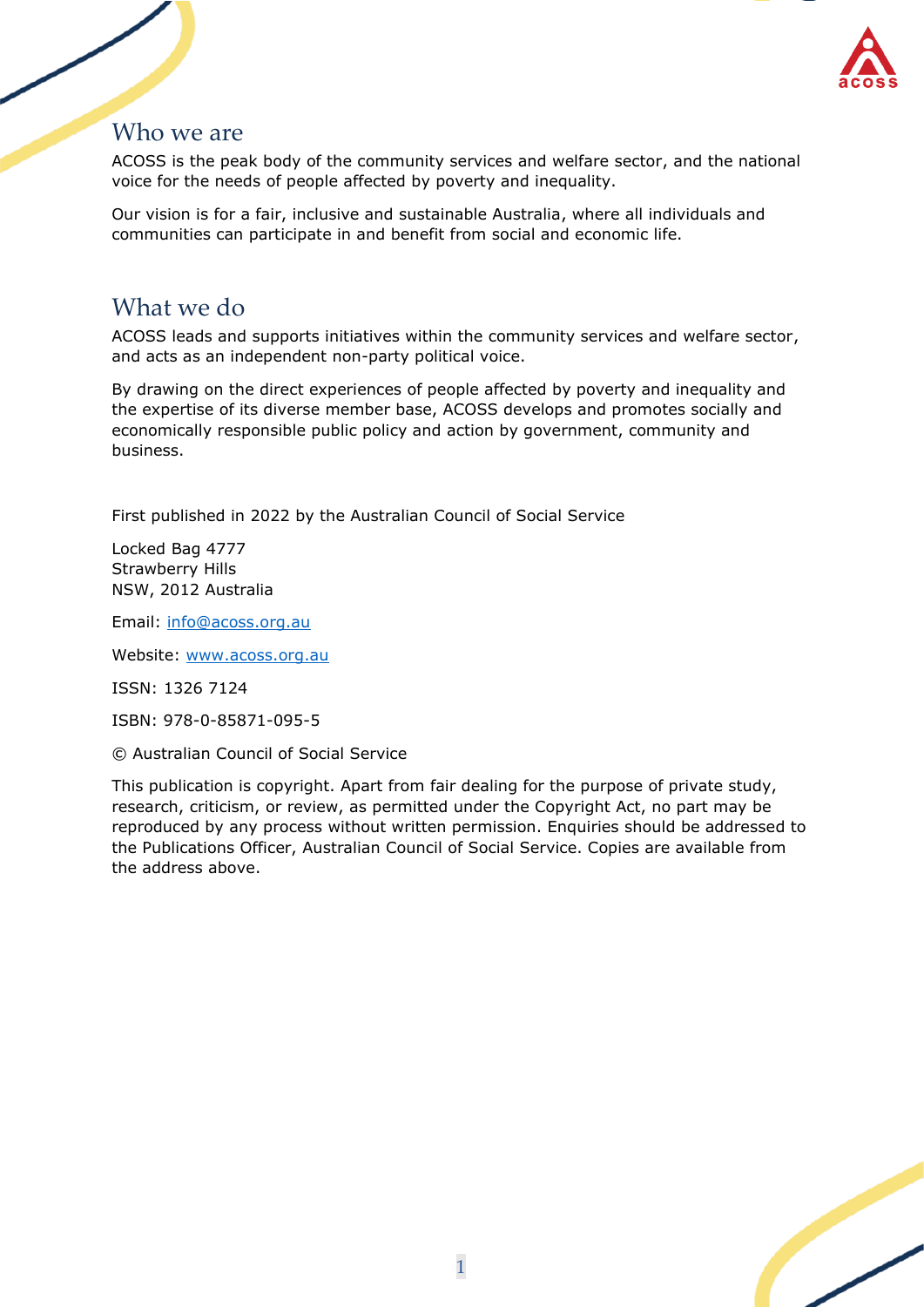

# **Contents**

| A Guarantee to the Nation: jobs, services, safety nets and climate action 4        |
|------------------------------------------------------------------------------------|
|                                                                                    |
|                                                                                    |
|                                                                                    |
|                                                                                    |
|                                                                                    |
|                                                                                    |
|                                                                                    |
| Abolish mandatory cashless debit and income management  12                         |
|                                                                                    |
| Reforms to improve the operation of our income support system 14                   |
|                                                                                    |
| A jobs and training guarantee to reduce long-term unemployment16                   |
| Infrastructure to plan for Jobs and Training Guarantees in local communities 18    |
|                                                                                    |
| Remove harsh and onerous elements from the Mutual Obligation framework19           |
|                                                                                    |
|                                                                                    |
|                                                                                    |
| Clean, affordable, reliable energy for First Nations' communities  23              |
|                                                                                    |
| Fair and inclusive transition for fossil fuel dependent workers and communities 25 |
|                                                                                    |
|                                                                                    |
|                                                                                    |
| Empower communities to build their resilience and lead disaster recovery efforts27 |
|                                                                                    |
|                                                                                    |
|                                                                                    |
| 5. Make housing affordable for people with low incomes  31                         |
|                                                                                    |
|                                                                                    |
|                                                                                    |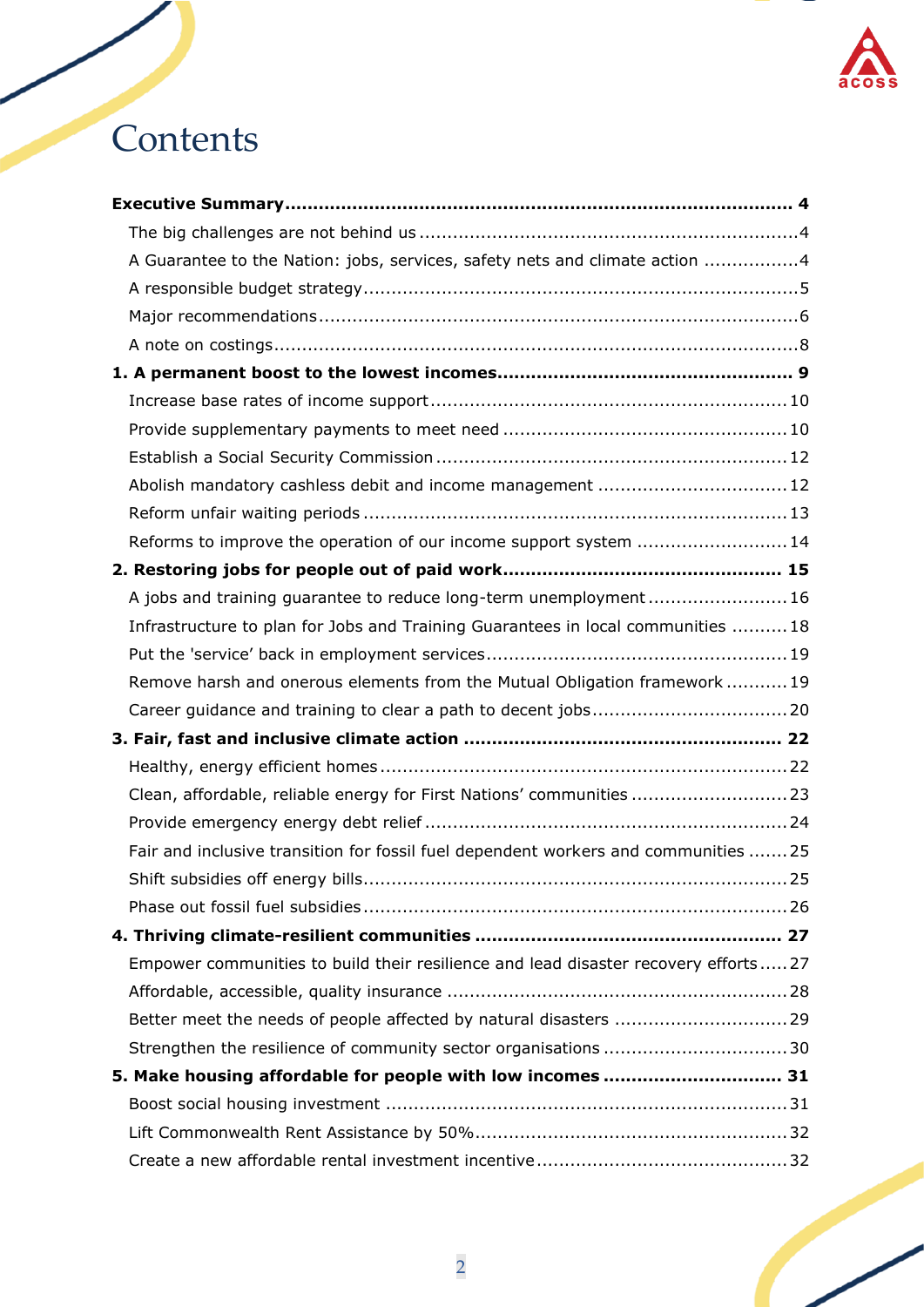

| Develop a new inter-governmental remote housing agreement 33                               |    |
|--------------------------------------------------------------------------------------------|----|
| 6. Improve access and affordability of essential community services  34                    |    |
| Create a Community Sector Continuity of Service Enabling Fund34                            |    |
| Apply fair and uniform indexation to all grants and contracts for community sector         |    |
|                                                                                            |    |
| Improve the affordability of early childhood education and care 36                         |    |
| Ensure equality for Aboriginal and Torres Strait Islander children in their early years 37 |    |
| Establish an Evaluator-General to oversee the evaluation and monitoring of policy,         |    |
| Conduct a service needs analysis to inform investment decisions in services38              |    |
| Increase funding to peaks and advocacy organisations to ensure marginalised voices         |    |
| 7. Strengthen preventive health care and public health services  40                        |    |
|                                                                                            |    |
| Invest in community-led health promotion for COVID-19 vaccination rollout41                |    |
|                                                                                            |    |
|                                                                                            |    |
|                                                                                            |    |
|                                                                                            |    |
|                                                                                            |    |
|                                                                                            |    |
| A levy on superannuation fund income post-retirement to help pay for aged care  48         |    |
| 10. A fairer tax system that supports services, safety nets and economic<br>development    | 51 |
|                                                                                            |    |
|                                                                                            |    |
| Curb personal tax avoidance using private trusts and companies 54                          |    |
|                                                                                            |    |
|                                                                                            |    |
|                                                                                            |    |

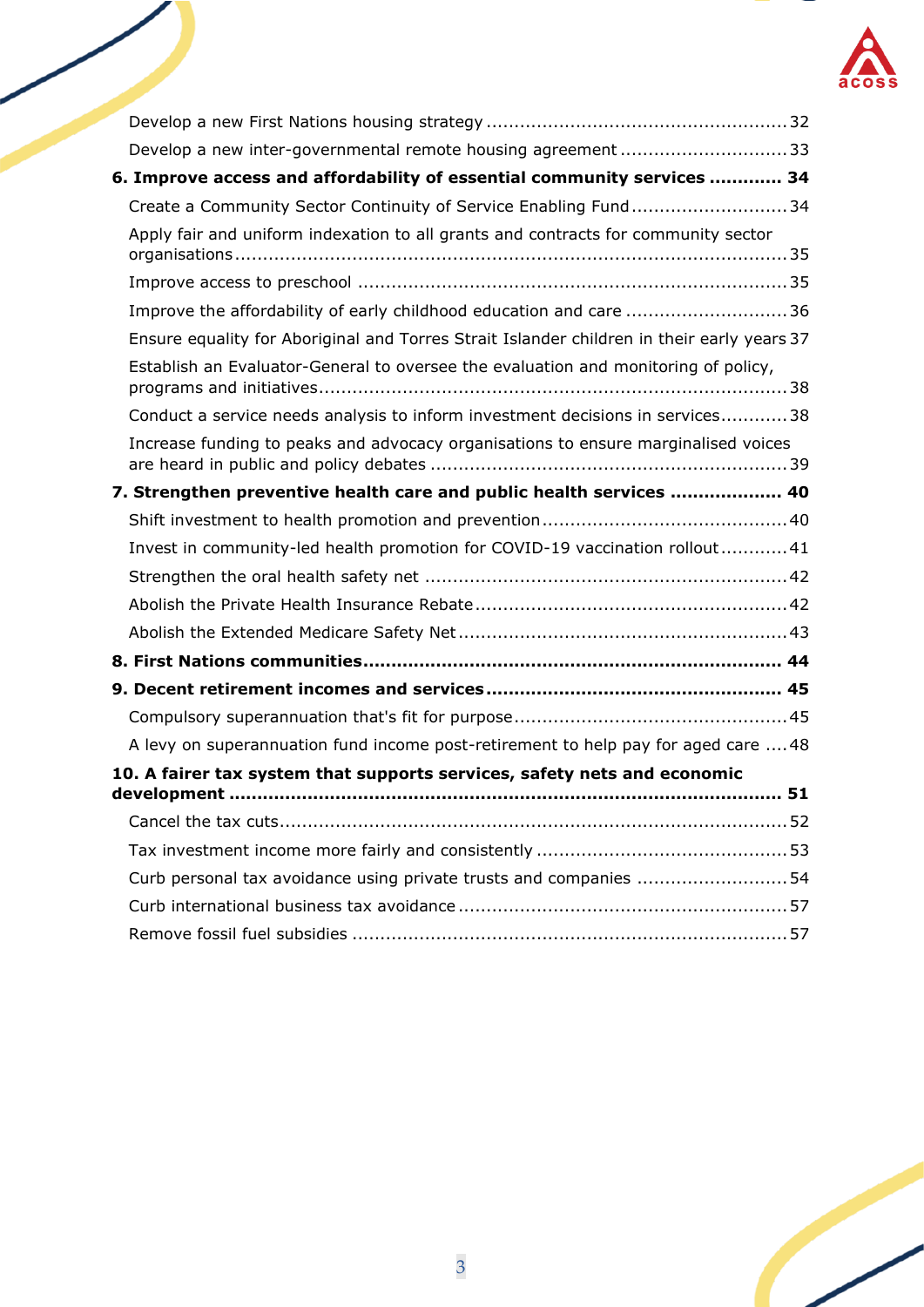

# <span id="page-4-0"></span>Executive Summary

## <span id="page-4-1"></span>The big challenges are not behind us

The COVID19 Pandemic and the 'Black Summer' Bushfires exposed the weaknesses of our most basic social, economic and environmental supports. However, these crises also demonstrated the power of governments to protect and advance our incomes, jobs and health.

In the initial response to COVID19:

- Poverty was halved when the COVID supplement was available.
- Over 700,000 jobs were saved.
- Childcare was affordable; and
- People sleeping on the streets were housed.

We are among the wealthiest nations in the world. However, major weaknesses remain in our economic, social and environmental protections:

- Income support payments of \$45 a day, well below the poverty line
- A growing number of people cannot afford housing
- Long waits for care services that are often of poor quality<br>• Pressure to reduce funding for the National Disability Insur
- Pressure to reduce funding for the National Disability Insurance Scheme
- Neglect of dental and mental health care
- Employment services that have failed to reduce entrenched, long-term unemployment
- The decline of our public and community education and training infrastructure
- Failure to 'close the gap' with community-controlled Aboriginal and Torres Strait Islander services
- Inadequate public investment in the transition to a clean economy, disaster resilience and help for people to adapt to global warming.

## <span id="page-4-2"></span>A Guarantee to the Nation: jobs, services, safety nets and

## climate action

This Budget should continue to support community resilience and recovery as we navigate our way through, and hopefully beyond, the COVID pandemic.

In our community sector [statement on budget policy,](https://www.acoss.org.au/wp-content/uploads/2021/08/A-Guarantee-To-The-Nation-Final-Release.pdf) we are calling on the parties to guarantee that the next government will give priority to the most pressing challenges we face including persistent poverty and inequality, services for an ageing population, unaffordable housing, mental health and domestic violence, and the catastrophic threat of climate change.<sup>1</sup>

We have an historic opportunity to achieve full employment, where the vast majority of people seeking paid employment can readily find a job. The government has committed to maintain fiscal stimulus and the Reserve Bank has committed not to lift interest rates until unemployment is low enough to trigger sustained increases in real wages of around 3% a year. To reach full employment in the 21st century labour market, attention must also be paid to Australia's high levels of underemployment and insecure employment, and over-reliance on temporary migrants to fill entry-level jobs.

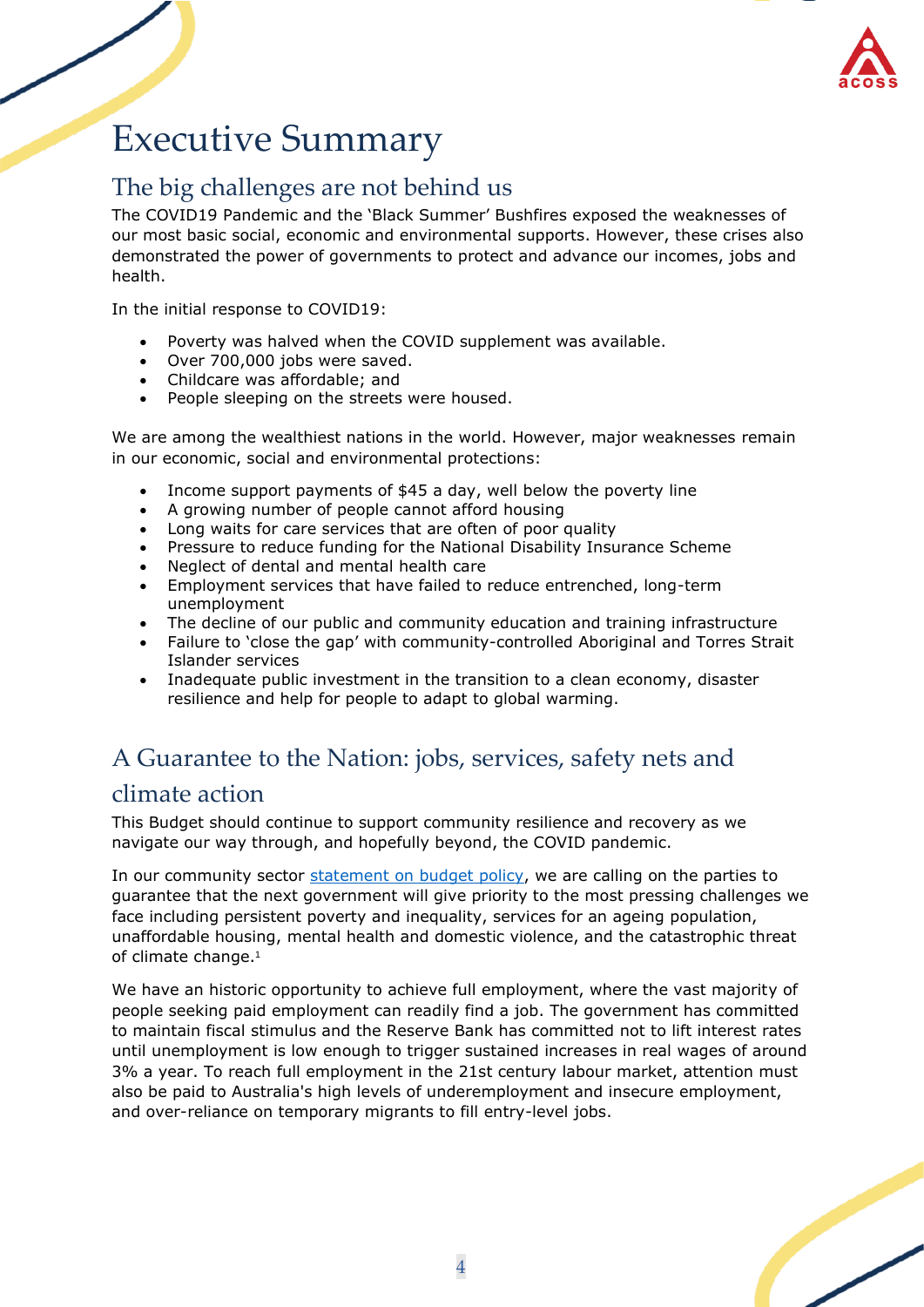

## <span id="page-5-0"></span>A responsible budget strategy

This submission recommends that the government invests in policies and programs that meet the challenges we face and strengthen public revenue to pay for that investment in a fair and sustainable way.

There is no urgency to reduce the budget deficit and we support the government's strategy to prioritise employment at this time. The government should shore up the revenue base needed to finance essential services and income support and action on climate change.

The present budget settings are not fit for purpose. Historically low growth in public expenditure (falling over the next four years and rising by just 1.4% a year after the big tax cuts begin in 2024) is baked into the budget (Figure 1). Built on the back of harsh spending cuts before the pandemic, these curbs on expenditure on essential services and payments are not sustainable, as pressures on funding for disability and aged care services demonstrate.

### **Figure 1: Average annual growth in Commonwealth budget expenditures per person, after inflation**



Source: Parliamentary Budget Office (2021), *Beyond the Budget - [2021-22: Fiscal outlook and scenarios,](https://www.aph.gov.au/-/media/05_About_Parliament/54_Parliamentary_Depts/548_Parliamentary_Budget_Office/Reports/2021-22/Beyond_the_budget_2021-22/Beyond_the_Budget_2021-22_-_Snapshot_PDF.pdf?la=en&hash=6596B3AF610CF86315CBB73DF0B4D4FA2A6BEB61)* Report [No 2/2021.](https://www.aph.gov.au/-/media/05_About_Parliament/54_Parliamentary_Depts/548_Parliamentary_Budget_Office/Reports/2021-22/Beyond_the_budget_2021-22/Beyond_the_Budget_2021-22_-_Snapshot_PDF.pdf?la=en&hash=6596B3AF610CF86315CBB73DF0B4D4FA2A6BEB61)

This is not the time for more income tax cuts, especially those scheduled for 2024, which cost over \$16 billion a year and mainly go to men with high incomes. Instead of cutting taxes, the government should restructure them so that revenue is raised more fairly and efficiently. High priority should be given to reforms to taxes on investment incomes from property and shares, superannuation, the use of private companies and trusts to avoid tax, curbs on tax avoidance by multi-national companies, and the removal of business tax concessions that are economically and environmentally harmful such as fossil fuel subsidies.

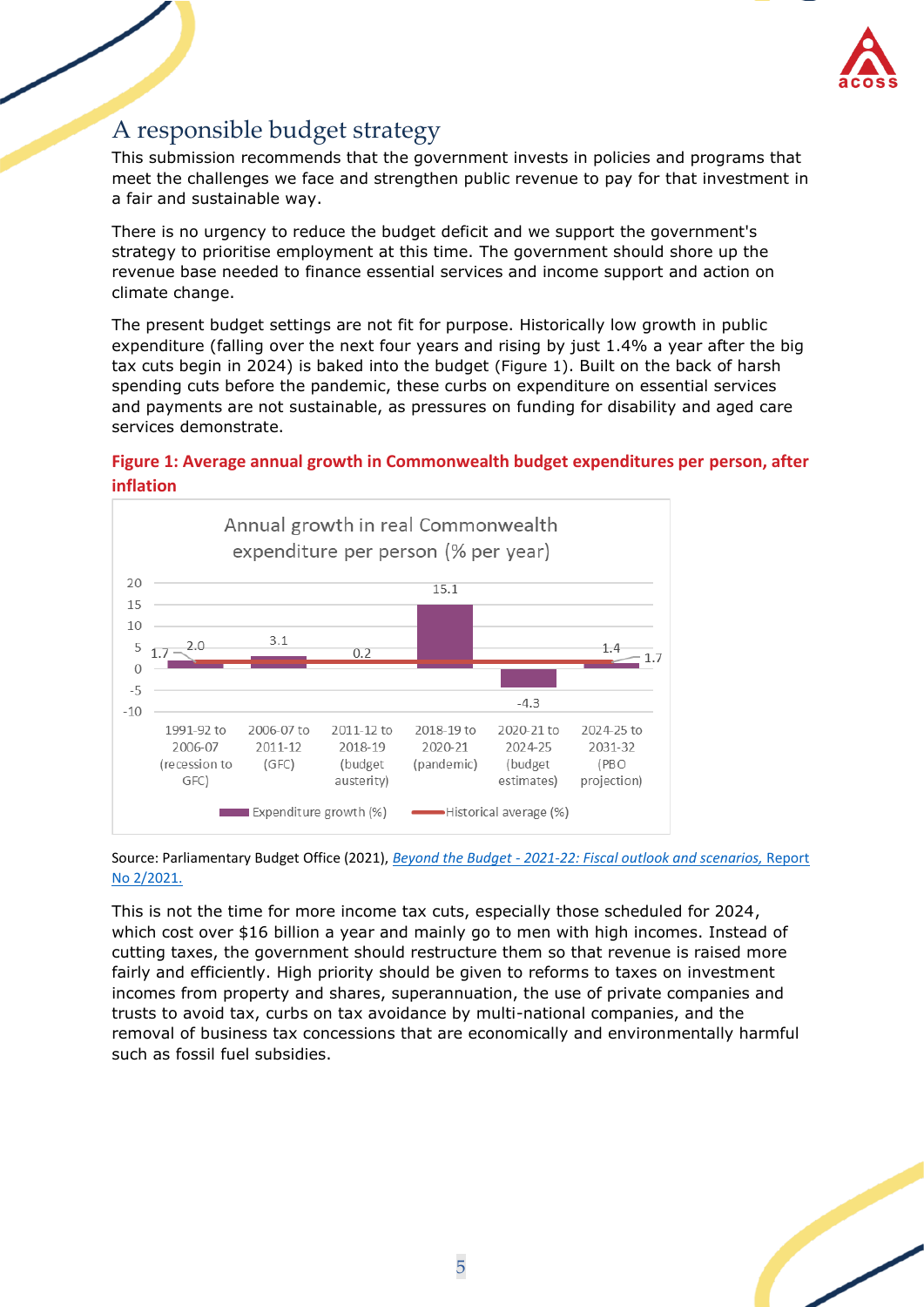

## <span id="page-6-0"></span>Major recommendations

### **Social security**

- Establish a minimum income floor in our income support system by lifting all income support payments to at least \$69 a day, which is the same level as the pension and pension supplement and indexing them to wages as well as prices.
- Ensure supplementary payments meet specific needs, including lifting Commonwealth Rent Assistance by 50%, providing a Disability and Illness Supplement of at least \$50 a week as well as a Single Parent Supplement that recognises the costs of single parenthood.
- Abolish mandatory cashless debit and income management and put in place an independent Social Security Commission to advise the parliament on income support payment settings ongoing.

#### **Employment**

- Introduce a flexible Jobs and Training Guarantee for people unemployed longterm, comprising either subsidised temporary employment, substantial further education or training, or other help to connect them directly to suitable jobs.
- Ease harsh unemployment payment compliance arrangements, including automated payment suspensions, excessive activity requirements, and a lack of discretion for employment service providers and Services Australia to withhold penalties.

#### **Climate action**

- Invest up to \$5,000 in energy efficiency improvements per dwelling for 1.8 million low-income homes to cut emissions, energy bills, and create thousands of local jobs.
- Establish a First Nations Communities Clean Energy Fund to invest in clean energy and energy efficiency for remote communities.
- Provide up to \$1,000 per household in emergency energy debt relief to reduce energy payment difficulties made worse by COVID.
- Establish and adequately fund an Energy Transition Authority to provide a fair and inclusive transition for fossil fuel dependent workers and communities.

#### **Climate resilient communities**

- Empower Communities to build their resilience and manage recovery.
- Provide affordable, accessible, and quality insurance.
- Better meet the needs of people and communities impacted by extreme weather events.
- Strengthen the resilience of community sector organisations to better support community resilience, response, and recovery to increasing extreme weather events.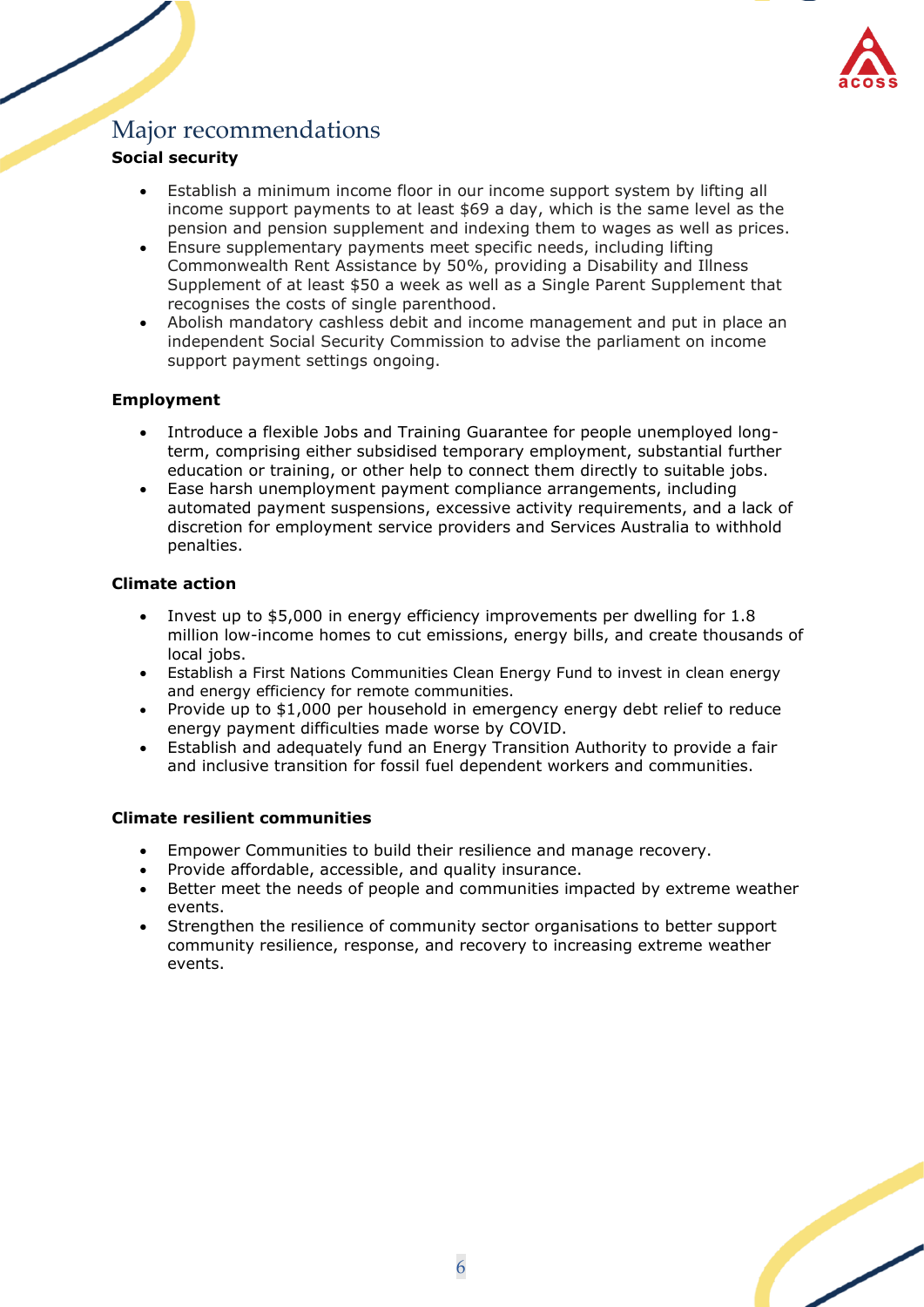

### **Housing**

- A 20,000 dwelling, \$7 billion social housing package should be rolled out over the next 3 years to reduce homelessness and kick-start housing constructions and growth in jobs and incomes.
- Maximum rates of Commonwealth Rent Assistance for private tenants with low incomes should be doubled to ease housing stress (see above).
- A new affordable rental investment incentive scheme should be developed.

#### **Community services**

- Create a Community Sector Continuity of Service Enabling Fund.
- Improve access to preschool.
- Improve the affordability of early childhood education and care.

#### **Health**

- Lift investment in health promotion and prevention to 5% of total health expenditure by 2025 (well in advance of the current 2030 commitment).
- Strengthen the oral health safety net through increased investment and a multiyear funding agreement.
- Abolish poorly targeted, wasteful health programs, including the Private Health Insurance Rebate and the Extended Medicare Safety Net.

#### **First Nations' Communities**

- Implement Uluru Statement from the Heart, including by holding a referendum on a First Nations Voice to Parliament enshrined in the Constitution.
- Abolish discriminatory social security policies including mandatory income management and cashless debit.

#### **Retirement Incomes**

- Replace tax concessions for superannuation contributions with a fairer and simpler annual rebate
- A 15% levy on superannuation fund earnings after retirement to guarantee universal access to quality aged care services
- Prevent avoidance of the Medicare Levy to strengthen funding for health services.

#### **Tax**

- Do not proceed with scheduled 2024-25 income tax cuts.
- Reduce the general Capital Gains Tax discount for individuals and trusts by half and restrict deductions for personal investment expenses (negative gearing).
- Abolish fuel tax credits for off-road use, except for agriculture.
- Introduce a sugar tax on sweetened drinks and tax drinks consistently on the basis of alcohol content.

These recommendations should be read in conjunction with the additional COVIDresponse recommendations outlined in ACOSS' letters to National Cabinet dated [12](https://www.acoss.org.au/wp-content/uploads/2022/01/ACOSS-Letter-to-National-Cabinet-Wed-Jan12-2022.pdf) and  $27$  January. $1$ 

<sup>&</sup>lt;sup>1</sup> The letters are available for download at [https://www.acoss.org.au/wp](https://www.acoss.org.au/wp-content/uploads/2022/01/ACOSS-Letter-to-National-Cabinet-Wed-Jan12-2022.pdf)[content/uploads/2022/01/ACOSS-Letter-to-National-Cabinet-Wed-Jan12-2022.pdf](https://www.acoss.org.au/wp-content/uploads/2022/01/ACOSS-Letter-to-National-Cabinet-Wed-Jan12-2022.pdf) and [https://www.acoss.org.au/wp-content/uploads/2022/01/270122-Second-Letter-to-](https://www.acoss.org.au/wp-content/uploads/2022/01/270122-Second-Letter-to-National-Cabinet-re-actions-for-Omicron-FOR-MEDIA.pdf)[National-Cabinet-re-actions-for-Omicron-FOR-MEDIA.pdf.](https://www.acoss.org.au/wp-content/uploads/2022/01/270122-Second-Letter-to-National-Cabinet-re-actions-for-Omicron-FOR-MEDIA.pdf)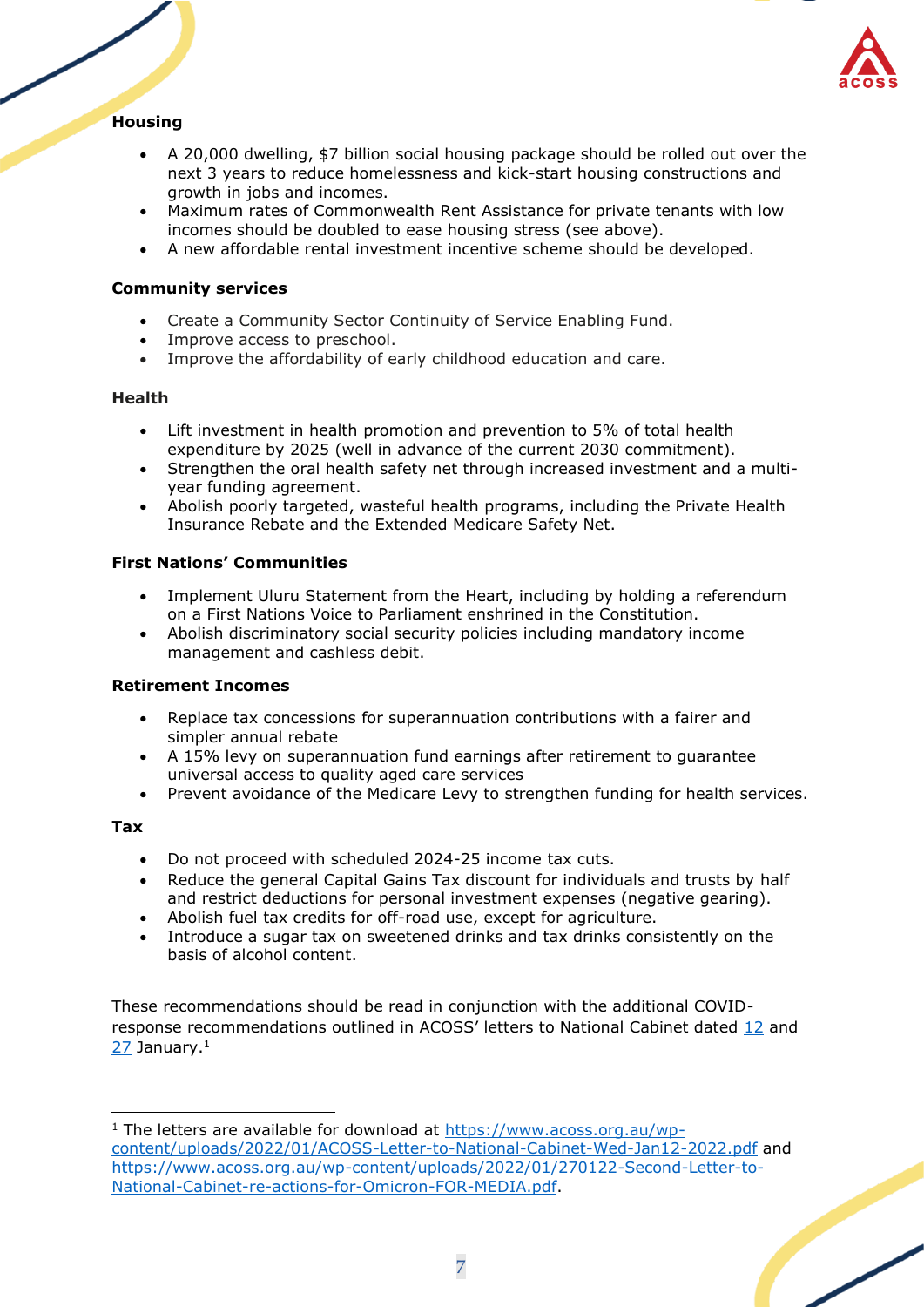

## <span id="page-8-0"></span>A note on costings

Where possible, the budget impact of a proposed recommendation has been estimated. Where the budget impact is 'Not Available', either there are insufficient data available to estimate the costs or the costs will be variable depending on need in any given year, for example in case of natural disasters.

Fiscal costs are expressed as negative values and savings, or revenue increases as positive values. Negative figures are expenditure increases; positive figures in italics are savings measures. Estimates are rounded up or down to nearest whole number, and to nearest \$10 million where impact is over \$100 million, and the nearest \$100 million where impact is over \$1,000 million.

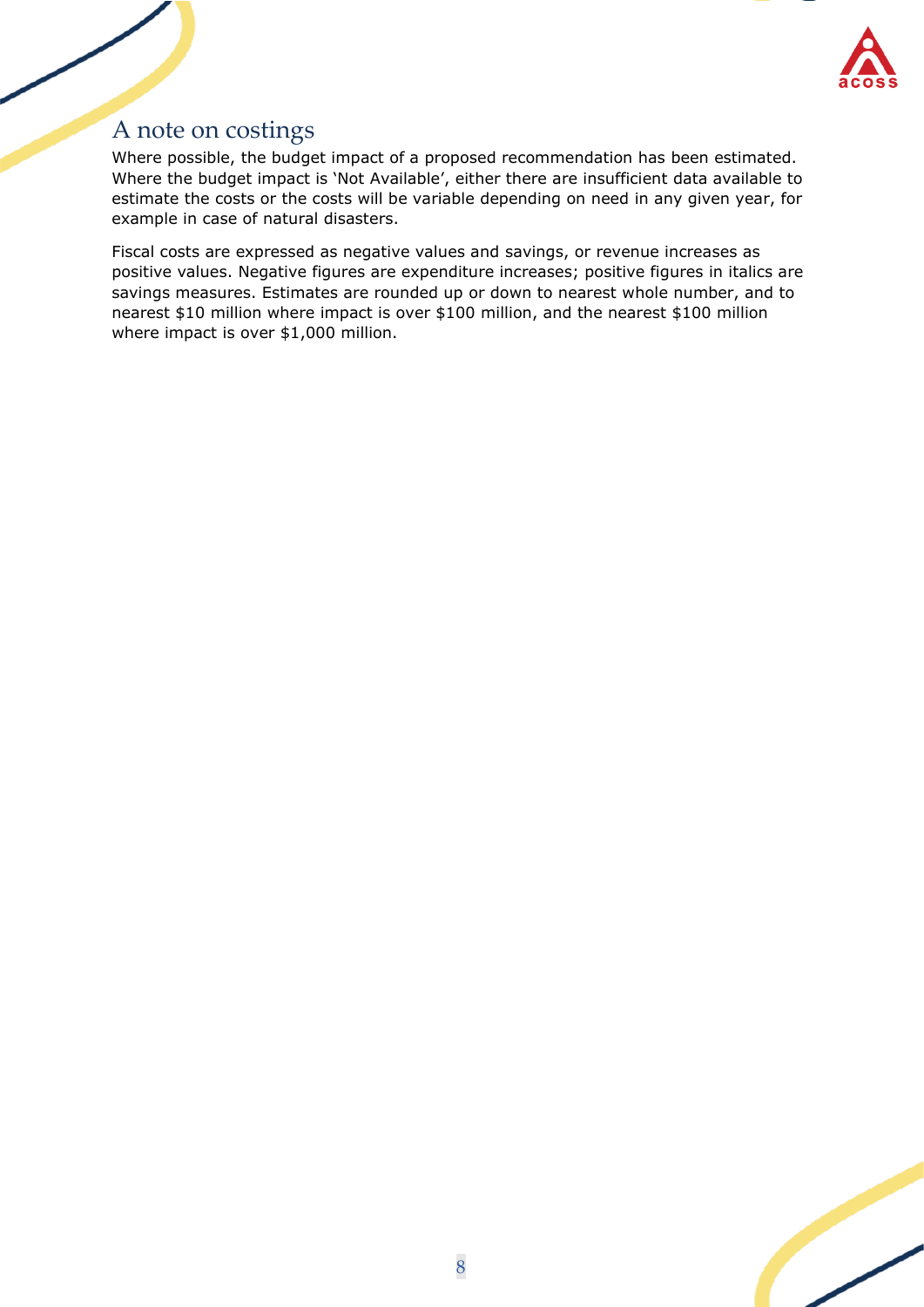

# <span id="page-9-0"></span>1. A permanent boost to the lowest

# incomes

In 2020, Australia saw what can be achieved if income support payments are set at a level above the poverty line. People receiving these payments were able to eat three meals a day, keep a roof over their head and buy warm clothes for winter. In 2021, despite the ongoing economic crises caused by the pandemic, the Federal Government returned JobSeeker and related income supports almost back to what they were prepandemic, at \$45 a day. As such, Australia continues to inadequately support people on the lowest incomes by keeping unemployment, student, and family payments at poverty levels. The \$25 per week increase delivered in April 2021 barely scratched the surface of the minimum required to ensure the now 1.67 million people receiving these payments can cover basic costs.

Rent payments are impossible to meet on JobSeeker and Rent Assistance, the maximum of which totals \$390 per week for a single person. People skip meals, including single parents determined to ensure their children can eat. The level of utility bill debt is on the rise, in part because it is not possible to cover utilities and everything else on income support payments. People lose their homes and end up sleeping in their car because they just don't have enough money. In a wealthy country like Australia, we can and must do better. At a bare minimum, everyone should have enough money, whatever their circumstances, to keep a roof over their head and put food on the table.

In addition to addressing payment inadequacy, work must be done to improve access to our income support system, and paternalistic policies that have no place in our safety net should be abolished. The following recommendations are focused on creating a fairer Australia where people are properly supported, and no one is left behind.

#### **Major recommendations:**

- **Establish a minimum income floor in our income support system by lifting all income support payments to at least \$69 a day, which is the same level as the pension and pension supplement, and index payments to wages as well as prices.**
- **Ensure there are supplementary payments that meet specific needs, including lifting Commonwealth Rent Assistance by 50%, providing a Disability and Illness Supplement of at least \$50 a week as well as a Single Parent Supplement that recognises the costs of single parenthood.**
- **Abolish mandatory cashless debit and income management and put in place an independent Social Security Commission to advise the parliament on income support payment settings ongoing.**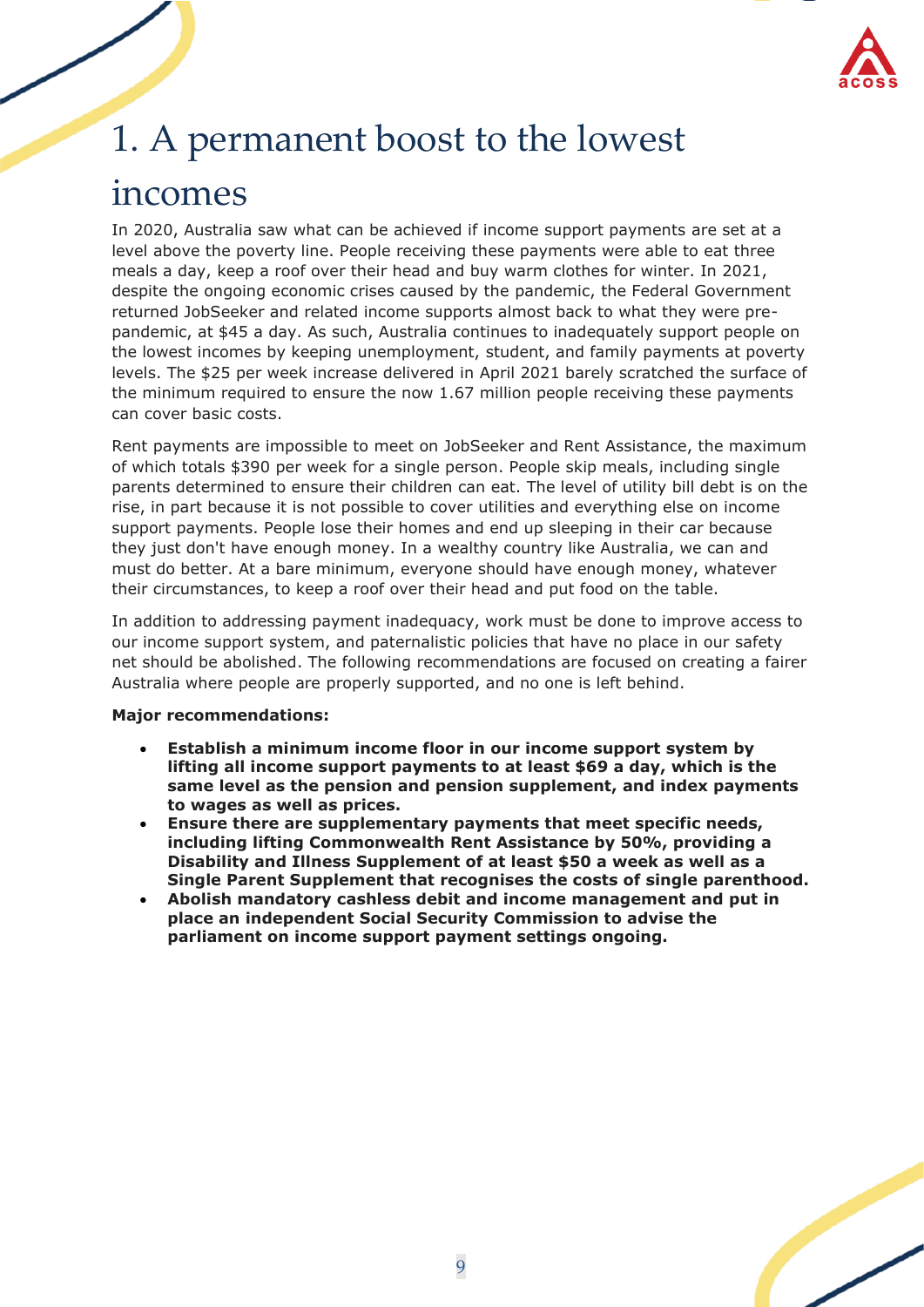

## <span id="page-10-0"></span>Increase base rates of income support, index payments to wages and extend to people currently missing out

ACOSS urges the Federal Government to lift unemployment, student, and parenting payments<sup>2</sup> to a minimum of \$69 per day so that everyone, no matter their circumstances, has a minimum level of income to cover food, housing, utilities, and healthcare. In addition, there must be sufficient supplementary payments to meet specific needs, like disability or illness, single parenthood, and the ever-growing cost of private rent. Finally, payments (including family payments) must be lifted in line with wage as well as price growth, and a social security commission should be established to provide ongoing advice to the Parliament on payment settings including adequacy. ACOSS also recommends that eligibility criteria be extended to temporary visa holders and international students if they are otherwise eligible, for the duration of the pandemic.

**Recommendation 1: Permanently increase JobSeeker, Youth Allowance, Parenting Payment and related income support to the same level as the pension plus Pension Supplement and index these payments (as well as family payments) to wages as well as prices. For the duration of the pandemic, temporary visa holders and international students should also be able to get these payments if they otherwise meet the eligibility criteria.**

**Budget impact: Not Available**

## <span id="page-10-1"></span>Provide supplementary payments to meet need

#### *Commonwealth Rent Assistance*

Rather than an arbitrary one-off increase, we propose that maximum rates of CRA be benchmarked to minimum rents, for dwellings of appropriate size, available in the formal rental market in Sydney, Melbourne, and Brisbane. In recognition that many other parts of Australia have high median rents, the higher maximum rates would not be restricted to residents in those cities. Rather, rents in those three cities (which together comprise most rental dwellings across the country) would be used for benchmarking purposes.

This benchmarking exercise shows that a 52% increase to the maximum rates is the minimum required to bring CRA up to a more acceptable level (see table below).

<sup>&</sup>lt;sup>2</sup> Payments to be increased include JobSeeker Payment, Austudy, Abstudy, Youth Allowance (student and jobseeker), Special Benefit, Parenting Payment, Widow Allowance and Crisis Payment.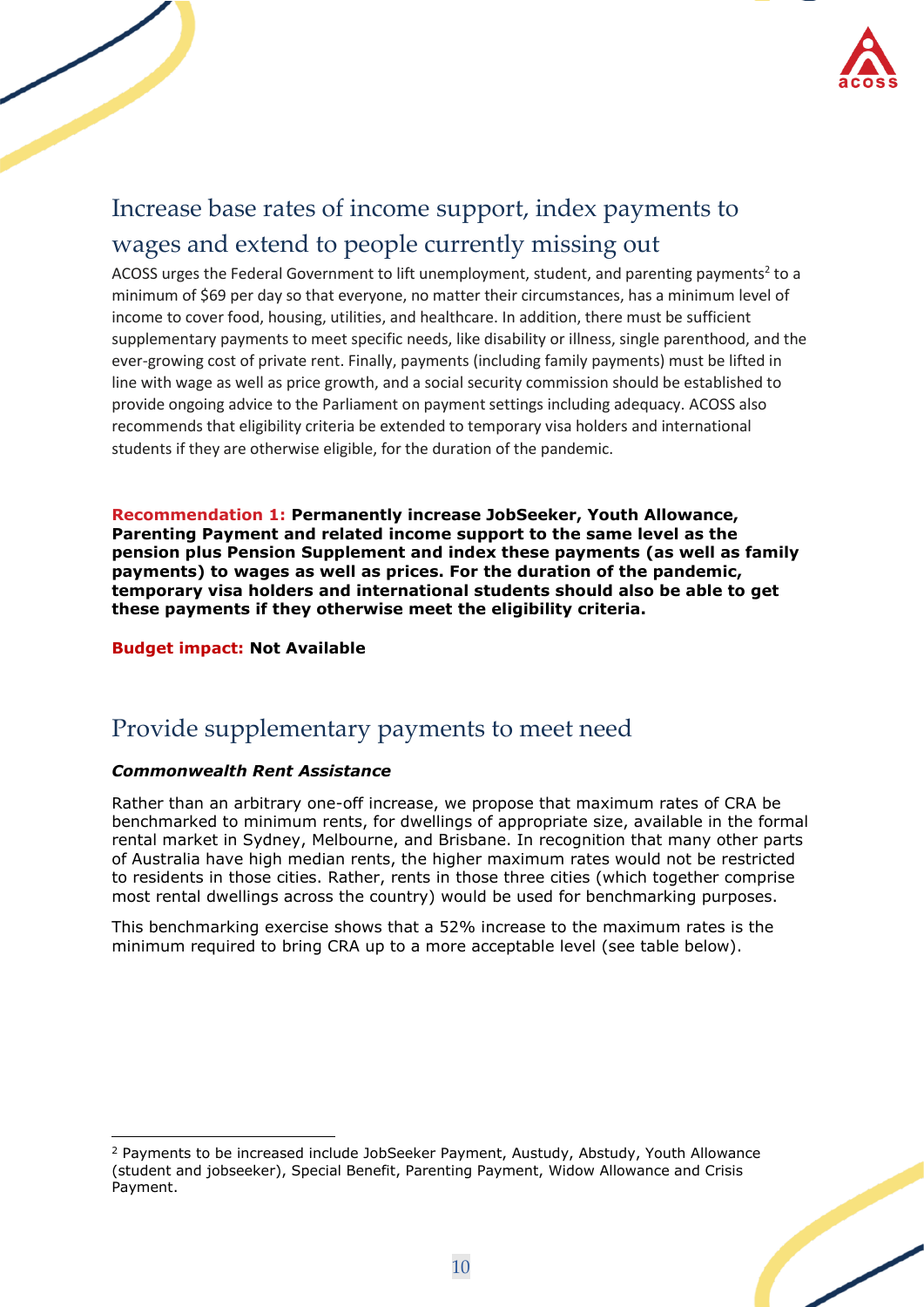

### **Table 1. Proposed increases in CRA maximum rent thresholds and resulting increases in maximum rates (September 2021 -\$pw)**

| Household size                                                  | <b>Dwelling</b><br>size | Weekly<br>rent*<br>(2016)<br>(5pw) | Weekly<br>rent*<br>(2021)<br>(5pw) | Current<br>upper rent<br>threshold for<br>CRA#<br>(5pw) | Proposed<br>increase in<br>upper rent<br>threshold ^<br>(%) | Proposed<br>increase in<br>maximum rate<br>of CRA^<br>(5pw) |
|-----------------------------------------------------------------|-------------------------|------------------------------------|------------------------------------|---------------------------------------------------------|-------------------------------------------------------------|-------------------------------------------------------------|
| Single, no<br>children                                          | 1brm unit               | \$223                              | \$255                              | \$159                                                   | 60%                                                         | \$74                                                        |
| Couple no<br>children, Sole<br>parent 1 child,<br>Couple 1child | 2brm unit               | \$297                              | \$340                              | \$193/\$196                                             | 75%                                                         | \$70/\$87                                                   |
| Sole parent<br>2 children,<br>Couple<br>2 children,             | 3brm<br>house           | \$340                              | \$389                              | \$196/\$236                                             | 80%                                                         | \$87                                                        |
| Overall<br>average<br>increase (%)                              |                         |                                    | 14.5%                              |                                                         | 70%                                                         | 52%                                                         |

Source: Saunders et al (2017) 'Healthy living budgets for unemployed and low paid workers', Social Policy Research Centre UNSW Sydney.

Note: \* Lowest quartile, average values for outer Syd/Melb/Bris. Indexed to September 2021 by movements in median rents across the three cities 14.5%).

# Current maximum rent thresholds shown here are for single parents/couples.

^ Overall average increase is 70%, which is equivalent to a 52% increase in maximum rates of CRA, since the maximum rate is 75% of the difference between rent paid (up to the upper rent thresholds) and the minimum rent threshold. Proposed uniform increase in maximum rates = 75% of 70% = 52%.

#### *Disability and Illness Supplement*

We propose that people with a disability or illness receive a supplement that recognises the additional costs they face because of that disability or illness. It has been wellestablished that disability and illness incur additional costs, including healthcare, equipment, transport, and housing costs.

This supplement should reflect the rates outlined by the 2019 NATSEM report into the cost of disability. <sup>3</sup> NATSEM showed that a single person with a disability receiving the Disability Support Pension needs an extra \$50 per week to achieve the same standard of living as someone without a disability receiving a pension.<sup>4</sup>

This supplement should be available to people with disabilities, as well as people with an illness that prevents them from undertaking full-time paid work.

<sup>4</sup> Note that this figure is likely to be higher now to reflect increases in wages and cost of living since NATSEM modelled the gap in living standards.



 $3$  Li, J., Brown, L., La. H.N., Miranti, R., and Vidyattama, Y. (2019). 'Inequalities In Standards of Living: Evidence for Improved Income Support for People with Disability'. NATSEM, University of Canberra. Report commissioned by Australian Federation of Disability Organisations. Sept. 2019.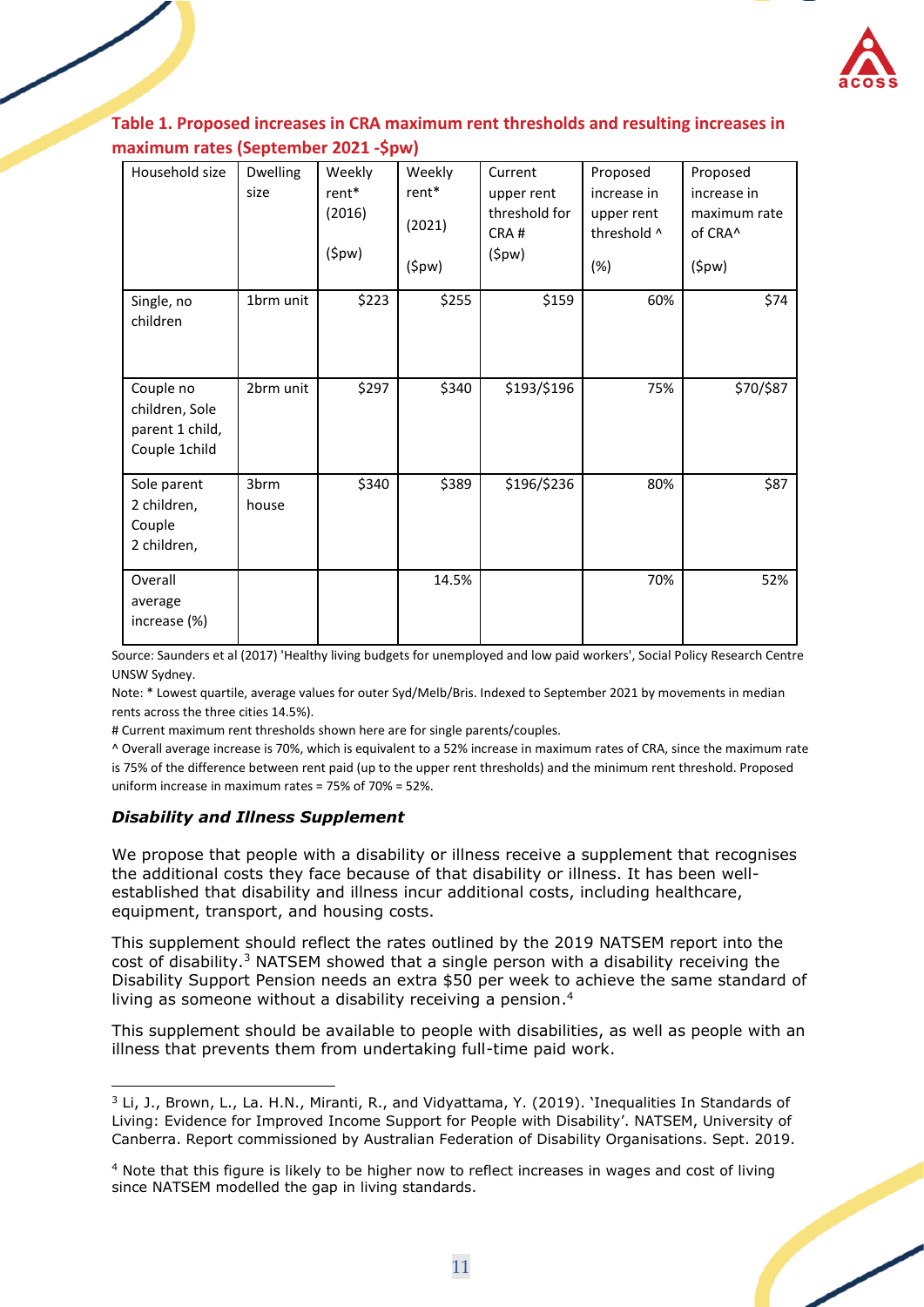

#### *Single Parent Supplement*

Out of all family types, single parent households are at greatest risk of living in poverty, with 35% of single parents living below the poverty line.<sup>5</sup> Almost 50% of children in single parent households live in poverty (44.5%).<sup>6</sup>

To ensure the added costs of single parenthood are adequately recognised in our income support system, we propose a supplement of at least \$200pw week for a single parent with two children to replace Family Tax Benefit Part B. This supplement should increase as children get older, recognising that the cost of children increases as they age.

#### **Recommendation 2: Provide supplementary payments that reflect specific costs faced, including:**

- **1) Increase Commonwealth Rent Assistance by 50% Budget impact: -***\$2,700 million in 2022-23 (***-***\$2,700 million in 2023-24)*
- **2) \$50 per week Disability and Illness Supplement Budget impact: -***\$3,200 million in 2022-23 (***-***\$3,200 million in 2023-24)*
- **3) A Single Parent Supplement that recognises the additional costs of single parenthood. The Supplement should increase as children get older.**

**Budget Impact: Not Available**

## <span id="page-12-0"></span>Establish a Social Security Commission

Setting of social security policy has largely been driven by political processes rather than an evidence base. To ensure payment rates and settings reflect the evidence, ACOSS calls for an independent body to advise the parliament on payment adequacy and other settings. This would enable a fairer approach to social security design, with rates set by reference to household need. It would also guard against payments falling behind community living standards over time. This recommendation does not negate the need to immediately implement the payment increases outlined above.

**Recommendation 3: Establish a Social Security Commission to provide ongoing advice to the Federal Parliament on the adequacy of income support payments and other settings.** 

**Budget impact: -***\$4 million in 2022-23 (***-***\$4 million in 2023-24)*

## <span id="page-12-1"></span>Abolish mandatory cashless debit and income management

For almost 15 years, Australia has imposed income quarantining on people receiving income support living in selected communities. In that time, there has been no conclusive evidence produced that mandatory income quarantining (either income management or cashless debit) improves outcomes for individuals or their communities. There is no evidence that it addresses poverty, addiction, or other issues that communities may face. Instead, this policy discriminates against First Nations Peoples who are grossly overrepresented among people subjected to it.



<sup>5</sup> ACOSS (2020) '[Poverty in Australia 2020, Part 2: Who is affected](https://povertyandinequality.acoss.org.au/wp-content/uploads/2020/05/Poverty-in-Australia-2020-Part-2-%E2%80%93-Who-is-affected_Final.pdf)?' p.24

 $6$  ACOSS, Ibid. p.23.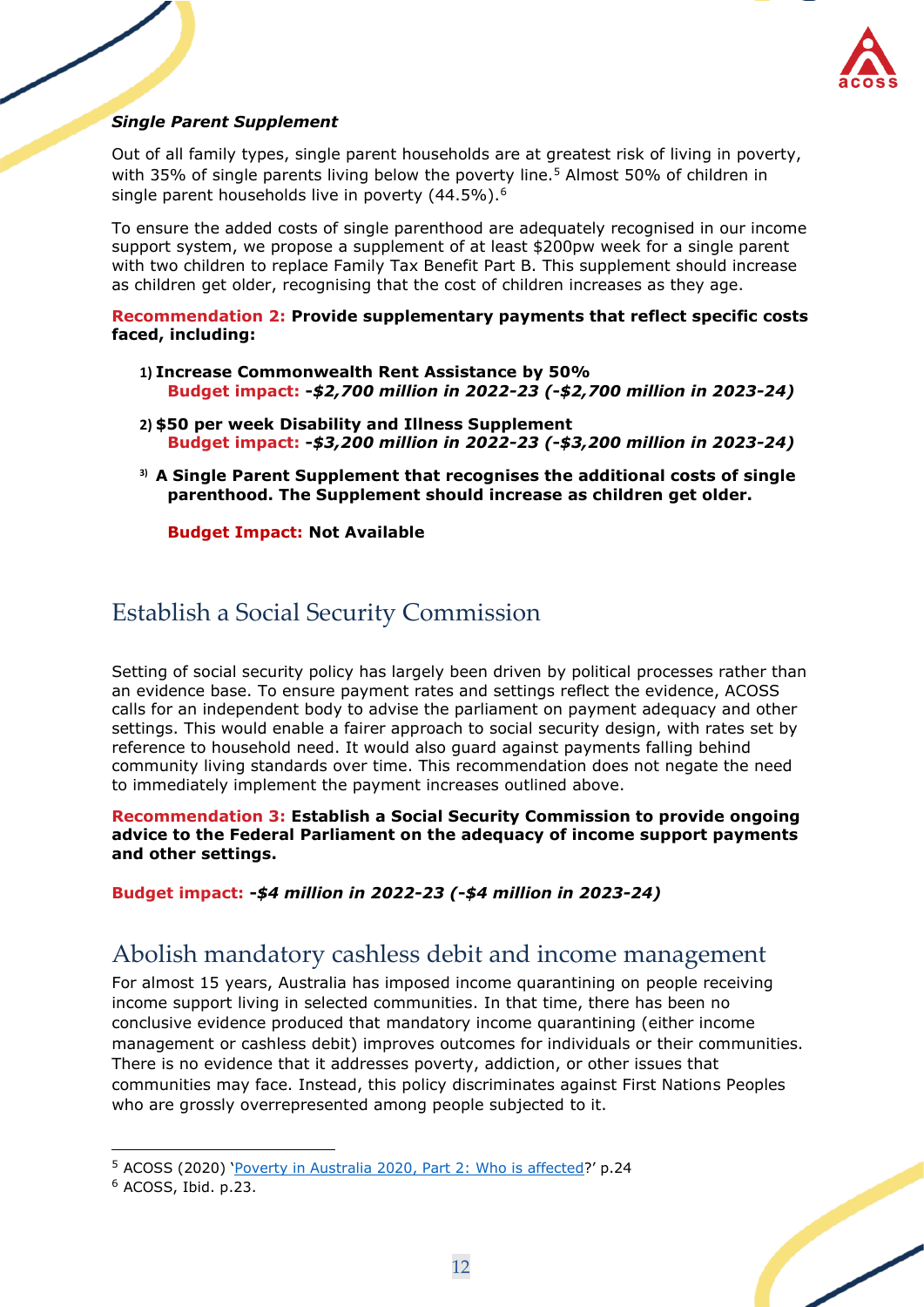

Income quarantining is expensive and ineffective, and we strongly urge the government to abandon this policy and redirect the savings into community-led programs that deliver positive outcomes.

**Recommendation 4: Compulsory income quarantining should cease. People should be given the option to continue cashless debit or income management on a voluntary basis or leave the schemes.**

#### **Budget impact: \$0** <sup>7</sup>

## <span id="page-13-0"></span>Reform unfair waiting periods

People should be able to receive income support when they need it. The Liquid Assets Waiting Period (LAWP) is an anomaly in our social security system, denying people unemployment payments if they have cash assets of \$5,000 or more for up to 13 weeks. The result is that people eat into their modest savings to put food on the table while they wait for income support. Considering most people receiving JobSeeker have done so for 12 months or more, denying people a critical cash buffer leads to deprivation and destitution that may have been avoided if they did not have to serve the LAWP. A much fairer approach would be to replace the LAWP with a comprehensive means test so that people are not forced to whittle down modest savings just to access our social safety net.

ACOSS also calls for reform of the Newly Arrived Residents Waiting Period (NARWP) so that people are not forced to wait for up to four years to receive income support. The NAWRP applies to people who have attained permanent residency, and denies payment of JobSeeker Payment, Parenting Payment and other key supports for up to four years. Many people subjected to the NARWP have already lived and worked in Australia for years on temporary visas before applying for permanent residency. Consequently, people who have substantially contributed to our economy are denied support if they suddenly lose their job or have a child who would otherwise attract Family Tax Benefit. Australia should ensure migrants who are building their lives here are supported to cover the basics should they need that support.

Finally, the Ordinary Waiting Period should be abolished. As with the LAWP, people who are eligible for income support should be able to receive it and not be forced to wait one week before their payment starts.

#### **Recommendation 5: Abolish the Liquid Assets Waiting Period and replace it with a comprehensive means test.**

#### **Budget impact: -***\$60 million in 2022-23 (-\$60 million in 2023-24)*

**Recommendation 6: Reduce waiting periods for newly arrived migrants, and abolish the waiting period for Family Tax Benefit, Paid Parental Leave, Special Benefit and Carer Allowance.**

**Budget impact:** *-\$620 million in 2022-23 (-\$630 million in 2023-24)*

#### **Recommendation 7: Improve access to income support by removing Ordinary Waiting Period**

 $<sup>7</sup>$  Savings to be re-invested in community-led programs.</sup>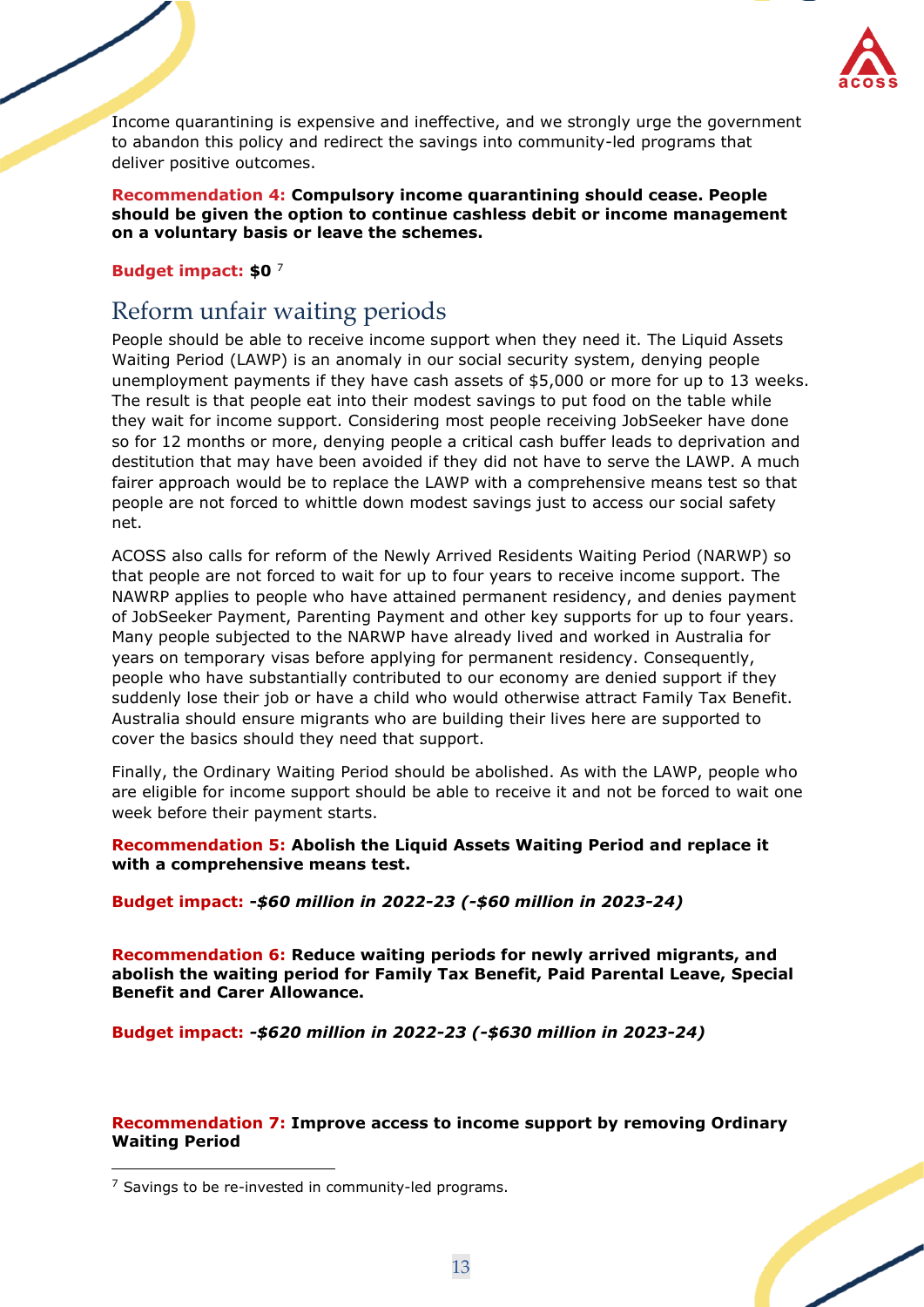

### **Budget impact:** *-\$150 million in 2022-23 (-\$150 million in 2023-24)*

## <span id="page-14-0"></span>Reforms to improve the operation of our income support system

Special Benefit is the payment of last resort for people who do not qualify for other income support. It is only received by around 9,000 people. It is paid at the same rate as JobSeeker, however it has a dollar-for-dollar income test that includes in-kind goods and services. Consequently, some people hardly receive any financial support because of this archaic income test.

ACOSS recommends that the income test be aligned to that of JobSeeker so that the small number of people receiving the payment are not treated differently to someone who is otherwise in the same position receiving JobSeeker.

ACOSS also recommends that the statute of limitations for debt recovery be returned. In 2017, the 6-year statute was abolished, allowing the Federal Government to seek alleged overpayments without a time limit. ACOSS understands people have been pursued for alleged debts from more than ten years ago, which is near impossible to contest because they no longer have payslips or other records. It is standard practice to have a statute of limitations with respect to debts, and ACOSS calls for it to be returned with respect to Centrelink debts.

Finally, ACOSS recommends that Centrelink be adequately funded to meet demand. During 2020 and 2021, resources were directed to Centrelink to meet increased demand resulting from the pandemic. This additional resourcing reduced call waiting times to record lows and facilitated the rapid administration of payments, ensuring people got support when they were most in need. This should continue to ensure that people can get Centrelink services quickly. It is also crucial that remote Centrelink services be better funded to meet need, and that Centrelink engage more social workers to support people experiencing domestic violence, trauma, poor mental health, and other issues facing people receiving income support.

**Recommendation 8: Align the Special Benefit means test, reinstate a statute of limitations on debt recovery and boost Centrelink resources including social workers on staff.** 

**Budget impact:** *-\$160 million in 2022-23 (-\$160 million in 2023-24)* 

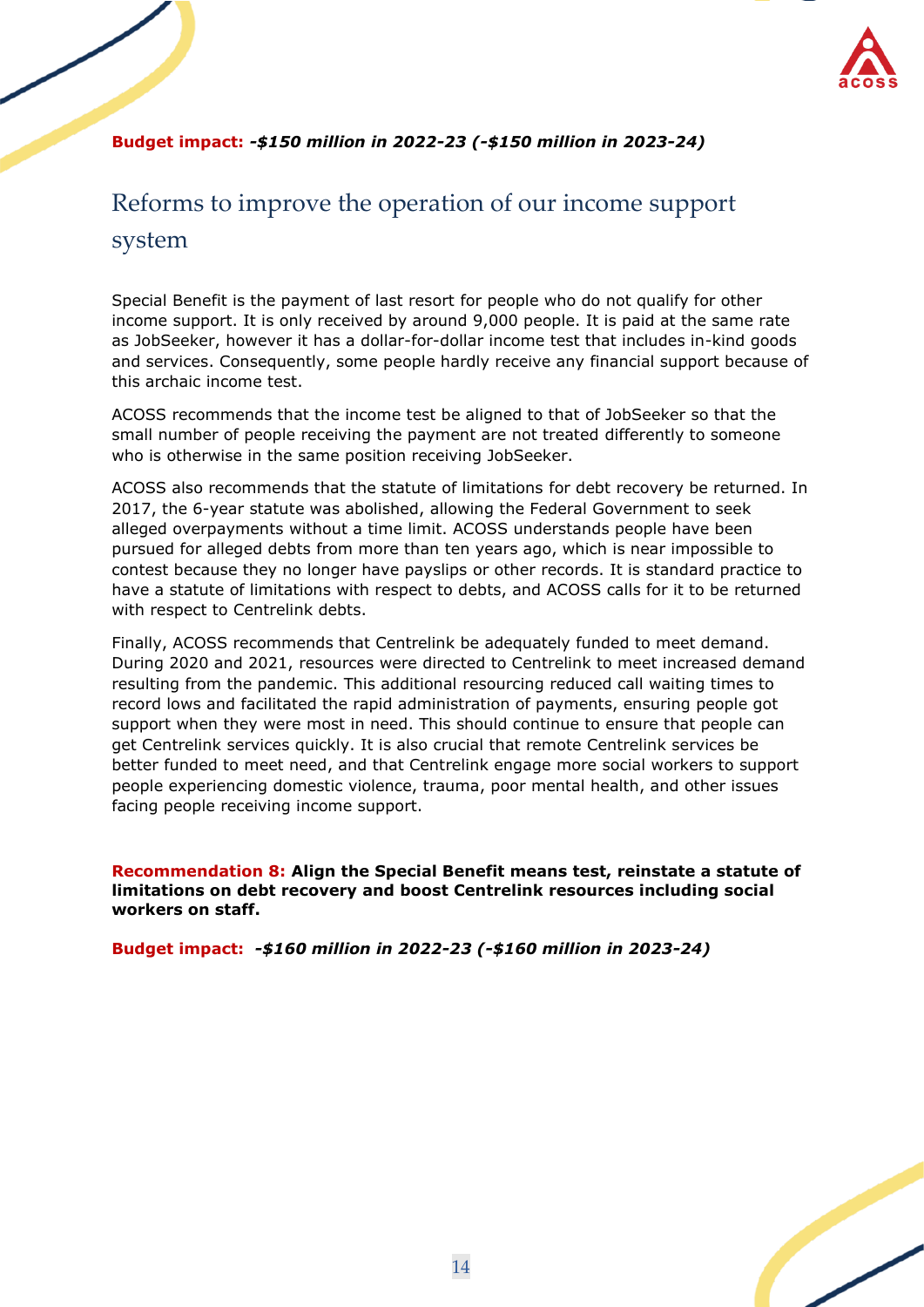

# <span id="page-15-0"></span>2. Restoring jobs for people out of paid work

We have an historic opportunity to achieve full employment, where the vast majority of people seeking paid employment can readily find a job. The government has committed to maintain fiscal stimulus and the Reserve Bank has committed not to lift interest rates until unemployment is low enough to trigger sustained increases in real wages of around 3% a year. To reach full employment in the 21st century labour market, attention must also be paid to Australia's high levels of underemployment and insecure employment, and over-reliance on temporary migrants to fill entry-level jobs.

Job vacancies have increased as employers reopen for business after the easing of the latest COVID19 lockdowns. Even if there were enough jobs for all applicants, however, many people would still be excluded from employment without a concerted effort to lift the skills and capabilities of people who are unemployed and fix mismatches in the labour market.

In September 2021, there were 882,000 people on unemployment payments for more than a year (over 80% of all on those payments), of whom 557,000 received them for over two years. A profile of people on those payment for over two years revealed that 54% had a disability, 46% were 55 years or older, and 13% were the main carers of dependent children (mainly single mothers).<sup>2</sup> Most had high school qualifications or less. Due to a combination of discrimination and unsuitability for the jobs available (for example, jobs requiring degrees or diplomas or a high level of physical fitness), they are being left behind (Figure 2).



### **Figure 2: Profile of people on unemployment payments for more than two years (per cent of total in April 2021)**

Source: ACOSS (2021) *Faces of unemployment.*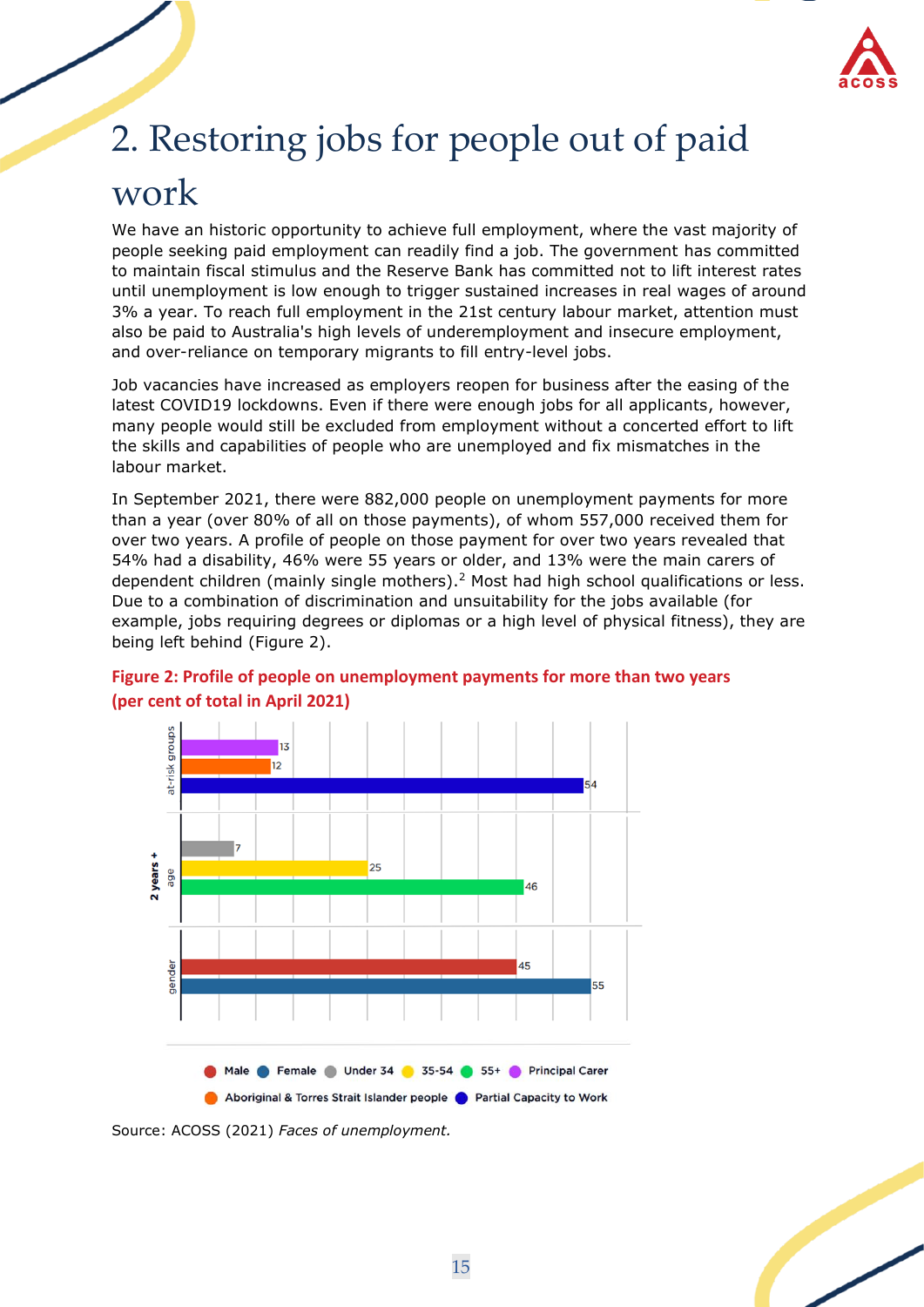

At the same time, entry level jobs are diminishing, a long-standing trend exacerbated by the recession. From August 2019 to August 2021, lower-paid positions such as labouring, sales and many jobs in care services declined by 148,000, middle-paid jobs (trades and administrative jobs) declined by 69,000, while higher paid positions (managers and professionals) rose by 405,000.<sup>3</sup>

Employers in industries such as hospitality, retail and horticulture increasingly depend on temporary migrant workers to fill entry-level jobs. Together with weak regulation of visa conditions and workplace relations in those sectors, this has led to widespread underpayment and abuse of temporary migrant workers who depend on the employer to maintain their visas. These regulatory weaknesses should be fixed before large scale employment of temporary migrant workers in entry level jobs resumes. Australia should restore migration policies that prioritise skilled, permanent migration (along with support for family reunion and refugees), and people who work here temporarily should receive decent incomes in return and reasonable opportunities to transition to permanent residency.

#### **Major recommendations:**

- **The government should introduce a flexible Jobs and Training Guarantee for people unemployed long-term, comprising either subsidised temporary employment, substantial further education or training, or other help to connect them directly to suitable jobs.**
- **Harsh unemployment payment compliance arrangements, including automated payment suspensions, excessive activity requirements, and a lack of discretion for employment service providers and Services Australia to withhold penalties, should be replaced with a strengthsbased approach.**

## <span id="page-16-0"></span>A jobs and training guarantee to reduce long-term

### unemployment

To ensure that people unemployed long-term can take advantage of the jobs available as we move towards full employment, we propose a flexible, community and employerdriven Jobs and Training Guarantee. This proposal draws on our observations that short term 'work experience' and internship models are not as effective as job starts with wage subsidies, and that many participants in employment services are severely restricted in the range of jobs they can apply for by a lack of post-secondary qualifications. Further, wage subsidies in the JobMaker program were not effective because the subsidies were inadequate, they were not promoted as part of a wider scheme to reduce long-term unemployment and did not take account of employer's real hiring practices and the needs of local labour markets.

To partially fund the guarantee, ACOSS recommends abolition of the Work for the Dole program and the Youth Jobs Path program. ACOSS also recommends the government not proceed with the proposed expansion of the Employability Skills Training program (EST) and National Work Experience Program (NWEP) in the New Employment Services model (NESM).

Work for the Dole is a punitive program that makes next to no difference to people's employment prospects because they do not receive work experience in regular employment. Similarly, short periods of unpaid work experience available in the NWEP (up to a month) are unlikely to significantly improve the employment prospects of large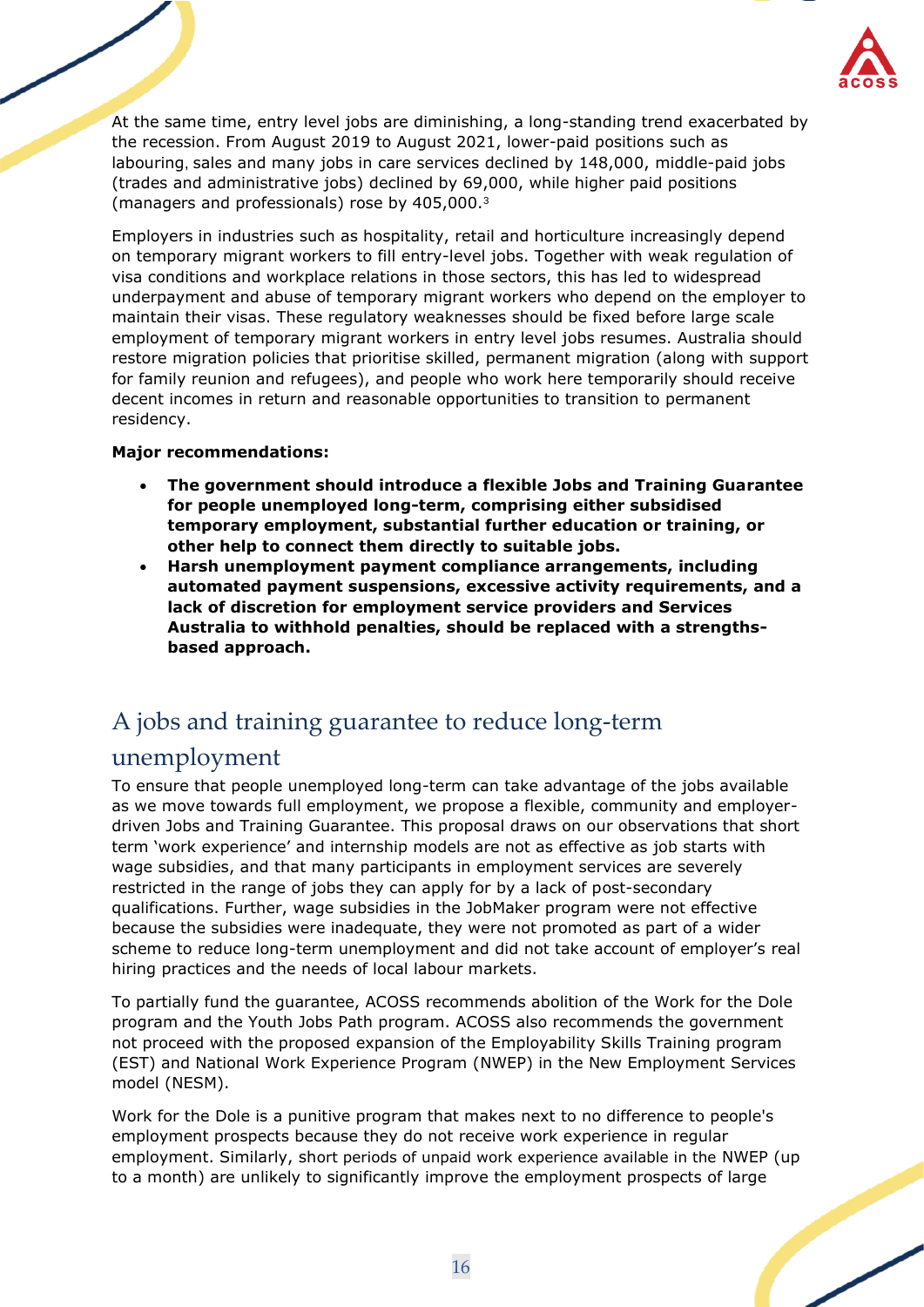

numbers of people who are unemployed long-term. Short EST courses are unlikely to have much impact unless connected with actual experience in regular employment. The resources devoted to these programs would be better spent to support more substantial forms of work experience and training through the jobs and training guarantee.

For this purpose, a dedicated wage subsidy program for people unemployed long-term should be established by combining existing schemes. This should meet the actual cost of the subsidy.<sup>8</sup> Training places could largely be provided through the Jobtrainer and Skills for Education and Employment programs.

Other forms of assistance under the guarantee would connect people directly to job opportunities and be financed at the provider's discretion drawing on the Employment Fund. The Fund should be redesigned for this purpose, since credits to the existing Fund are limited to a one-off amount of \$1,600 for each unemployed person regardless of their duration of unemployment, and experience suggests shows that providers are likely to underspend the funds available.<sup>7</sup> Employment Fund credits should be topped up annually so that people unemployed long-term are not 'parked' in the system.

#### **Recommendation 9: Introduce a Jobs and Training Guarantee for people unemployed long-term.**

- **1) A flexible jobs and training guarantee should be offered to young people who are on unemployment payments for over 12 months and others on those payments for over 24 months.**
- **2) The guarantee would comprise subsidised paid work-experience, and/or vocational and foundational education and training and/or other assistance to connect them directly to a suitable job, which is offered in each year of long-term unemployment. It would:**
	- **be negotiated between program participants and skilled employment consultants who have the time and resources to properly assess their needs and assemble a suitable package of support;**
	- **be backed by local planning mechanisms under an enhanced Local Jobs Program that connects the right people with the right jobs and training places;**
	- **include access to jobs generated through public procurement (by setting targets for employment of people unemployed long term in public tenders).**
- **3) To implement the guarantee, the following programs would be expanded, improved and consolidated:**
	- **Wage subsidies with private employers and community services for 3-6 month placements in regular employment, replacing the Employability Skills Training, Work for the Dole and the Youth Jobs PaTH programs;**
	- **Free vocational training and further education under the Jobtrainer and Skills for Education and Employment schemes; and**
	- **Annual credits to the Employment Fund in respect of people who fall within the above target groups.**

**Budget impact: -***\$500 million in 2022-23 (-\$1,000 million in 2023-24)*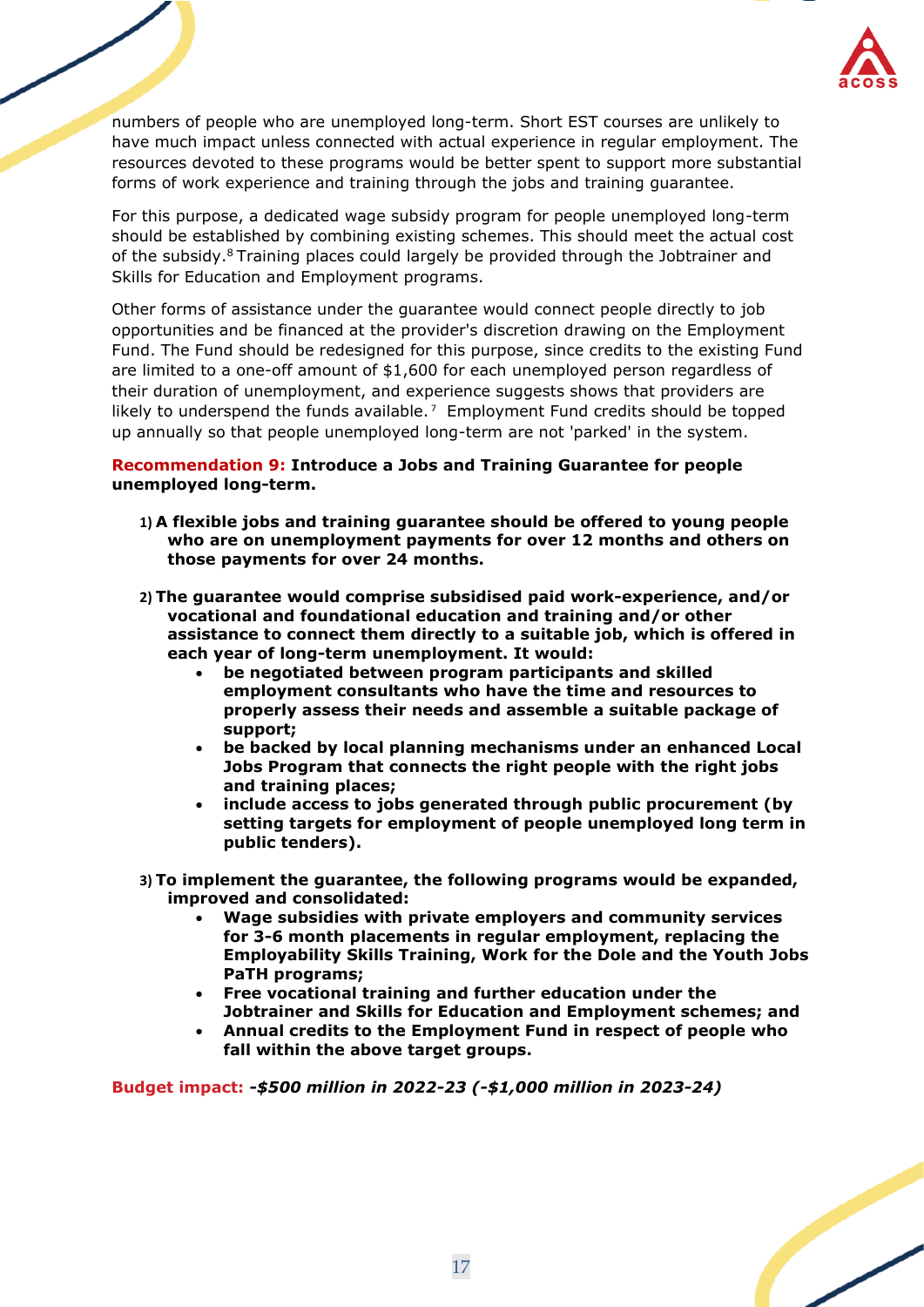

## <span id="page-18-0"></span>Infrastructure to plan for Jobs and Training Guarantees in local communities

The expansion of the Employment Facilitators and the Local Jobs Program to the 52 employment regions in the 2021 Budget was a positive step towards building the required local partnerships to generate jobs and improve the prospects of those unemployed long-term in the labour market. However, ACOSS has previously argued that partnerships led by government rather than local communities and services are unlikely to work effectively.<sup>9</sup> We believe that local collaboration should be deepened because the Facilitators and Task Forces alone are insufficient to establish enduring community-driven workforce planning systems.<sup>10</sup>

Planning must be undertaken at a community level to adjust existing employment programs and the proposed Jobs and Training Guarantee to local needs. For example, a community-driven Jobs and Training Guarantee could include jobs in a range of roles related to building climate resilience, retrofitting low-income housing, building social housing, care services and services to support the community during disasters and recovery. To really stimulate demand for Jobs and Training guarantee places it may be necessary to implement targets in communities by engaging employers in commitments to these schemes through local Chambers of Commerce and Farming Associations, and engaging TAFE and community colleges in local plans to reduce long-term unemployment.

**Recommendation 10: Strengthen partnerships to undertake community-driven jobs planning linked to broader economic regeneration plans by:**

- **1) broadening the membership of Local Jobs and Skills Taskforces to include agencies with local workforce planning knowledge and appointing independent chairs drawn from the community;**
- **2) extending the Facilitator role so that jobs strategies for regions are developed in partnership with existing economic generation plans and local workforce planning initiatives;**
- **3) establishing a national body to connect Local Taskforces with national policies and priorities and share best practice;**
- **4) establishing Jobs and Training Guarantee place targets for each community;**
- **5) aligning social procurement strategies with the allocation of Jobs and Training Guarantee places.**

**Budget impact:** *-\$1m 2022-23 (-\$3m 2023-24)* 

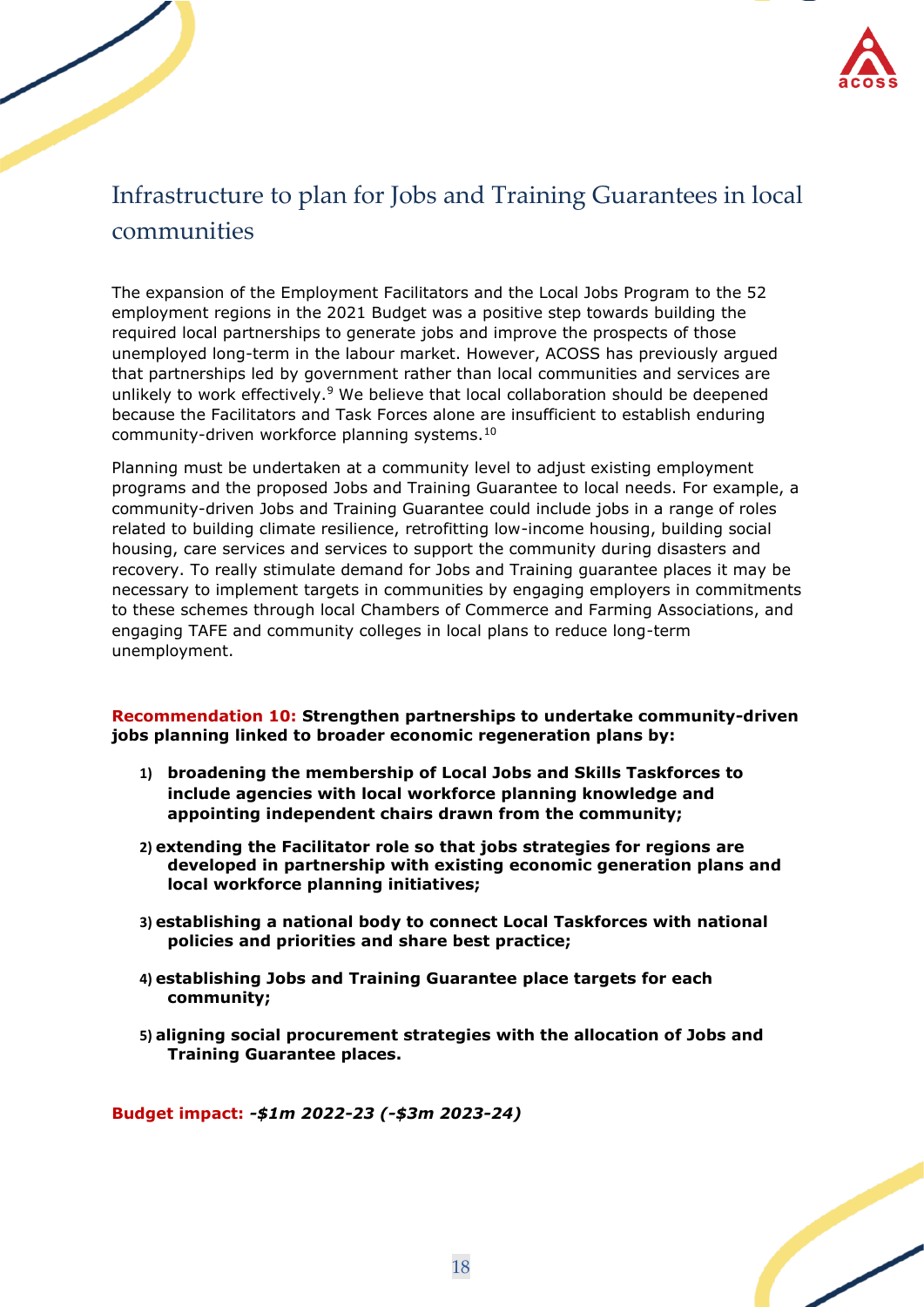

## <span id="page-19-0"></span>Put the 'service' back in employment services

As we look to recover from COVID-related economic shocks for a second time, we must ensure that the major reforms underway in employment services lead to the outcomes anticipated by the Employment Services Expert Advisory Panel. The upcoming transition to the New Employment Services Model (NESM) will need to be monitored closely so that people living in the most disadvantaged regions and communities who are at greater risk of unemployment than before receive the support they need.

The 2021-2022 budget included a saving of \$860m in employment services expenditure over four years. ACOSS is concerned this saving will undermine the Expert Panel's recommendations to improve the quality of the Enhanced Service stream of NESM. For the jobactive system to undergo genuine reform it is important the initial panel license is offered to agencies genuinely committed to reforming their corporate cultures and structures. Bias in the system towards larger, for-profit providers should be removed to facilitate the entry of specialist and local community agencies into the new program.<sup>11</sup>

Further, there is more to do to ensure the licensing system is independent of purchasing and administers a new set of performance standards. Transition arrangements should minimise disruption and ensure that people who use digital employment services have access to the real support they need.

**Recommendation 11: Ensuring New Employment Services transition to become genuinely supportive services by:**

- **1) introducing an independent statutory licensing body that determines whether providers can enter the employment services system, and (where minimum standards are breached) whether they must leave. The licensing body would have oversight of a new set of minimum and higher-level service standards (including qualifications of front-line staff and responsiveness to the needs of service users).**
- **2) recalibrating the New Employment Services Model fee structure so that it provides more funding in advance, greatly reduces consultant caseloads, and assists people with direct costs of job search and barriers to employment through an enhanced Employment Fund.**

#### **Budget impact: Not available**

## <span id="page-19-1"></span>Remove harsh, automated and onerous elements from the compliance system

As COVID restrictions have been eased, the previous harsh compliance system has returned. Requirements have not been modified to take account of people's fear of COVID infection and diminished employment opportunities, especially in regions with few vacancies. This had led to the re-emergence of wide-spread payment suspensions, even after a two-day delay for suspensions was introduced in December 2020. Payment suspensions cause distress and are counterproductive while people are looking for paid work.

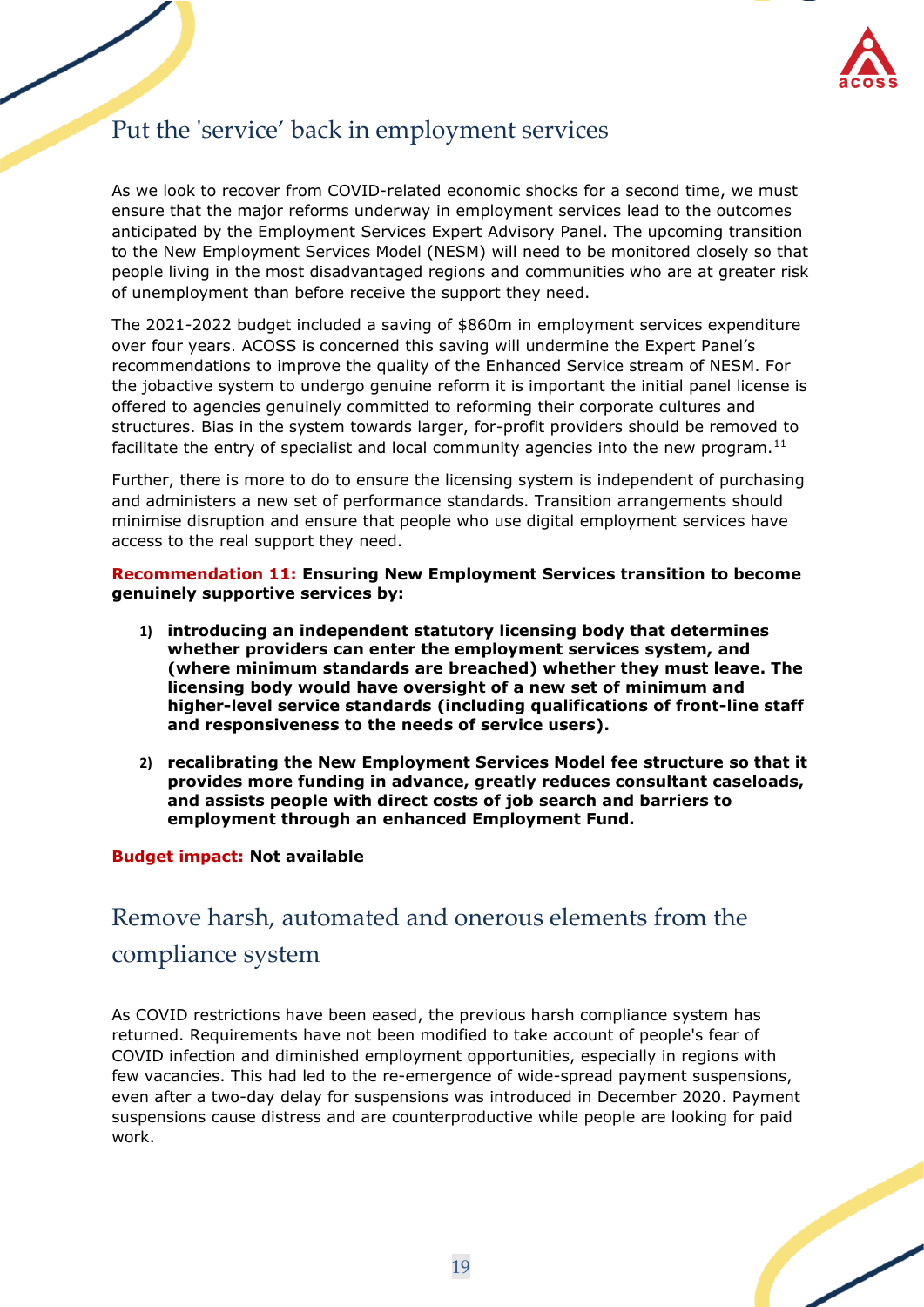

The 2021-2022 budget also outlined a \$197 million saving over four years by introducing payment delays for digital job seekers, to which ACOSS strenuously objected in the parliamentary inquiry into the Streamlining Participation Requirements Bill.<sup>12</sup>

ACOSS is concerned the system of 'Points-based Activation' (PBA) in the NESM is not as flexible as had been envisaged by the Expert Panel. The proposed mandatory activities at pre-determined intervals in the NESM are contrary to the intent of the points-based model. These excessive and inflexible job search and mutual obligation requirements undermine the Expert Panel's vision of personalised employment assistance and agency.

#### **Recommendation 12: Replace harsh unemployment payment compliance arrangements with a strengths-based approach by:**

- **removing automated payment suspensions;**
- **restoring default hours for compulsory annual activity requirements (mutual obligation) to 15 hours a week instead of the current 25 hours;**
- **legislating to ensure that mutual obligation requirements for people with reduced capacity are protected;**
- **restoring the role of Services Australia in assessing compliance with activity requirements, including the first 5 'demerits';**
- **restoring discretion for employment services to excuse (not report) activity test breaches, and Services Australia to waive penalties;**
- **updating the mutual obligation requirements in the NESM so that Points Based activation is not undermined by rigid requirements; and**
- **removing the \$197m budget saving from delayed first payments for users of digital services.**

### **Budget impact:** *-\$50 million in 2022-23 (-\$50 million in 2023-24)*

## <span id="page-20-0"></span>Career guidance and training to clear a path to decent jobs

Many people who are unemployed would benefit from career guidance and training. Professional career guidance and training are not widely available through jobactive because providers are not resourced to offer it and have limited financial incentives to place people in training. The missing links in this chain of career information and support are:

- inadequate and uncertain funding for public and community education providers; and
- a lack of robust local networks of professional career advisors.

The national skills commission and the *Jobtrainer* program are useful initiatives to align training with current and future industry demands.

However, career guidance services for people who are unemployed are fragmented according to the age and family status of participants and are of varying quality. More substantial support is available for young people through the *Transition to Work* program and for older people through the *Career Transition Assistance* scheme, but there is gap in career advice and support for people in middle-age.

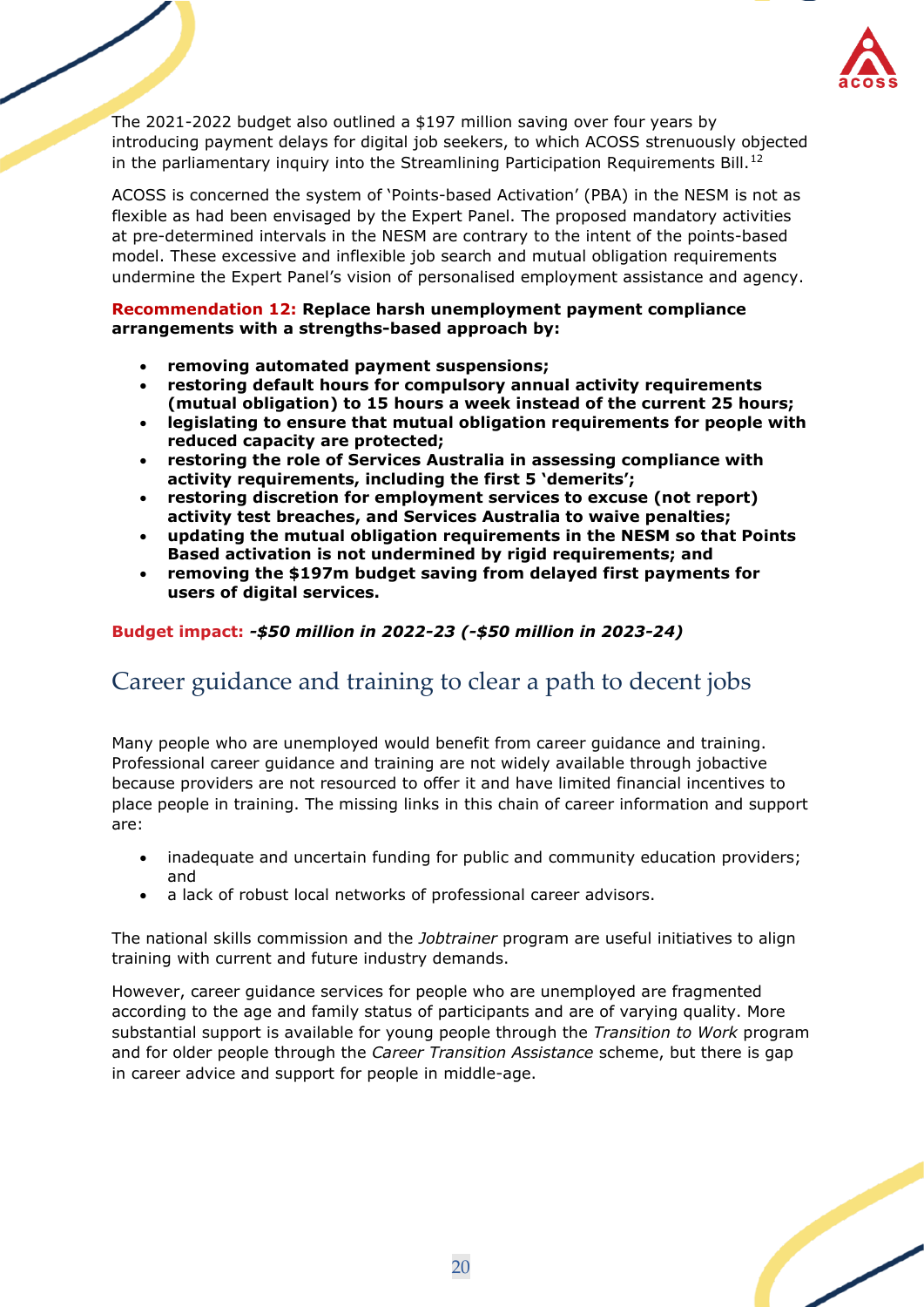

In ACOSS's view, ParentsNext is not a beneficial program because compulsory participation by parents of preschool age children in prevocational programs is an unacceptable restriction on the autonomy of people receiving income support. ParentsNext should be redesigned so it can provide more extensive support for those who are most likely to benefit, rather than the current broad-brush approach. The imposition of activity requirements on parents with preschool-age children exacerbates inequities in time-use experienced by parents, and single mothers in particular.

**Recommendation 13: Establish a Career guidance service and provide training for those who need it by:**

- **funding professional career guidance and support services, linked to education and training places through JobTrainer and other programs;**
- • **attaching funds to these programs to purchase further education and training, as agreed between career counsellors and participants;**
- • **removing inequities in the support available for different groups;**
- • **establishing an Education to Employment Transition Service for young people with Year 12 qualifications or less, at risk in the transition from education to employment, building on the Transition to Work program;**
- **providing a career guidance and support services for parents and carers returning to paid work, replacing the ParentsNext program (voluntary for those whose youngest child is below school age);**
- **providing a career guidance and support service for older workers who need to adjust their careers, building on the Career Transition Assistance program; and**
- **providing a career guidance component of jobactive services for people recently retrenched from their employment.**

**Budget Impact: Not available.**

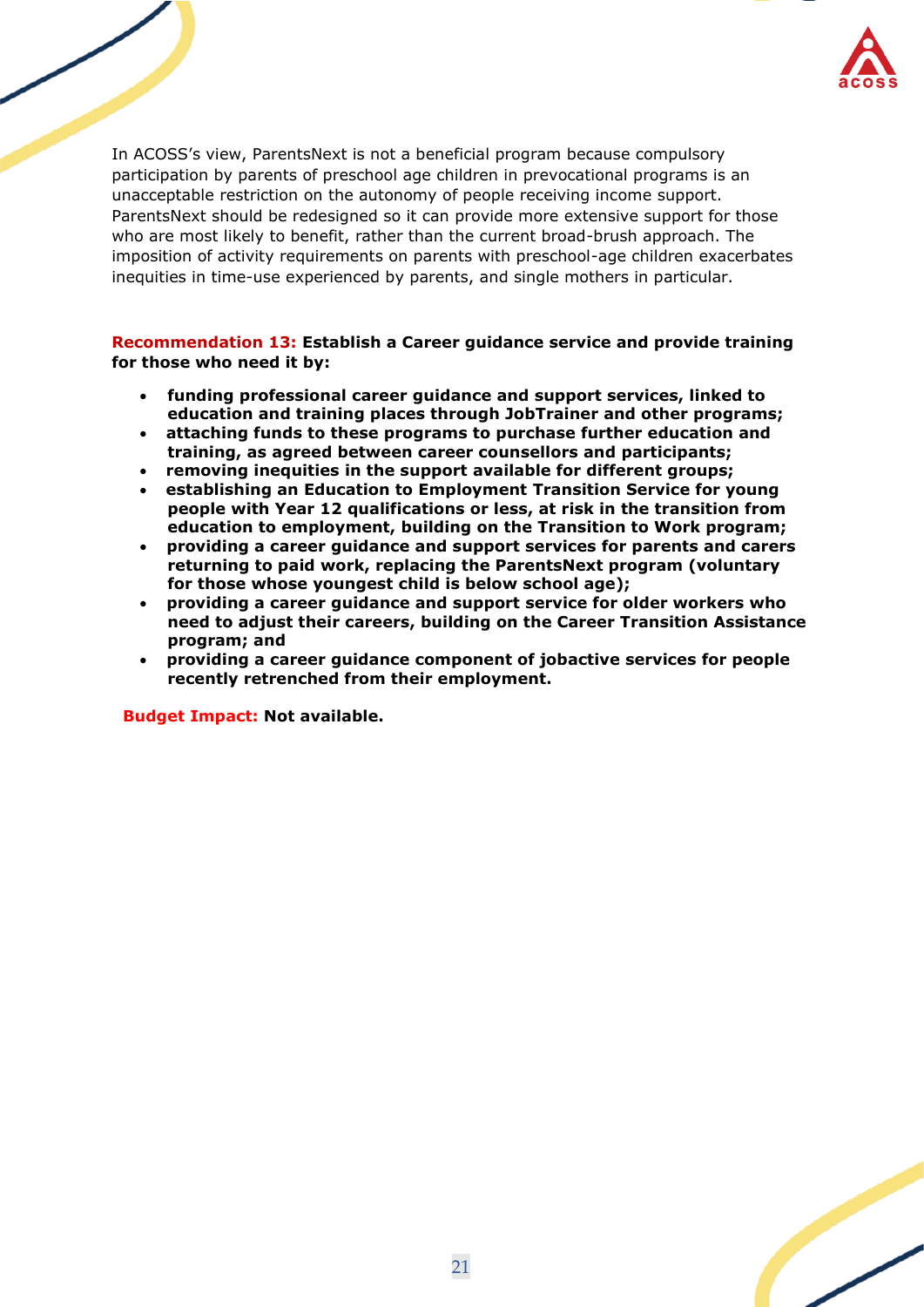

# <span id="page-22-0"></span>3. Fair, fast and inclusive climate action

Climate change threatens people's health and wellbeing, quality of life, employment, livelihoods, homes, and life itself. The impacts are occurring now and accelerating and pose a particular threat to First Nations communities and our young people's futures.

People experiencing financial and social disadvantage are negatively impacted the most by climate change. They also worst affected by a slow, poorly managed transition to a clean energy economy because they pay disproportionately more for essential services and do not have the finances to access clean energy technologies.

A fast, fair and inclusive plan to address climate change has the ability to improve the lives of people experiencing disadvantage, from the cities to remote Australia. It creates opportunities for more affordable, healthier, and reliable energy, housing and transport suited to a changing environment and creates jobs in the new energy economy.

To avoid more dangerous climate change impacts, we need to reduce emissions this decade. The science tells us that to keep global warming at 1.5 degrees Celsius and avoid more dangerous impacts, Australia must do its fair share and reduce climate pollution by 75% by 2030. Fifty per cent by 2030 is an absolute minimum.

The energy sector should transition first and fastest while improving access to affordable, clean, and dependable energy for all.

Policies should prioritise people with the least resources, affected workers and communities hardest hit by climate change. Cost recovery and incentives should be fair and equitable and there should be target policies and measures that simultaneously cut emissions and provide benefits to people experiencing financial and social disadvantage.

#### **Major recommendations:**

- **Invest up to \$5,000 in energy efficiency improvements per dwelling for 1.8 million low-income homes to cut emissions, energy bills, and create thousands of local jobs.**
- **Establish a First Nations Communities Clean Energy Fund to invest in clean energy and energy efficiency for remote communities.**
- **Provide up to \$1,000 per household in emergency energy debt relief to reduce energy payment difficulties made worse by COVID.**
- **Establish and adequately fund an Energy Transition Authority to provide a fair and inclusive transition for fossil fuel dependent workers and communities.**

## <span id="page-22-1"></span>Healthy, energy efficient homes

The energy efficiency of Australian homes is so poor that millions of people on low incomes are getting sick or dying because they cannot afford energy bills and are unable to make their home warm in winter and cool in summer.

Research shows that improving energy efficiency and productivity of low-income homes delivers physical and mental health benefits, reduces poverty and emissions, and generates more than 23,800 jobs nationwide, adding \$4.9 billion to our economy. Modelling by Deloitte Access Economics found targeting Australia's most financially

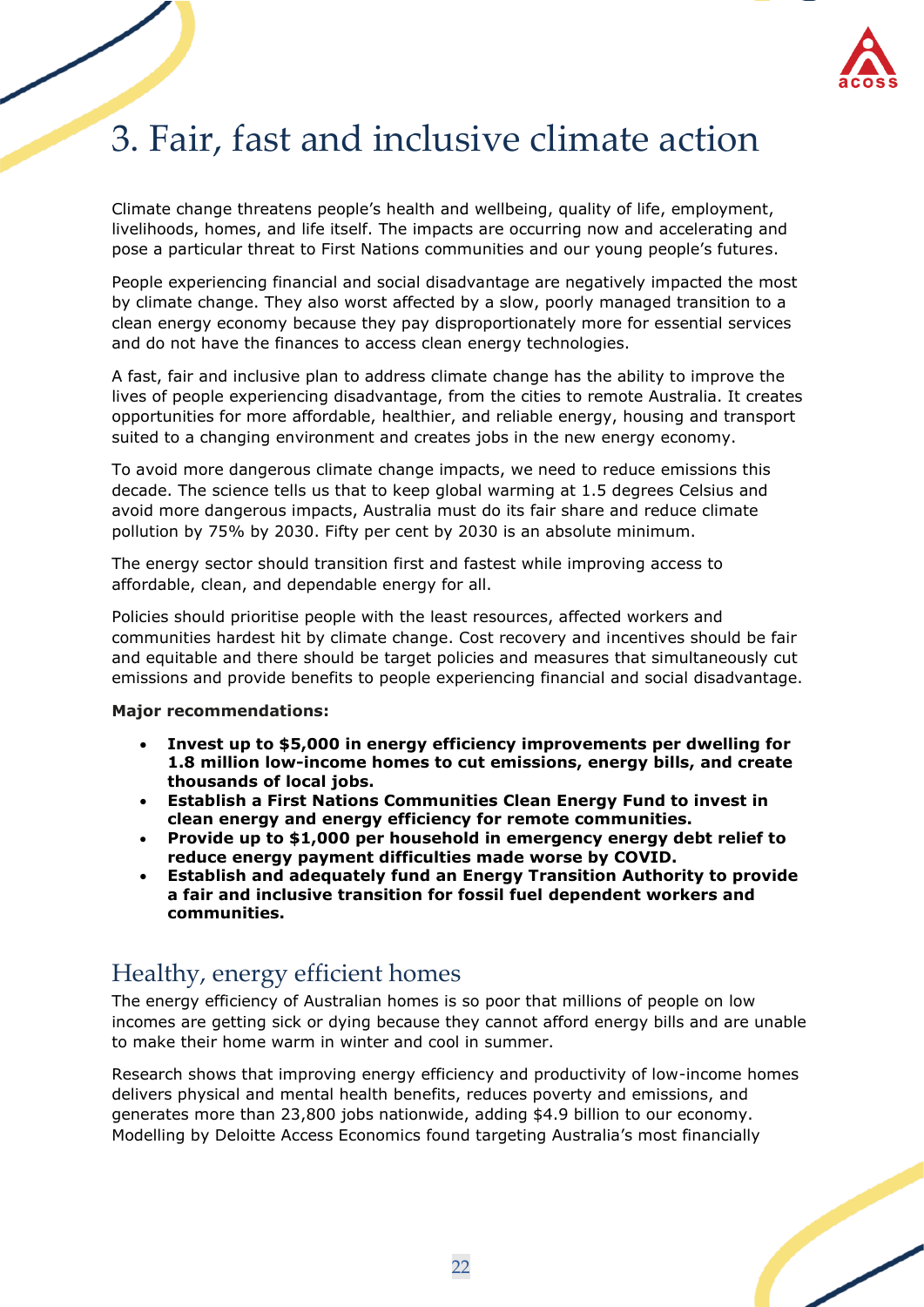

disadvantaged households with energy efficiency measures is projected to deliver a 17% higher economic impact than an equivalent program delivered across a broader base. $8$ 

ACOSS proposes that the Federal Government work with state and territory governments to invest in improving energy efficiency and/or installing rooftop solar to 1.8 million low-income homes via a National Low-income Energy Productivity Program (NLEPP).<sup>9</sup> This must include public housing, community housing, low-income homeowners and low-income rental properties.

**Recommendation 14: Invest in improving the energy productivity of existing homes for people on low incomes (NLEPP), including:** 

- **1) matching funds with state/territory governments to invest in energy efficiency upgrades and solar PV installations for public and Indigenous housing dwellings Budget impact:** *-\$150 million (-\$230 million in 2023-24).*
- **2) matching funds with state/territory governments to invest in energy efficiency upgrades and solar PV installations for Community Housing Budget impact:** *-\$90 million (-\$140 million in 2023-24***).**
- **3) funds, managed by third party, to implement energy efficiency upgrades and solar PV installations worth up to \$5,000 on the properties of lowincome homeowners Budget impact:** *-\$240 million (-\$1,500 million in 2023-24***).**
- **4) funds, managed by third party, to provide free energy audits for rental properties built before 5-star ratings were introduced and up to \$5,000 per dwelling to increase the energy performance of the poorest performing rental properties, prioritising properties with low-income tenants**

**Budget impact:** *-\$90 million (-\$540 million in 2023-24***).**

#### **Budget impact:** *- \$580 million (- \$2,400 million in 2023-24)*

## <span id="page-23-0"></span>Clean, affordable, reliable energy for First Nations'

### communities

Regional and remote First Nations' communities must often rely on expensive carbonintensive diesel and pre-paid meters and live in inefficient homes. The energy available is generally polluting, expensive and unreliable. As a result, these First Nations communities are severely impacted by climate change and a poorly managed transition to clean energy.

<sup>8</sup> Deloitte Access Economics (2021) The economic impacts of the low-income national energy productivity program. [https://www.acoss.org.au/wp-content/uploads/2021/10/DAE-](https://www.acoss.org.au/wp-content/uploads/2021/10/DAE-ACOSS_Economic_Impacts_of_NLEPP_Final_Report_211005.pdf)ACOSS Economic Impacts of NLEPP Final Report 211005.pdf

<sup>9</sup> [https://www.acoss.org.au/wp-content/uploads/2021/08/Brief-Proposal-and-implementaion-plan](https://www.acoss.org.au/wp-content/uploads/2021/08/Brief-Proposal-and-implementaion-plan-for-National-Low-income-Energy-Productivity-Program-September-2021.pdf)[for-National-Low-income-Energy-Productivity-Program-September-2021.pdf](https://www.acoss.org.au/wp-content/uploads/2021/08/Brief-Proposal-and-implementaion-plan-for-National-Low-income-Energy-Productivity-Program-September-2021.pdf)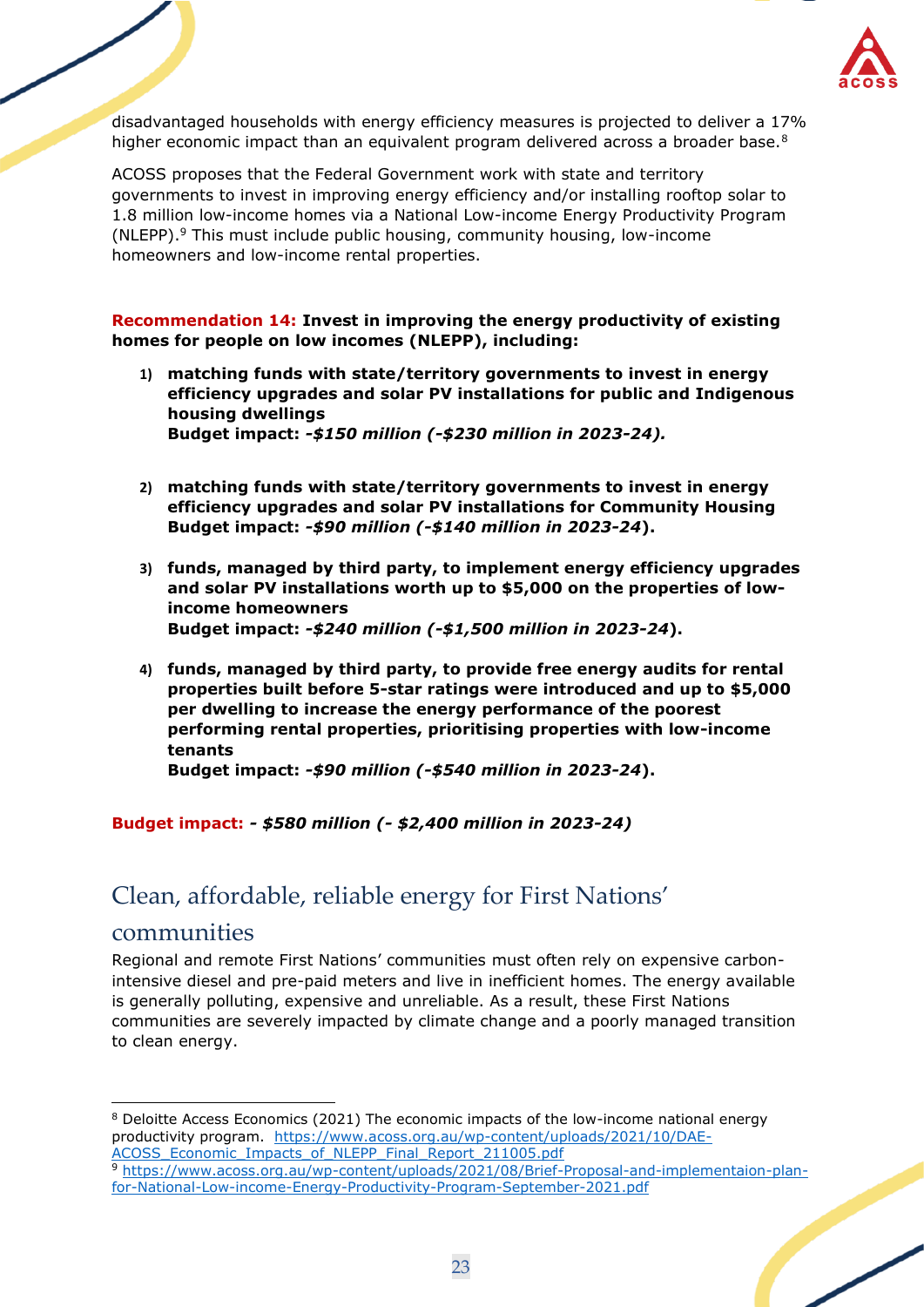

Investing in First Nations' managed renewable energy and battery storage to replace diesel, as well as home energy efficiency and rooftop solar, would not only reduce carbon emissions, but also energy bills. It would create local jobs, and improve health and wellbeing, contributing to several Close the Gap metrics.

The Federal Government has previously jointly funded a \$55 million program with the Northern Territory Government to provide 10 megawatts of solar and battery to 28 different remote communities to reduce diesel-use by 15%. In consultation and collaboration with First Nations' communities, this type of program needs to be expanded to include housing level energy efficiency and access to rooftop solar, and then scaled up to reach more communities.

**Recommendation 15: Establish a First Nations' Communities Clean Energy Fund to invest in clean energy and energy efficiency for remote communities.**

#### **Budget impact:** *-\$500 million (-\$500 million in 2023-24)*

## <span id="page-24-0"></span>Provide emergency energy debt relief

A combination of people experiencing financial stress and spending more time at home because of the pandemic has resulted in increasing energy bill debt.

Data from the Australian Energy Regulator released in December 2021<sup>10</sup> show average household energy debt for gas and electricity rose by 12% from \$897 in 2019–20 to \$1,000 in 2020–21. The average electricity debt for a customer upon entry into their retailer's hardship program grew 21% over the same period from \$1,304 to \$1,584.

People who are locked out of paid work living on \$45 a day in inefficient homes have little hope of repaying a \$1,500 energy debt. They will struggle to afford their next energy bill, let alone be able to cool their home during summer heatwaves.

People on low incomes are already depriving themselves of energy by not cooling homes, not cooking or using hot water, and going without food or medicines to afford their energy bills, which is seriously affecting their health and wellbeing.

Direct assistance by government is needed before debt spirals out of control and becomes more unmanageable.

To immediately reduce debt, we are calling on the Federal Government provide additional short-term (up to 12 months) financial support of up to \$1,000 per person experiencing payment difficulties and energy debt.

**Recommendation 16: Provide additional short-term (up to 12 months) financial support (in recognition of additional hardship bought on by COVID-19), via an emergency payment allowance to customers in hardship arrangements.** 

**Budget impact:** *-\$230 million* 

<sup>10</sup> AER (2021) Annual retail markets report 2020-21 [https://www.aer.gov.au/retail](https://www.aer.gov.au/retail-markets/performance-reporting/annual-retail-markets-report-2020%E2%80%9321)[markets/performance-reporting/annual-retail-markets-report-2020%E2%80%9321](https://www.aer.gov.au/retail-markets/performance-reporting/annual-retail-markets-report-2020%E2%80%9321)

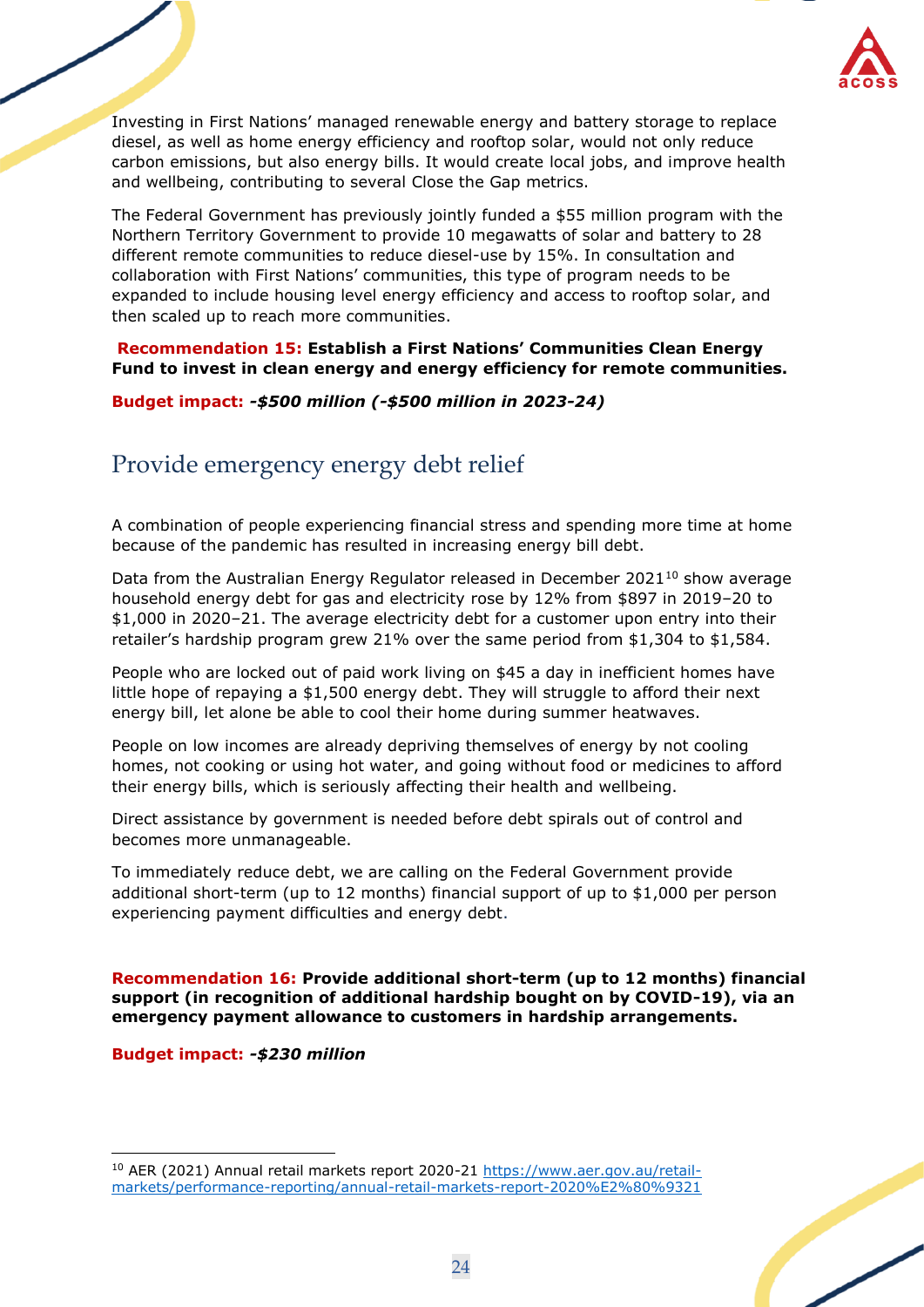

## <span id="page-25-0"></span>Fair and inclusive transition for fossil fuel dependent workers

## and communities

Some workers and communities could experience negative effects from our response to climate change, such as people who depend heavily on burning or extracting fossil fuels. However, if we have a planned and well managed transition co-designed with workers and the local community, we can appropriately support affected workers, create thousands of new jobs, and revive and transform regional towns.

Creating jobs will not be enough to ensure that all affected workers and communities are benefitting from the transition. A broader energy transition plan is needed, which should be overseen by a dedicated authority.

**Recommendation 17: Support a just transition for workers and communities, including by establishing:**

**1) an Energy Transition Authority to manage, in consultation with workers and local communities, the effects of the energy transition including coal closures, overseeing worker support, and coordinating plans for regional economic diversity.**

**2) an industry-wide, multi-employer pooling and redeployment scheme that provides retrenched workers with the opportunity to transfer to roles with renewable or low emission generators as well as remaining fossil fuel generators.**

**Budget impact:** *-\$2 million (-\$4 million in 2023-24)*<sup>11</sup>

## <span id="page-25-1"></span>Shift subsidies off energy bills

The Small-scale Renewable Energy Scheme (SRES), which is in place until 2030, subsidises the costs of installing small-scale renewable energy sources such as rooftop solar and hot water heat pumps to households which can afford them. The cost is currently recouped through business and household electricity bills, with GST being charged on top.

The ACCC was critical of the equity impacts of the SRES because people on low-incomes pay disproportionately more towards the scheme and do not receive the same benefits, and recommended the scheme be abolished.<sup>12</sup> ACOSS is advocating for the cost of recouping the SRES subsidy to be directly and fully funded by the Federal Government as part of the Climate Solutions Fund, with eligibility limited to people on low incomes to access rooftop solar and hot water heat pumps.

### **Recommendation 18: The Federal Government should fund the Small-scale Renewable Energy Scheme.**

**Budget impact:** *-\$1,500 million (-\$1,500 million in 2022-23)* 13

<sup>11</sup> Based on analysis of budget proposals of ALP and Greens, ACOSS proposes \$15 million over 4 years, assuming less costs in first year of establishing the Just Transition Authority and programs. <sup>12</sup> Australian Consumer and Competition Commission (2018)

[https://www.accc.gov.au/system/files/Retail%20Electricity%20Pricing%20Inquiry%e2%80%94Fin](https://www.accc.gov.au/system/files/Retail%20Electricity%20Pricing%20Inquiry%e2%80%94Final%20Report%20June%202018_Exec%20summary.pdf) [al%20Report%20June%202018\\_Exec%20summary.pdf](https://www.accc.gov.au/system/files/Retail%20Electricity%20Pricing%20Inquiry%e2%80%94Final%20Report%20June%202018_Exec%20summary.pdf) recommendation 24.

[http://www.cleanenergyregulator.gov.au/DocumentAssets/Documents/STC%20modelling%20repo](http://www.cleanenergyregulator.gov.au/DocumentAssets/Documents/STC%20modelling%20report%20by%20Jacobs%20-%20January%202021.pdf) [rt%20by%20Jacobs%20-%20January%202021.pdf](http://www.cleanenergyregulator.gov.au/DocumentAssets/Documents/STC%20modelling%20report%20by%20Jacobs%20-%20January%202021.pdf) The number of forecasts certificates were

<sup>&</sup>lt;sup>13</sup> Calculations based on small-scale technology certificate (STC) forecast modelling produced for the Clean Energy Regulator by Jacobs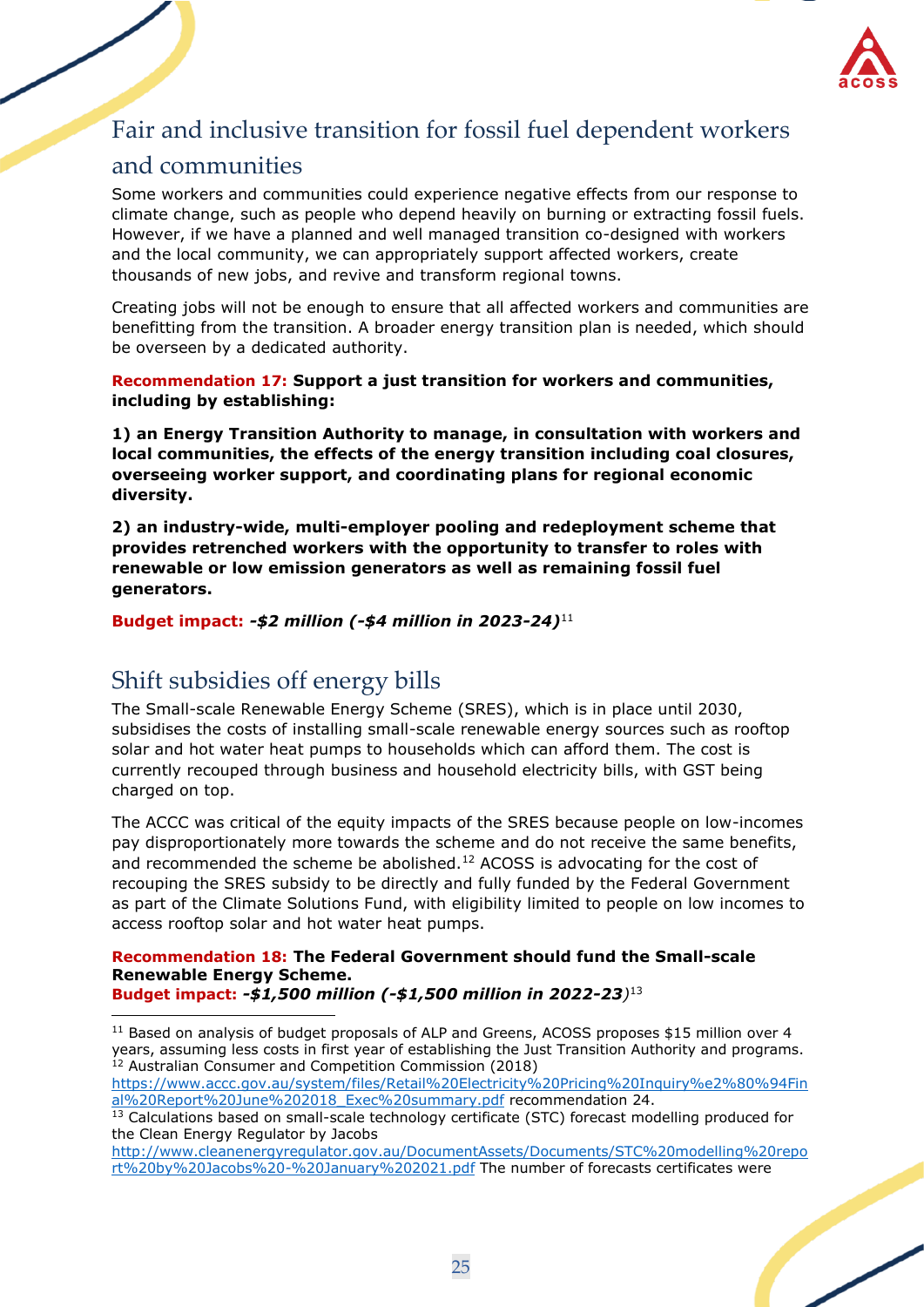

## <span id="page-26-0"></span>Phase out fossil fuel subsidies

In Chapter 10 (taxation) we advocate removal of fuel tax credits for off-road use except agriculture (Recommendation 50). These tax credits subsidise carbon pollution – the very thing governments are spending public funds in other parts of the economy to mitigate. The subsidy also distorts the need for energy efficiency, fuel switching, or investment in other forms of renewable energy or transport. Revenue raised from removing fossil fuel subsidies could fund ACOSS proposals to provide a just transition for workers and communities, assist low-income households to access affordable clean energy, and support climate resilience and adaptation measures for vulnerable people.

multiplied by STC spot price of \$38.95 (the 2021 STC spot price averaged around \$38.95 and is projected to stay this same in 2022<https://www.demandmanager.com.au/certificate-prices/>)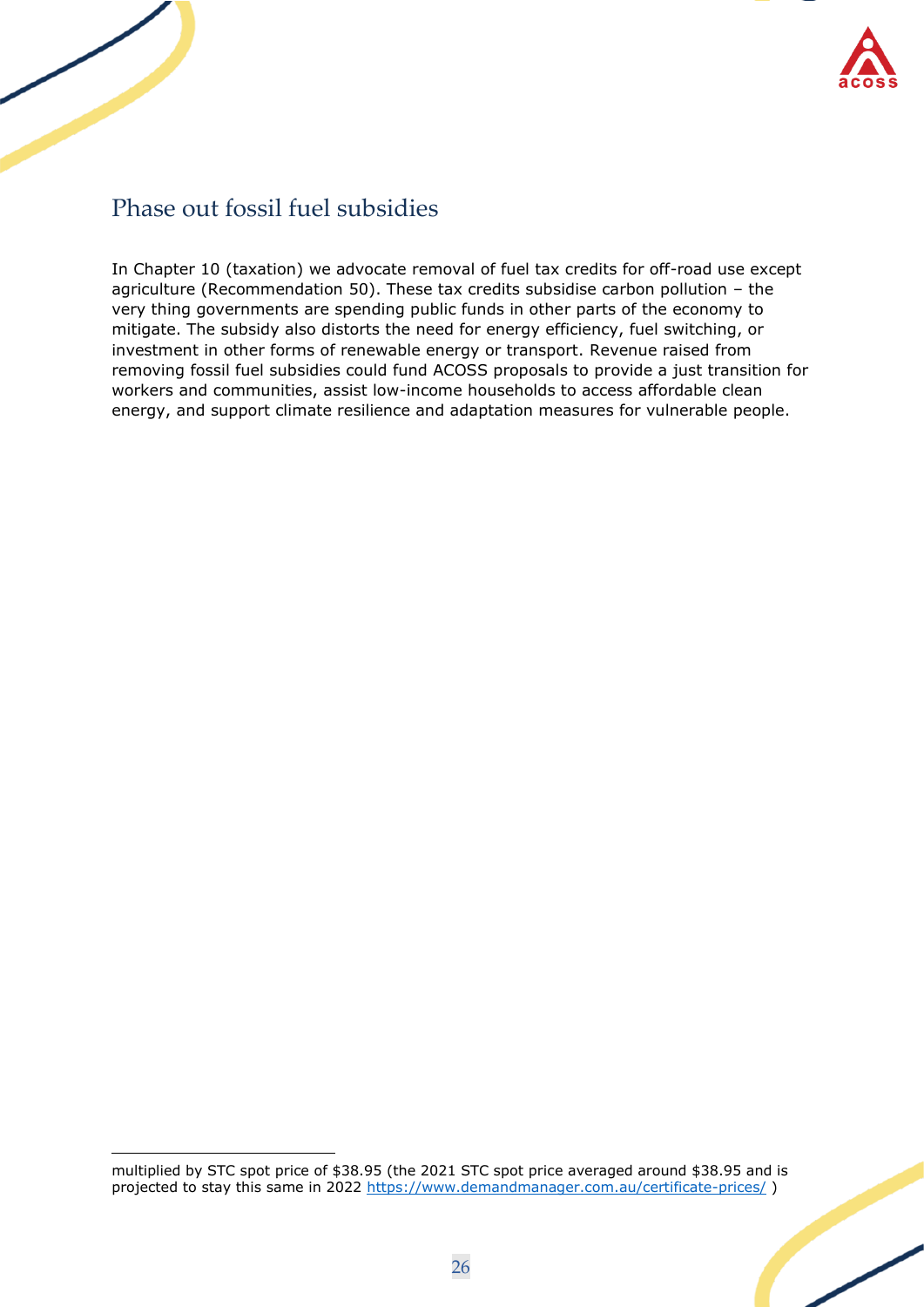

# <span id="page-27-0"></span>4. Thriving, climate-resilient communities

Policies are needed to build resilience of community sector organisations and people experiencing poverty and disadvantage to the effects of climate change. Measures are needed to support and empower people and communities to build their resilience and lead recovery efforts on their terms. Genuine community partnership, including with Aboriginal and Torres Strait Islander people, communities and organisations, is essential to improve the nation's preparedness, responsiveness and recovery efforts. Without appropriate policies to support resilience, response and recovery, it is likely we will entrench and drive greater poverty and inequality in Australia.

#### **Major recommendations:**

- **Empower communities to build their resilience and manage recovery**
- **Provide affordable, accessible, and quality insurance**
- **Better meet the needs of people and communities impacted by extreme weather events**
- **Strengthen the resilience of community sector organisations to better support community resilience, response, and recovery in the face of increasing extreme weather events**

## <span id="page-27-1"></span>Empower communities to build their resilience and lead disaster recovery efforts

The unprecedented 2019/20 bushfires had significant economic, health and social impacts on thousands of people. In 2021, communities have been affected by flooding events. Recovery will take years for most and some people may never fully recover.

Scientists tell us we can expect more frequent and severe extreme weather events fueled by climate change, which will present significant challenges for many communities. Going forward, the needs and strengths of communities must be at the heart of extreme weather preparedness, response, and recovery. All government initiatives must support and empower communities to build their resilience and recovery efforts on their terms.

Genuine community partnership, including with First Nations People, communities, and organisations is essential to improve the nation's preparedness, responsiveness, and recovery efforts.

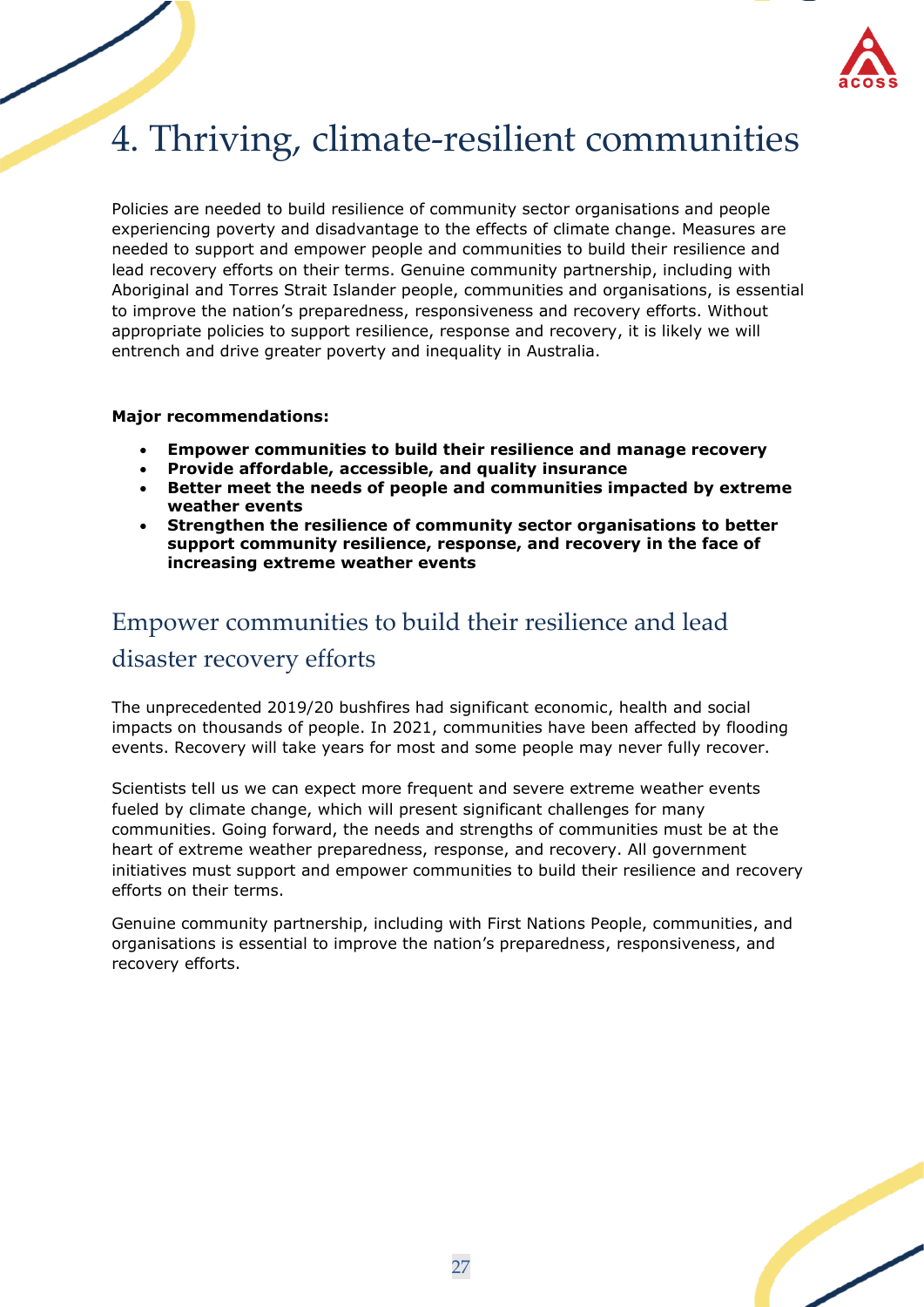

**Recommendation 19: Support and empower communities to build their resilience and lead disaster recovery efforts, including by:**

- **1) creating and funding local Community Resilience Hubs that are community-led, engage in building community resilience and assist the community in planning, response and recovery. Budget impact:** *-\$270 million (-\$295 million in 2023-24)* <sup>14</sup>
- **2) funding local councils to form local community resilience committees to support development and implementation of resilience plans and to promote collaboration and joint planning between government, community organisations and local businesses. These committees could be subcommittees of relevant Commonwealth and state emergency management committees. We propose the Federal Government co-fund with states and territories. Budget impact:** *-\$53 million (-\$55 million in 2023-24)***. 15**
- **3) supporting the development of an online tool that includes a social vulnerability index (such as the Australian Natural Disaster Resilience Index) and online mapping feature to help identify where communities may need additional support to build resilience, prepare, respond and recover from disasters. Budget impact:** *-\$1 million (-\$2 million in 2023-24)***.**
- **4) providing funding to support First Nations People and communities to participate in whole-of community responses to build climate resilience and to better prepare for, respond to and recover from natural disasters, building on traditional and local knowledge. Budget impact:** *-\$25 million (-\$25 million in 2023-24)*

**Budget impact:** *-\$350 million (-\$380 million in 2023-24)*

## <span id="page-28-0"></span>Affordable, accessible, quality insurance

The Australian Insurance Council argues that climate change will lead to increased damage to our infrastructure, property and assets and that insurance customers will need to make more insurance claims.

It is well established that having insurance reduces financial hardship and speeds up recovery when affected by a natural disaster. However, covering the cost of insurance is becoming more difficult. The Insurance Council notes that insurance premiums have been rising because of an increase in catastrophic events. The average home insurance premium now costs almost four times as much as it did in 2004.<sup>16</sup> The research shows

<sup>&</sup>lt;sup>14</sup> COSS has estimated costings based on an initial investment of \$1 million outlay per community hub in yr 1 and \$1.1 million in yr 2, to staff, accommodate and resource the hub. There are approximately 537 local councils. Bringing total cost to \$537 million in 2021/22 and 590 million in 22/23. The federal Government contribute half the costs, matched by States.

<sup>&</sup>lt;sup>15</sup> ACOSS has estimated costings based on there being 537 local councils and Federal Government contribute a minimum \$100,000 to each council

<sup>16</sup> Insurance Council Data Hub<https://insurancecouncil.com.au/industry-members/data-hub/>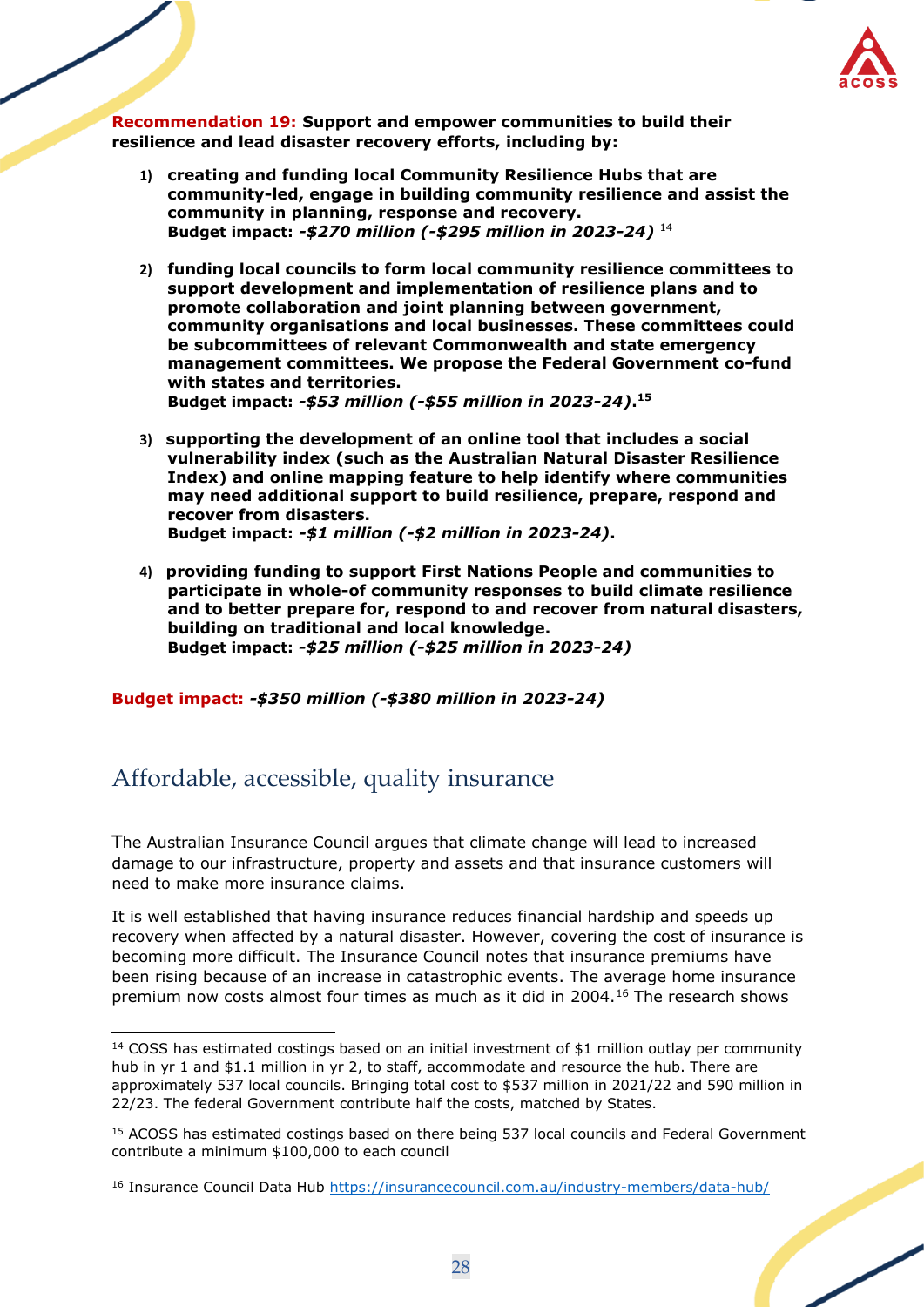

every region in Australia will be affected by more extreme weather events and it is possible some regions will become uninsurable.

As insurance premiums increase, it is inevitable we will see more people, especially people already experiencing financial hardship, drop or reduce insurance as the costs become prohibitive. This will increase financial disadvantage and inequality in our community and lead to an increase in the need for government supports.

**Recommendation 20: To support affordable, accessible, and quality insurance, establish a review on insurance affordability in Australia regarding worsening impacts of climate change and rising levels of financial difficulties; and options for ensuring insurance coverage for people on low incomes.** 

**Budget impact:** *-\$2 million* **(\$0 million in 2023-24)**

## <span id="page-29-0"></span>Better meet the needs of people affected by natural disasters

Feedback from community sector organisations on the ground during extreme weather events such as bushfires, floods, and storms, suggests that the quantum, timeliness, and accessibility of support has not adequately met the needs of affected communities.

It's important we have adequate support measures and processes in place to reduce trauma and facilitate a speedy recovery from climate change induced natural disasters.

#### **Recommendation 21: Better meet the needs of people affected by natural disaster by:**

- **increasing the Australian Government Disaster Recovery Payment from \$1,000 to \$3,000, and from \$400 per child to \$1,000 per child.**
- **increasing the amount and duration of Disaster Recovery Allowance.**
- **providing Rent Assistance to people receiving Disaster Recovery Payments.**<sup>17</sup>
- **increasing funding for food relief.**
- **streamlining government payment processes so that help gets to people on the ground quickly.**
- **streamlining coordination of government and community disaster recovery assistance.**
- **expanding mobile recovery centres and outreach clinics.**
- **covering funeral costs for people who have lost their lives in a natural disaster.**
- **assisting to identify short-term accommodation**
- **providing additional funding to meet demand for social support services post disaster.**

#### **Budget impact: Not available**<sup>18</sup>

<sup>&</sup>lt;sup>17</sup> Disaster Recovery Allowance recipients are currently ineligible to receive Commonwealth Rent Assistance

 $18$  Costs are challenging to quantify, as they will be dependent on frequency of extreme weather events and numbers of people impacted.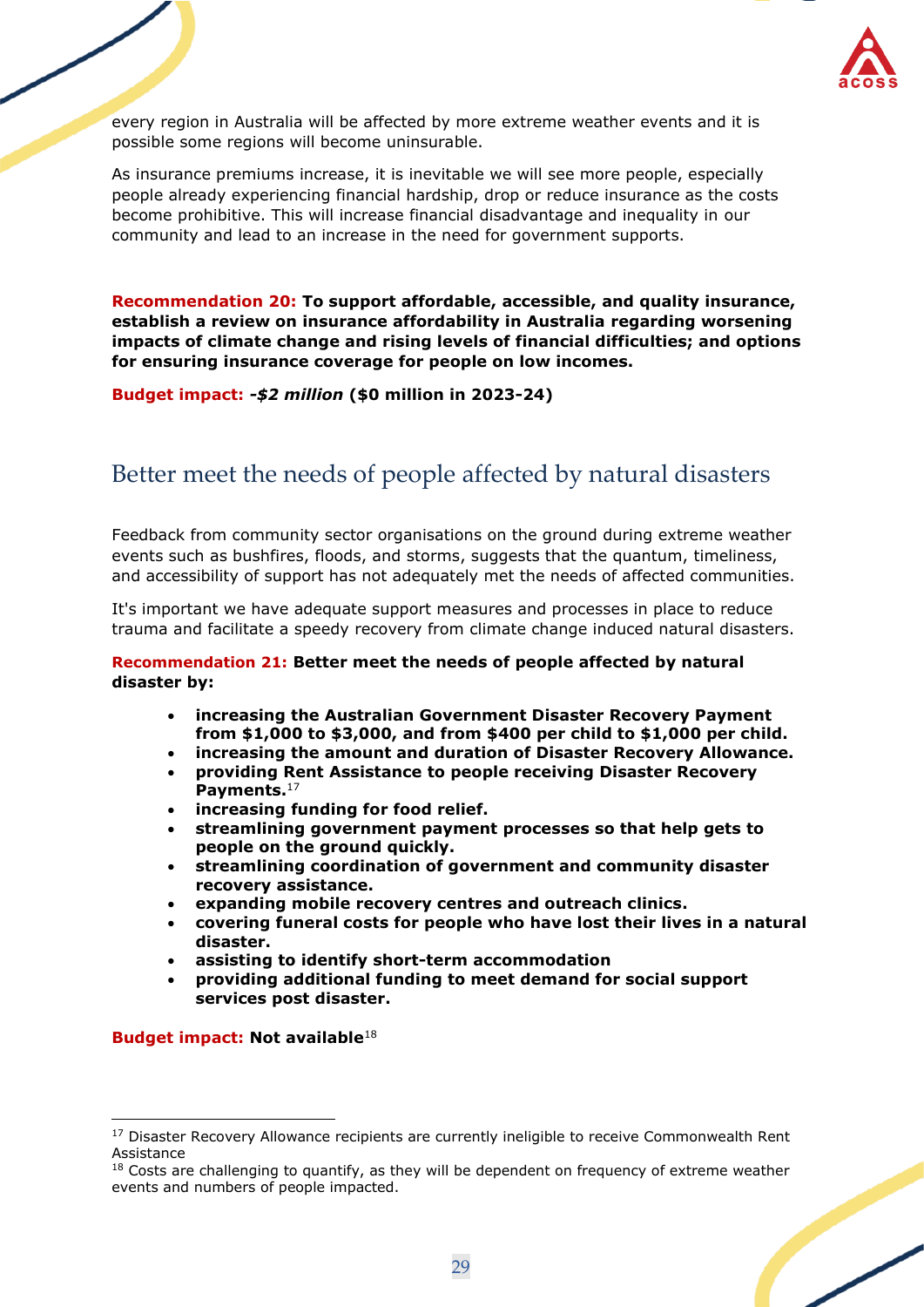

## <span id="page-30-0"></span>Strengthen the resilience of community sector organisations

Community sector organisations play a critical role in disaster preparedness, response, and recovery, especially in supporting the needs of vulnerable people. But these organisations are themselves highly vulnerable to disasters.

For many people experiencing poverty, disadvantage and social exclusion, these organisations are often the primary source of connection to the broader community and form the basis of their resilience to everyday adversity as well as in times of crisis.

The Federal Government should resource community sector organisations to adapt to climate change, be better prepared for emergencies and disasters, and ensure continuity of care for vulnerable people.

#### **Recommendation 22: Strengthen resilience of community sector organisations by:**

- **1) supporting community sector organisations to undertake sector specific risk assessments and implement disaster management and service continuity plans. This should include financial support for social sector peaks to strengthen the community sector specific disaster management tool, establish a community of practice and provide training to community sector organisations to implement Budget impact: -\$1 million (-\$1 million in 2023-24).**
- **2) creating an ongoing Disaster Management Grants Scheme for Community Sector Organisations Budget impact: -\$220 million (-\$220 million in 2023-24)**<sup>19</sup>
- **3) providing a contingency fund and ensure contracts for service delivery provide greater flexibility to community service organisations and enable them to participate effectively in disaster response and recovery efforts Budget impact: -\$140 million (-\$140 million in 2023-24)**<sup>20</sup>
- **4) resourcing community service organisations to build resilience of their clients. Budget impact: -\$175 million (-\$180 million in 2023-24)**<sup>21</sup>

**Budget impact:** *-\$540 million (-\$540 million in 2023-24)*

<sup>&</sup>lt;sup>19</sup> ACOSS has estimated costings utilising an estimation of 14,000 community service organisations under DSS service provision. ACOSS has assumed up to 50% of these organisations would be required to participate in local disaster management at an average cost of \$30,000 per organisation.

 $20$  ACOSS has estimated costings utilising an estimation of  $14,000$  community service organisations under DSS service provision. ACOSS has assumed up to 20% a year may be affected by extreme weather events and estimate an average of up to \$50,000 per organisation would be required to manage surge capacity, compensation for additional service provision, and enable community sector organisations to adapt and recover.

<sup>&</sup>lt;sup>21</sup> ACOSS has estimated costings utilising an estimation of 14,000 community service organisations under DSS service provision. ACOSS has allowed for up to 25% of community sector organisations to access the fund a year at an average cost to deliver RediPlan for clients and other relevant plans of up to \$50,000 per organisation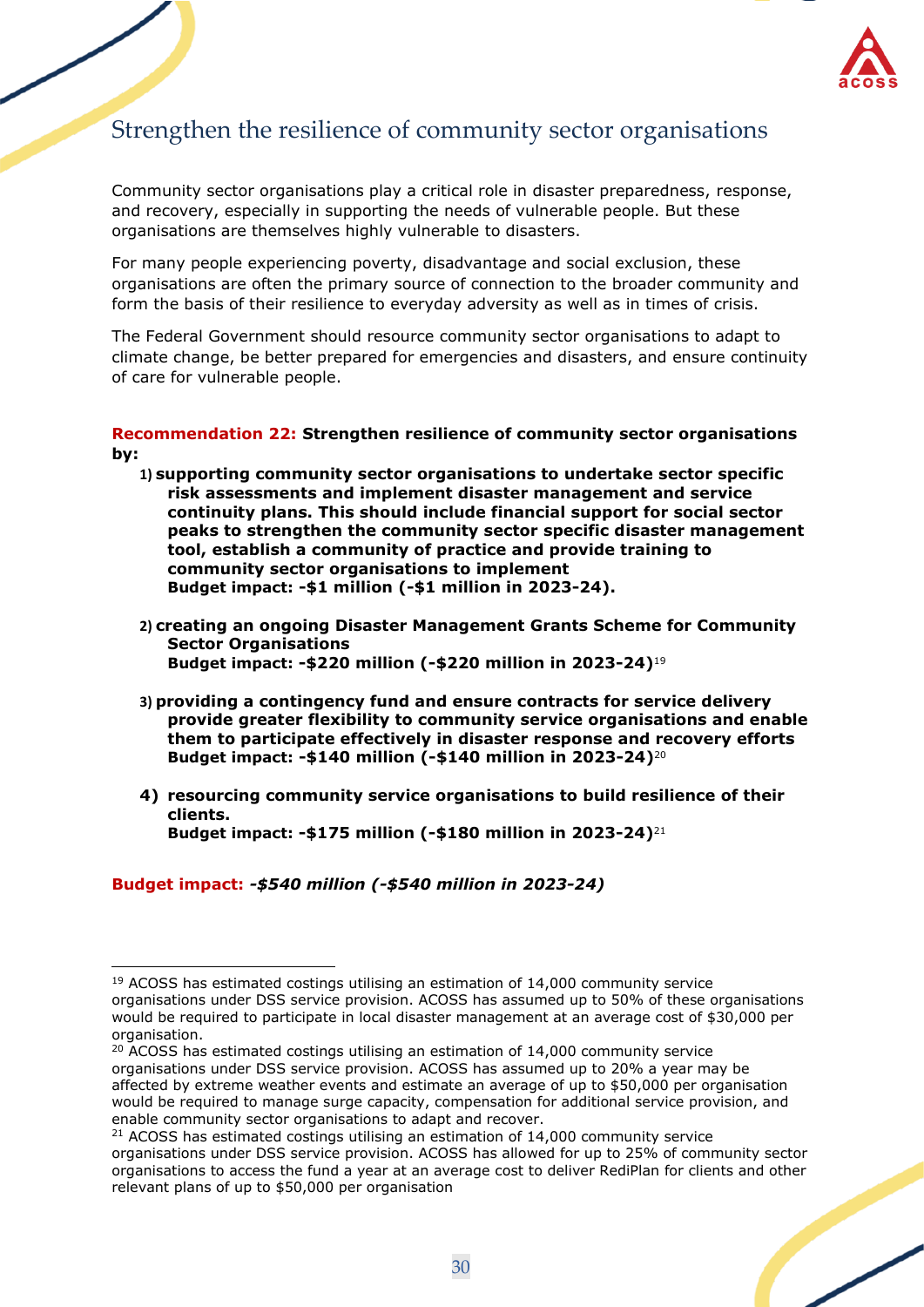

# <span id="page-31-0"></span>5. Make housing affordable for people with low incomes

New research published by the ACOSS/UNSW Sydney Poverty and Inequality Partnership in November 2021 revealed rapidly rising rents and declining affordability for low-income tenants around the country in the shadow of the pandemic. It found that annual urban rent inflation to August 2021 was 8% - its highest rate since 2008 – and was even higher in the regions at 12.4%. The research acknowledged state and territory government investments in social housing during COVID, which will generate 23,000 new dwellings in the coming years. However, it also highlighted the severe shortfall of social and affordable housing nationally, with 155,000 households on the social housing waiting list currently and another 400,000 in need of affordable housing.

To compound these challenges, the withdrawal of the National Rental Affordability Scheme will see the subsidies and rent restrictions attached to some 22,000 of these affordable homes expiring, with no plan to replace them. In the face of these policy challenges, it is imperative that this Federal Budget includes a major focus on housing policy to increase social housing stock and improve rental affordability for low-income tenants.

### **Major recommendations:**

- **A 20,000 dwelling, \$7 billion social housing package should be rolled out over the next 3 years to reduce homelessness and kick-start housing constructions and growth in jobs and incomes.**
- **Rent Assistance for private tenants with low incomes should be substantially increased to ease housing stress.**
- **A new affordable rental investment incentive scheme should be developed.**

## <span id="page-31-1"></span>Boost social housing investment

There is a national shortage of just over 400,000 homes that are affordable for people who are homeless or living on the lowest incomes (the lowest 20% by household income) and 155,000 households currently on the social housing waiting list. Direct public investment in social housing is a cost-effective way to boost growth in jobs and incomes.

**Recommendation 23: Build 20,000-30,000 social housing dwellings to reduce homelessness and generate over 15,000 jobs a year.**

- **1) Capital funding of \$7 billion over three years should be provided to State and Territory governments to facilitate construction of 20,000-30,000 social housing dwellings that meet accessibility and energy efficiency standards, with most construction occurring in the first two years.**
- **2) Alternately, the Social Housing Acceleration and Renovation Program (SHARP) proposal from the Community Housing Industry Association could be implemented to construct 30,000 community housing dwellings.**

**Budget impact:** *-\$1,000 million (-\$4,000 million in 2023-4)*

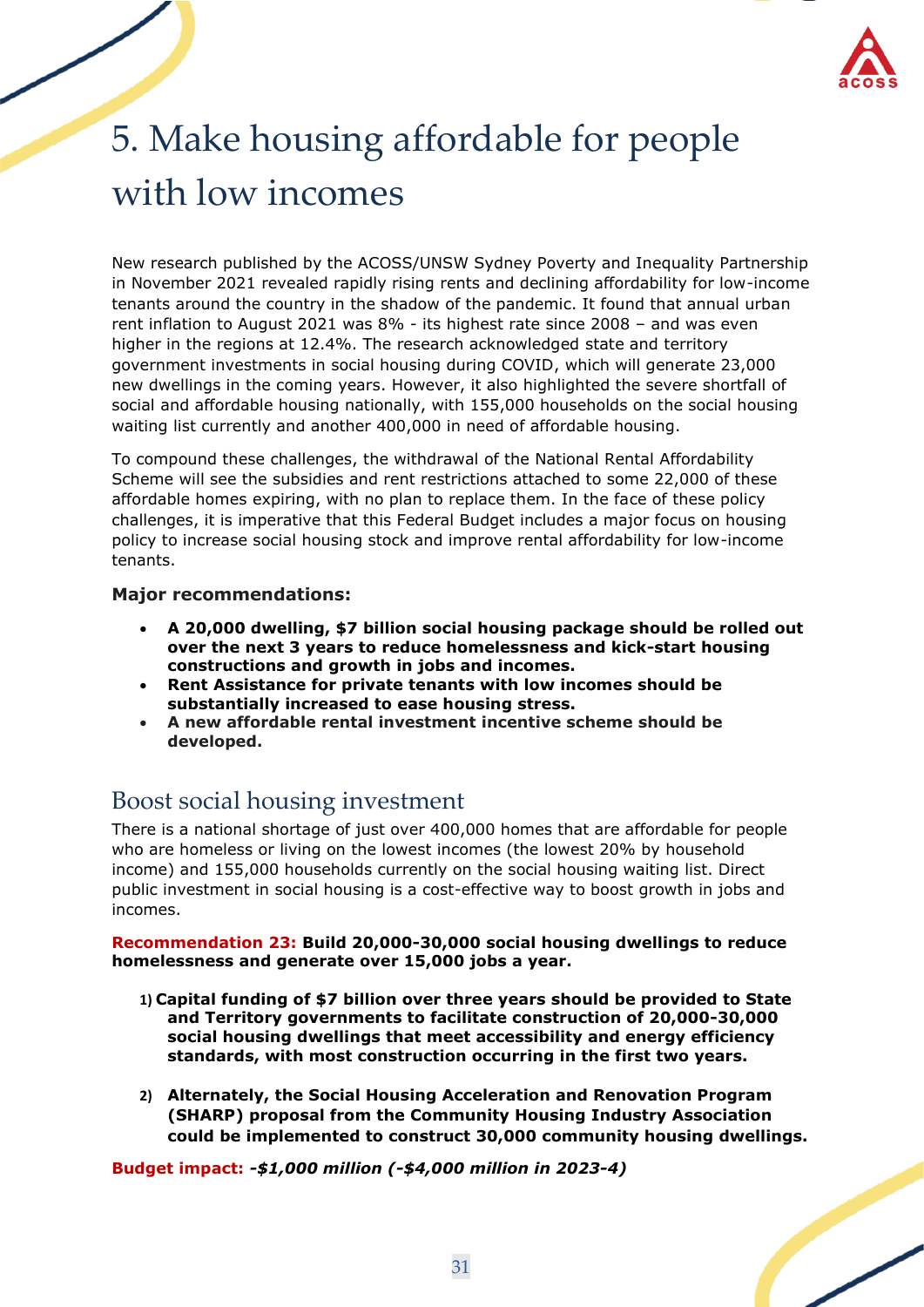

## <span id="page-32-0"></span>Lift Commonwealth Rent Assistance by 50%

Commonwealth Rent Assistance (CRA) provides crucial assistance to tenants with low incomes in private housing, but it has failed to keep pace with steep increases in rents. The maximum rate should be increased by 50% to relieve rental stress for people on low incomes in the private rental market.

For more information, see the Chapter 1 (Social Security), recommendation 2.

## <span id="page-32-1"></span>Create a new affordable rental investment incentive

A new rental investment incentive scheme is needed to replace the discontinued National Rental Affordability Scheme, and to complement the National Housing Finance Investment Corporation, Bond Aggregator and Housing Infrastructure Facility. Its purpose should be to bridge the finance gap for potential investors in housing for rent below market rates for people with low incomes (eligible for social housing assistance) or modest incomes (eligible for 'affordable housing' assistance).

The scheme should be funded by reducing the concessional tax treatment of 'negatively geared' property investments (see 'Chapter 10: A fairer tax system that supports economic development')

**Recommendation 24: Introduce a two-tier investment incentive for construction of new rental housing for people with low or modest incomes, which is set at two rates based on a proportion of construction costs up to a cap and financed through restrictions on deductions for costs associated with property investments ('negative gearing');**

- **with a higher rate for dwellings for community housing providers to house people with low incomes (with rent tied to incomes); and**
- **a lower rate for 'affordable housing' dwellings for people with modest incomes (with rents set at a 20% discount from market rents for at least ten years after construction).**

#### **Budget impact**: *-\$600 million in 2023-24*

## <span id="page-32-2"></span>Develop a new First Nations housing strategy

Since 2009, there has been no dedicated Commonwealth funding for Aboriginal and Torres Strait Islander housing supply outside of remote areas and services have increasingly been mainstreamed in a context of little or no overall growth. This is despite the demonstrated benefits of culturally appropriate housing for Aboriginal people around the country and the large Aboriginal populations in urban centres.

Dedicated funding is needed to improve the viability of Indigenous Community Housing Organisations (ICHOs) as an alternative to mainstream providers and support their capacity to take advantage of new financing options such as the Bond Aggregator.

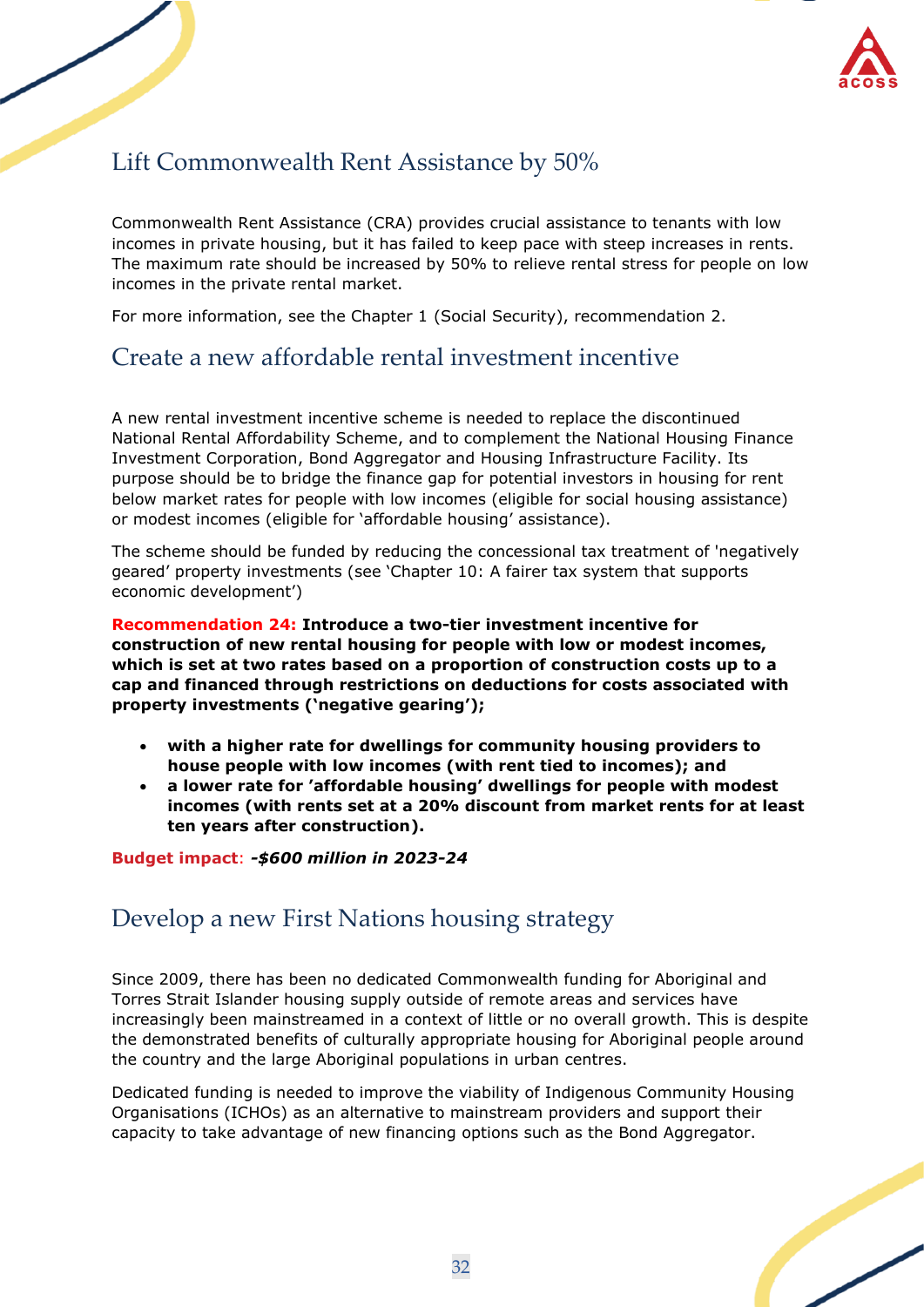

**Recommendation 25: Develop a new national Aboriginal and Torres Strait Islander housing strategy with a 10% boost to funding under the National Housing and Homelessness Agreement earmarked to build capacity for Indigenous Community Housing Organisations (ICHOs) in urban, rural, regional and remote areas.** 

**Budget impact:** *-\$190 million (-\$220 million in 2023-24)*

## <span id="page-33-0"></span>Develop a new inter-governmental remote housing agreement

The National Partnership on Remote Indigenous Housing expired in June 2018 and has been replaced with a range of uneven and short-term bilateral arrangements that do not meet the scale of the need. The Federal Government's own review of the National Partnership Agreement on Remote Housing in late 2017 recommended that:

- a recurrent program be funded to maintain existing houses, preserve functionality, and increase the life of housing assets; and that
- investment be provided for an additional 5,500 houses by 2028, which are needed to continue efforts on Closing the Gap on Indigenous disadvantage.

**Recommendation 26: Develop a new inter-governmental remote housing agreement negotiated between the Commonwealth and state and territory governments, with funding shared equally between the parties.**

**Budget impact:** *-\$480 million (-\$500 million in 2023-24)*

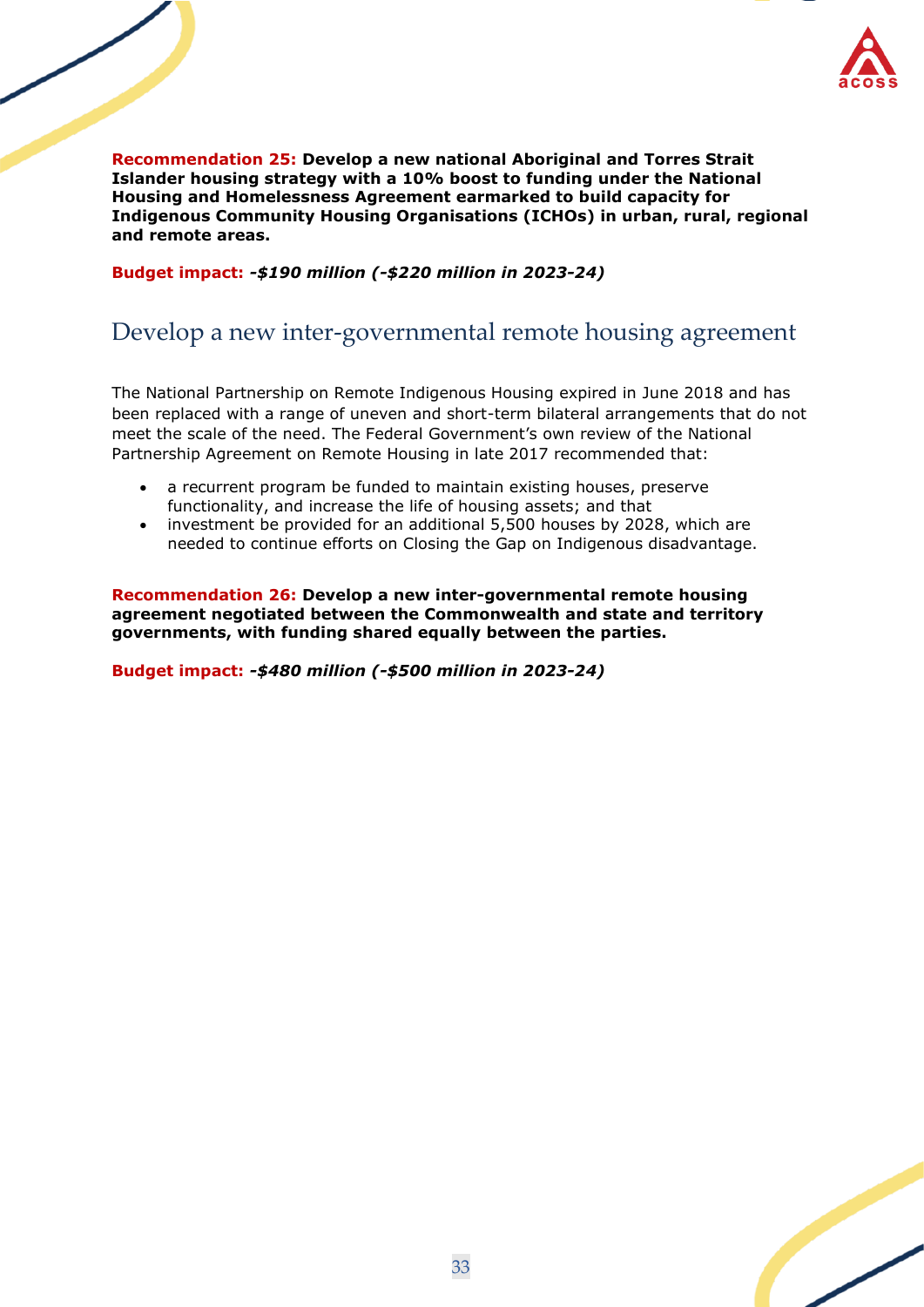

# <span id="page-34-0"></span>6. Improve access and affordability of essential community services

Whilst community services are a vital part of the national recovery, the sector remains beset by considerable funding, contractual and regulatory challenges. These challenges make it harder to invest in a sustainable workforce, deliver tailored programs with a long-term focus, and achieve positive outcomes for service users. Despite recent welcome commitments by the Federal Government to invest in selected services, such as home care packages, early childhood education and care and programs for Aboriginal and Torres Strait Islander peoples, overall investment in essential services remains seriously insufficient. The climate for the sector remains one of chronic uncertainty, constantly attempting to deliver even more for people needing help while coping with fewer resources.

### **Major recommendations:**

- **Create a Community Sector Continuity of Service Enabling Fund**
- **Improve access to preschool**
- **Improve the affordability of early childhood education and care**

## <span id="page-34-1"></span>Create a Community Sector Continuity of Service Enabling Fund

In 2020, ACOSS welcomed the announcement of additional funding during the COVID health and economic crises to meet demand in domestic violence, mental health and emergency and food relief. However, with the health and economic impact of COVID-19 continuing throughout 2021 and extending into 2022, demand for some services remains heightened. Many community sector organisations continue to face difficulties due to service disruption, rising demand for services, falling revenue, higher costs, and a decrease in volunteers.<sup>22</sup>

In the COSS Network's report on the *Australian Community Sector Survey – COVID-19 edition*, more than half of community service respondents (57%) had experienced loss of investment income, a quarter (26%) reported a loss of income from individualised funding (NDIS and home care packages), and half (50%) had lost income from other client-based fees or charges. Almost half (48%) had lost income from other commercial sources (e.g. retail).<sup>23</sup> Income from donations have still not recovered to pre-pandemic levels, with JBWere finding that to December 2020, social services saw some of the sharpest declines in donations across different sectors.<sup>24</sup> The budget should reflect the

<sup>23</sup> Cortis, N & Blaxland, M (2020): Australia's community sector and COVID-19: Supporting communities through the crisis. Sydney: ACOSS [https://www.acoss.org.au/wp](https://www.acoss.org.au/wp-content/uploads/2020/09/Australias-community-sector-and-Covid-19_FINAL.pdf)[content/uploads/2020/09/Australias-community-sector-and-Covid-19\\_FINAL.pdf](https://www.acoss.org.au/wp-content/uploads/2020/09/Australias-community-sector-and-Covid-19_FINAL.pdf)





<sup>22</sup> [https://www.jbwere.com.au/insights/news/2021/07/jbwere\\_nab\\_charitabl](https://www.jbwere.com.au/insights/news/2021/07/jbwere_nab_charitabl)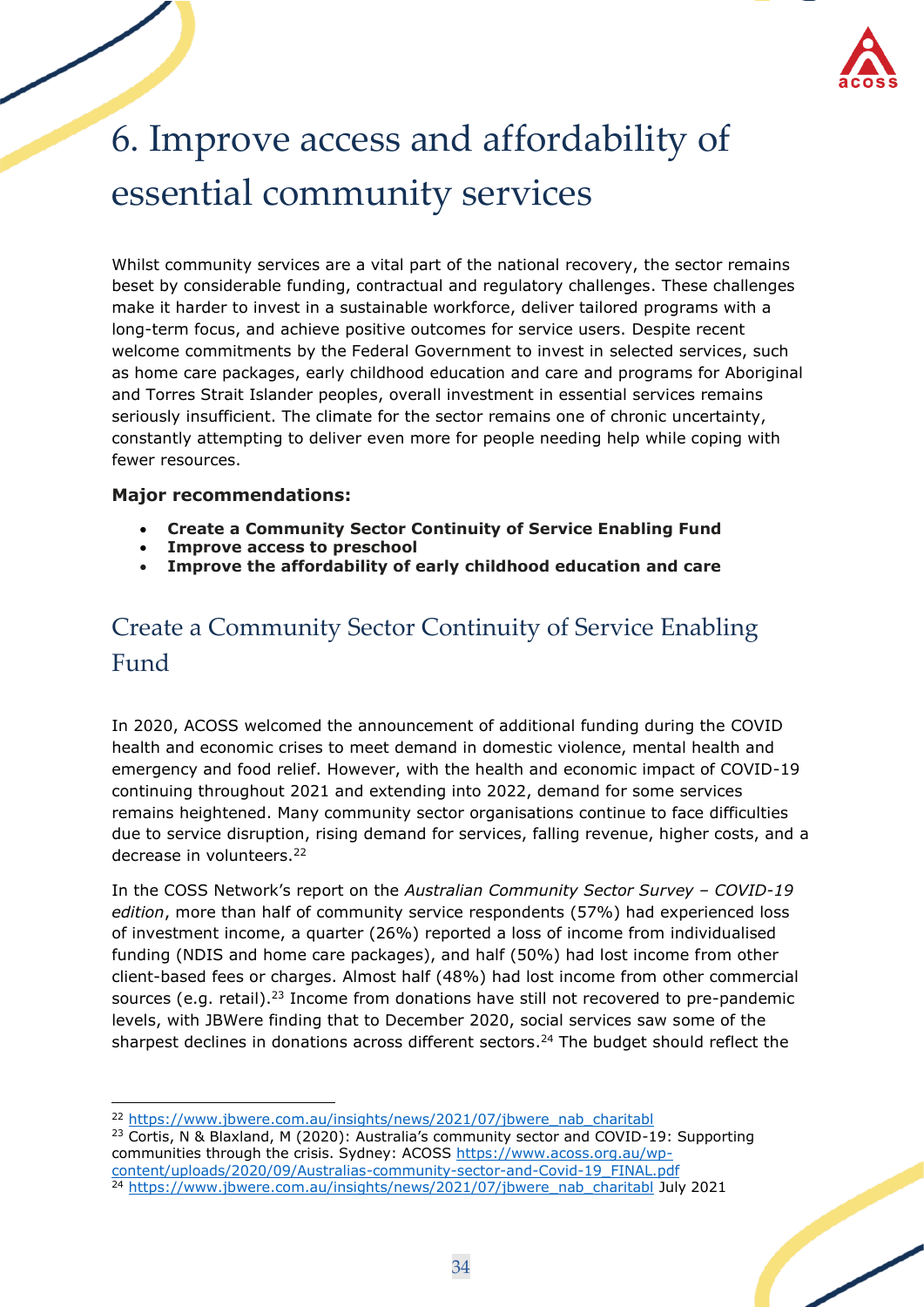

fact that the sector is still grappling with the impact of the pandemic, and likely will in 2022 and beyond.

**Recommendation 27: Create a Community Sector Continuity of Service Enabling Fund to ensure continuity of service delivery, adaptation, secure jobs, prevent loss of jobs or income, and guarantee paid special leave for all workers:**

- **This Fund should be distinguished from funds designated for new or additional service delivery.**
- **It should be targeted to community organisations that see increases in demand not met by new and existing funding, and/or who can demonstrate that their income has declined because of COVID-19.**

**Budget impact:** *-\$260 million (-\$150 million in 2023-24)*

## <span id="page-35-0"></span>Apply fair and uniform indexation to all grants and contracts for community sector organisations

The Commonwealth does not have a consistent or adequate approach to indexation of funding for community services. As a result, many organisations in the sector have seen real cuts to the value of their funding. Despite the emergency spending by the Federal Government to stave off the worst effects of COVID-19, it remains committed to tight curbs on services that were imposed before the pandemic hit. Unfunded shortfalls seriously impact on the sector's capacity to offer services to local communities, especially at a time of rising community demand and increased complexity of service user need. In real terms, the indexation arrangements amount to a gradual reduction of Commonwealth funding against projected cost increases, which mainly comprise wages.

#### **Recommendation 28: Indexation for community sector funding should be improved:**

- **1) Establish the Wage Price Index (when greater than the Consumer Price Index for the same period) as the primary index for annual funding adjustments and publish the indexation rate in the Budget Papers.**
- **2) Commit to non-application of Efficiency Dividends to community sector funding.**

#### **Budget impact:** *-\$360 million (-\$370 million in 2023-24)*

## <span id="page-35-1"></span>Improve access to preschool

High quality and accessible early childhood education has a significant positive impact on a child's development and future learning outcomes and is a policy area that can deliver a major social and economic benefit to the country. Children who attend early childhood education for at least a year before starting school are half as likely to have developmental vulnerabilities when they start school as children who have not received early learning services. There have been significant strides in lifting enrolments of children in preschool programs in the year before school (four-year-olds) and additional preschool funding was announced by the Federal Government for this cohort for four years to 2025. However, Australia lags in enrolment of three-year-olds and is in the bottom third of countries ranked by the OECD (at 69%), with our enrolment rates for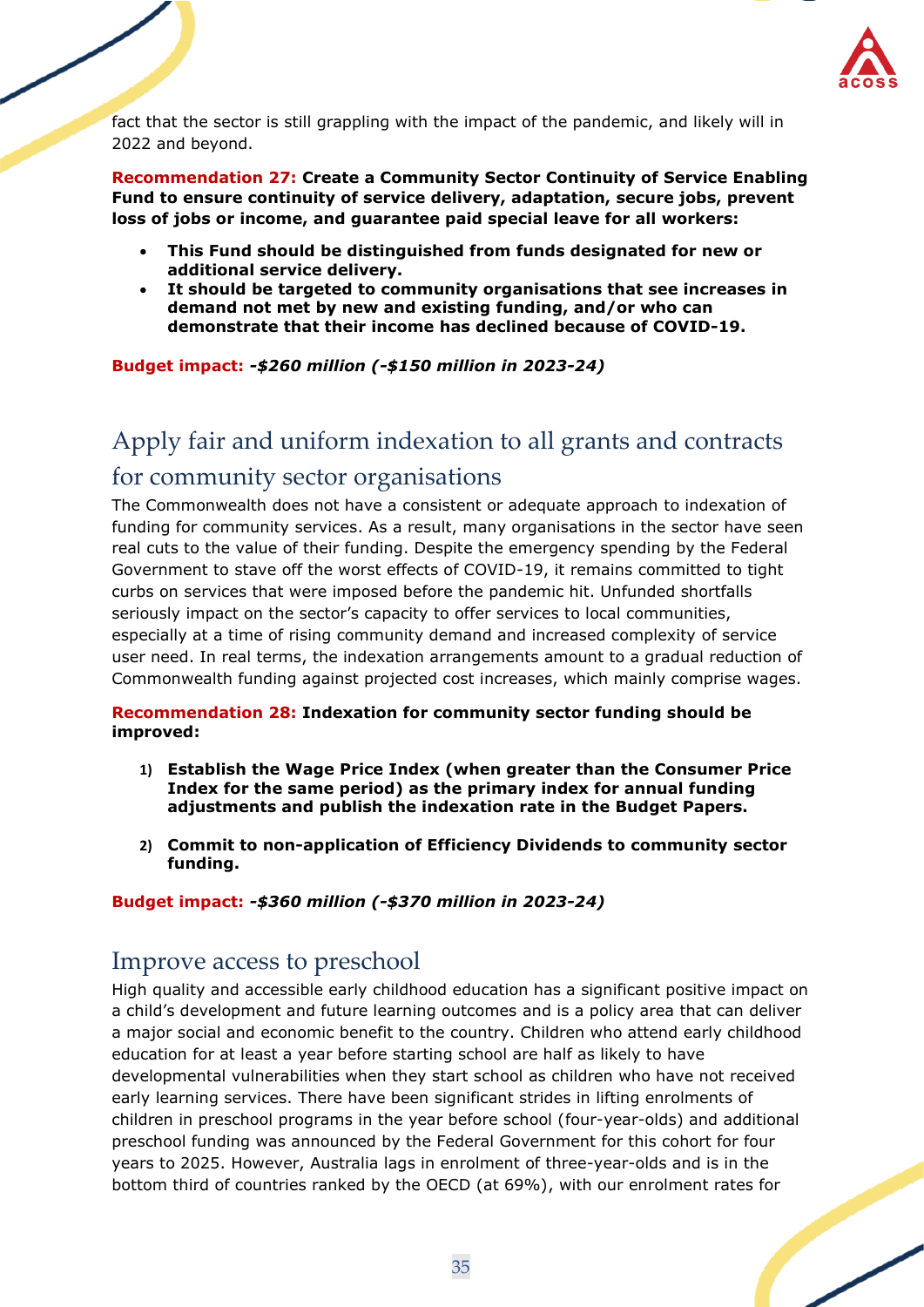

the entire three-year to five-year old cohort substantially behind the OECD average as well as the leading developed nations.<sup>25</sup>

**Recommendation 29: Current early childhood education and care policy settings should be reformed so that:**

- **children have access to high-quality early education two years before school (with the national rollout of this reform to prioritise children experiencing educational disadvantage, including Aboriginal and Torres Strait Islander, children in rural and remote areas, children from non-English speaking backgrounds).**
- **funding commitments are long-term to provide security for parents and early learning centres, in line with the recommendations of the Universal Access National Partnership COAG Review.**<sup>26</sup>

### **Budget impact:** *-\$630 million (-\$1,000 million in 2023-24)*

## <span id="page-36-0"></span>Improve the affordability of early childhood education and

### care

Some of the most severe economic impacts of COVID-19 have been felt by women with children. Women have borne the brunt of the additional care and education of children resulting from lockdowns. There is a risk that the gains in female employment participation that have been made in recent decades will be lost. This is an unaffordable setback for the women of Australia and the country at a precarious time in its recovery from the pandemic.

As we look to charting a path to economic recovery, policy settings should support job search and employment participation of parents, minimise out of pocket costs for families under financial pressure and deliver continuity in quality education and care for children.

In the short term, an adjustment to the current Child Care Subsidy and Additional Child Care Subsidy as proposed by The Grattan Institute could lift the level of subsidy for low and middle incomes families from 85% to 95% (with higher subsidies available to very low income or disadvantaged families through the ACSS), ease the taper rate and make access to a base subsidy (30%) universal.<sup>27</sup> Adjustments to eligibility for the child care subsidy should also be made to reduce barriers to access and extend the duration of support.

However, beyond this budget cycle, there is a need to consider whether a more equitable, simpler and accessible reform package would be more beneficial.

#### **Recommendation 30: Affordability of early childhood care and education should be improved by:**

<sup>&</sup>lt;sup>27</sup> Grattan Institute (2020), 'Cheaper Childcare: A practical plan to boost female workforce participation, 2020' [https://grattan.edu.au/wp-content/uploads/2020/08/Cheaper-Childcare-](https://grattan.edu.au/wp-content/uploads/2020/08/Cheaper-Childcare-Grattan-Institute-Report.pdf)[Grattan-Institute-Report.pdf](https://grattan.edu.au/wp-content/uploads/2020/08/Cheaper-Childcare-Grattan-Institute-Report.pdf) p 55-56



<sup>&</sup>lt;sup>25</sup> [https://www.oecd.org/els/soc/PF3\\_2\\_Enrolment\\_childcare\\_preschool.pdf](https://www.oecd.org/els/soc/PF3_2_Enrolment_childcare_preschool.pdf) <sup>26</sup> Nous (2020), '*UNAP Review – COAG Education Council'*, Nous Consulting. [http://www.educationcouncil.edu.au/site/DefaultSite/filesystem/documents/Reports%20and%20p](http://www.educationcouncil.edu.au/site/DefaultSite/filesystem/documents/Reports%20and%20publications/UANP%20Review%20Report.pdf) [ublications/UANP%20Review%20Report.pdf](http://www.educationcouncil.edu.au/site/DefaultSite/filesystem/documents/Reports%20and%20publications/UANP%20Review%20Report.pdf)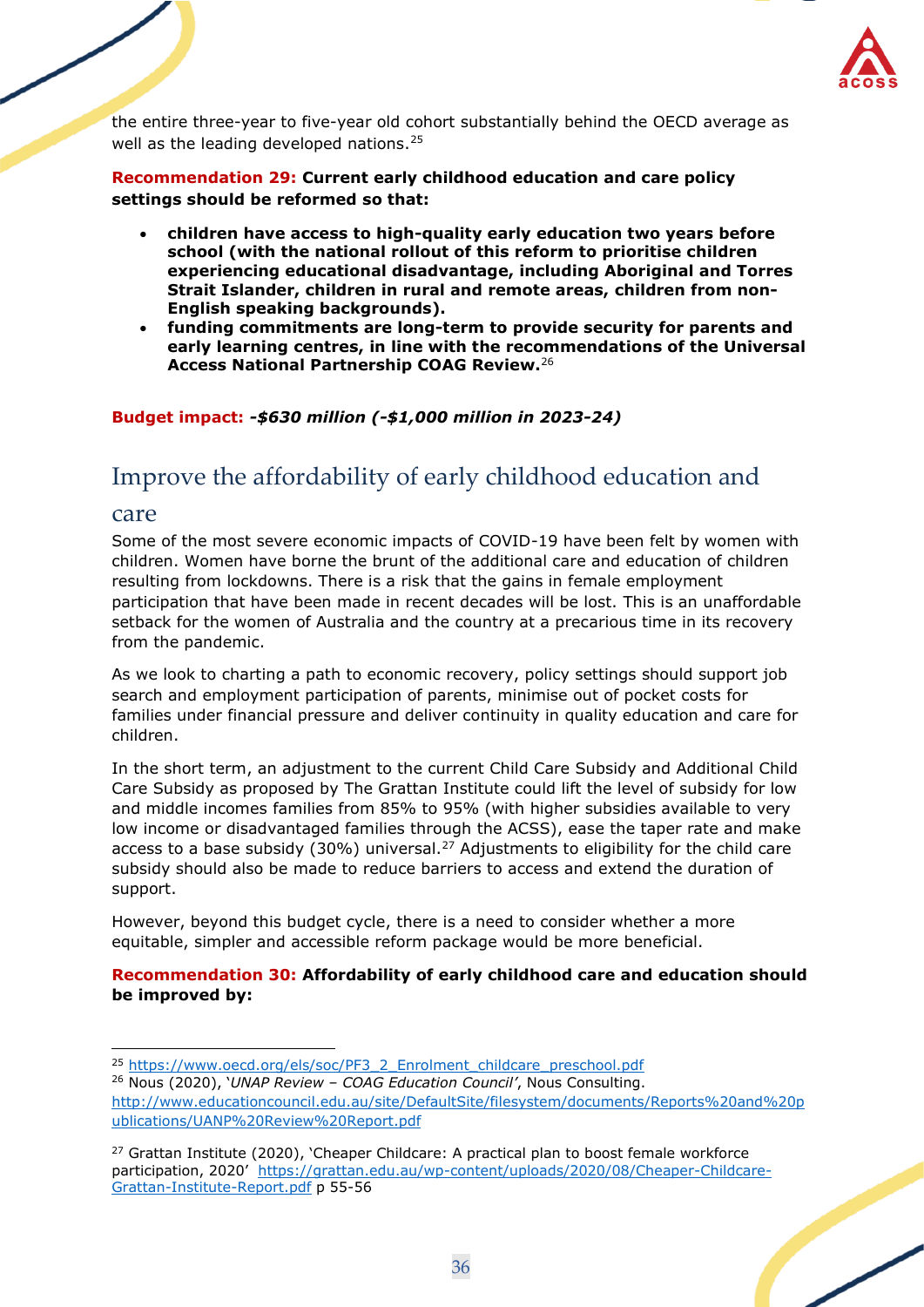

- **1) lifting the Child Care Subsidy for low-income families so that ECEC is free for households on incomes of up to \$70,015 per annum (at a minimum, lift the subsidy from 85% to 95% of costs for these families).**
- **2) flattening and simplifying the taper rate, so the subsidy reduces to 30% for households on higher incomes (\$400,000 per annum or more).**
- **3) removing activity tests to access the Child Care Subsidy to support continuity of access to high quality early education and care for children, especially for low-income families.**
- **4) extending access to the Additional Child Care Subsidy (Temporary Financial Hardship subsidy) beyond the current 13-week period.**

**Budget impact:** *-\$5,800 million (-\$6,000 million in 2023-24)*

## <span id="page-37-0"></span>Ensure equality for Aboriginal and Torres Strait Islander children in their early years

Aboriginal and Torres Strait Islander children are supported by their families, their communities, and their culture. Despite this support, Aboriginal and Torres Strait Islander children continue to face challenges arising from colonisation and its effects. Achieving equity means dismantling the systems that perpetuate the ongoing trauma, disadvantage and marginalisation experienced by Aboriginal and Torres Strait Islander children. Whilst there have been some additional investments in Aboriginal early childhood in the Closing the Gap Implementation Plan, more comprehensive reform is required, which includes a strengthened role for community-controlled organisations in the lives of Aboriginal and Torres Strait Islander children.

**Recommendation 31: To improve access to early childhood services by Aboriginal and Torres Strait Islander children, the following steps should be taken in line with the SNAICC and Early Childhood Australia position paper –** *Working Together to ensure equality for Aboriginal and Torres Strait Islander Children***:**

- **1) Ensure Aboriginal and Torres Strait Islander three- and four-year-olds have a minimum of three days per week of high-quality preschool with a bachelor-qualified teacher.**
- **2) Provide a minimum entitlement of 30 hours of 95% subsidised care per week for all Aboriginal and Torres Strait Islander children as an ongoing measure to Close the Gap in early education and care attendance and Australian Early Development Census (AEDC) outcomes.**
- **3) Invest to increase the coverage and capacity of Aboriginal and Torres Strait Islander community-controlled integrated early years services through a new specific funding model and program designed to meet the needs of Aboriginal and Torres Strait Islander children and families.**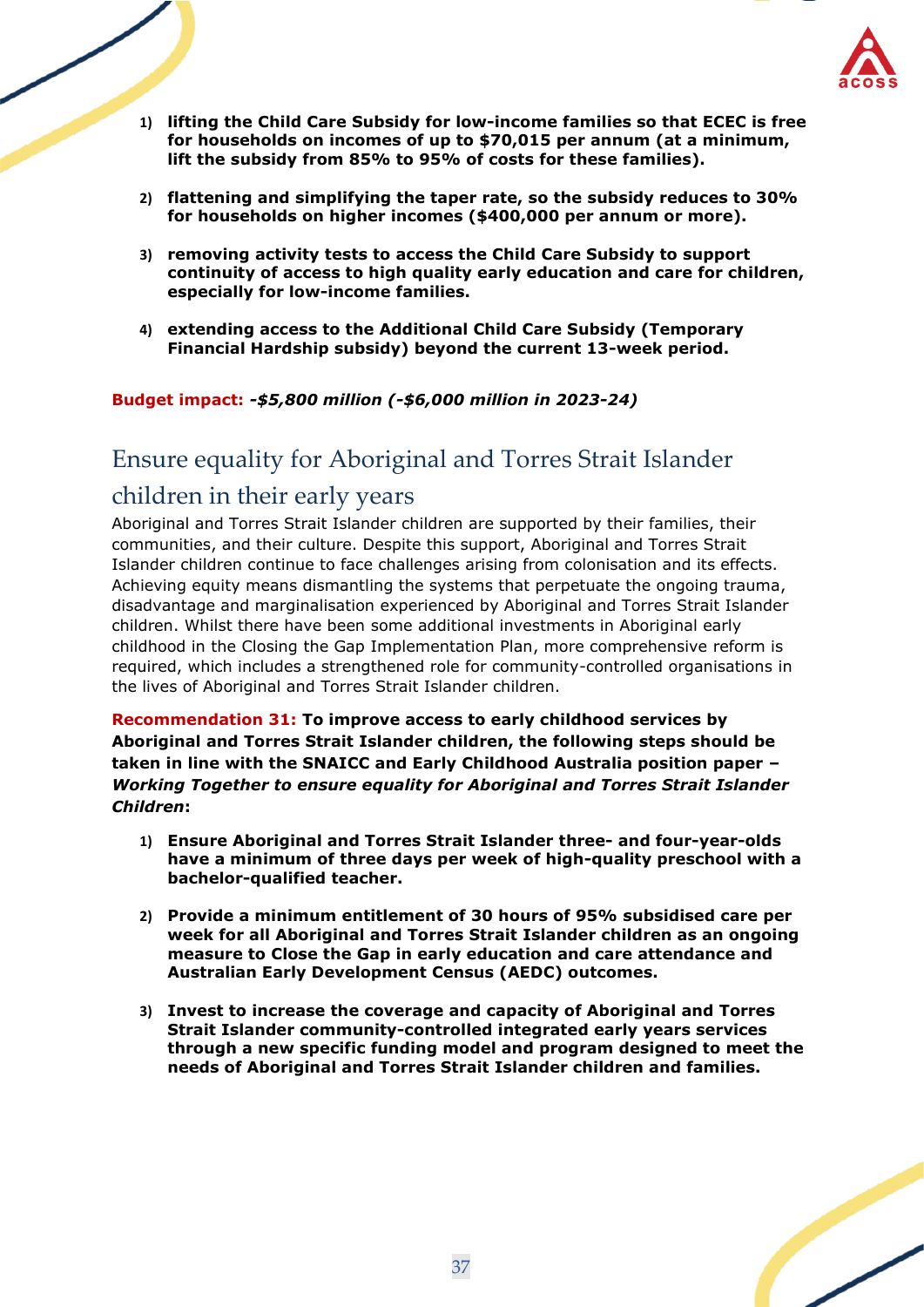

**4) Fund a targeted program to support evidence informed, culturally safe, and well-integrated early childhood and family-focussed programs, across the nurturing care spectrum in early education and care services that work with high numbers of Aboriginal and Torres Strait Islander children.**

**Budget impact:** *-\$80 million (-\$80 million in 2023-24)*

## <span id="page-38-0"></span>Establish an Evaluator-General to oversee the evaluation and

## monitoring of policy, programs and initiatives

Ensuring that programs and initiatives delivered by government are effective is vital so that public money is invested well, and people receive quality services and essential supports to improve their quality of life. After multiple independent reviews of the Australian Public Service, and various initiatives to improve the quality of proposed regulations, the evaluations of programs remain of inconsistent quality.

Program reports and associated datasets are not always promptly released when needed; an absence of coordination remains in sharing data across government to improve programs; and lessons from evaluations in other portfolios are not exchanged regularly. This is exacerbated by a chronic overdependence on private sector consultants to bolster public sector policy capability.

ACOSS calls for the establishment of a central oversight agency to improve consistency and coordination in the evaluation of programs across different departments. Creating a standardised and rigorous evaluation framework via a trusted and credible public entity will ultimately improve service design, development, and delivery, which in turn improves the institutional memory within the public service. Ultimately, this will go on to improve the lives of people across the country.

**Recommendation 32: A high-level independent body should be established to oversee rigorous evaluation (quantitative and qualitative) of the impact of public policies, programs, and initiatives with maximum input from people who use social services, and evaluations and data should be promptly released (subject to privacy rules).**

**Budget impact:** *-\$5 million (-\$5 million in 2023-24)*

## <span id="page-38-1"></span>Conduct a service needs analysis to inform investment

## decisions

Our research has demonstrated that the pandemic has had a significant impact on people experiencing poverty and disadvantage. Not only have community service providers observed rising levels of poverty as well as increased demand for essential services, but the complexity of need for people seeking assistance has also increased. This has been most noticeable in housing and homelessness, child, family and youth and mental health services.

Part of our national recovery must be developing a more sophisticated understanding of how the need for community services has changed over the past two years, and how to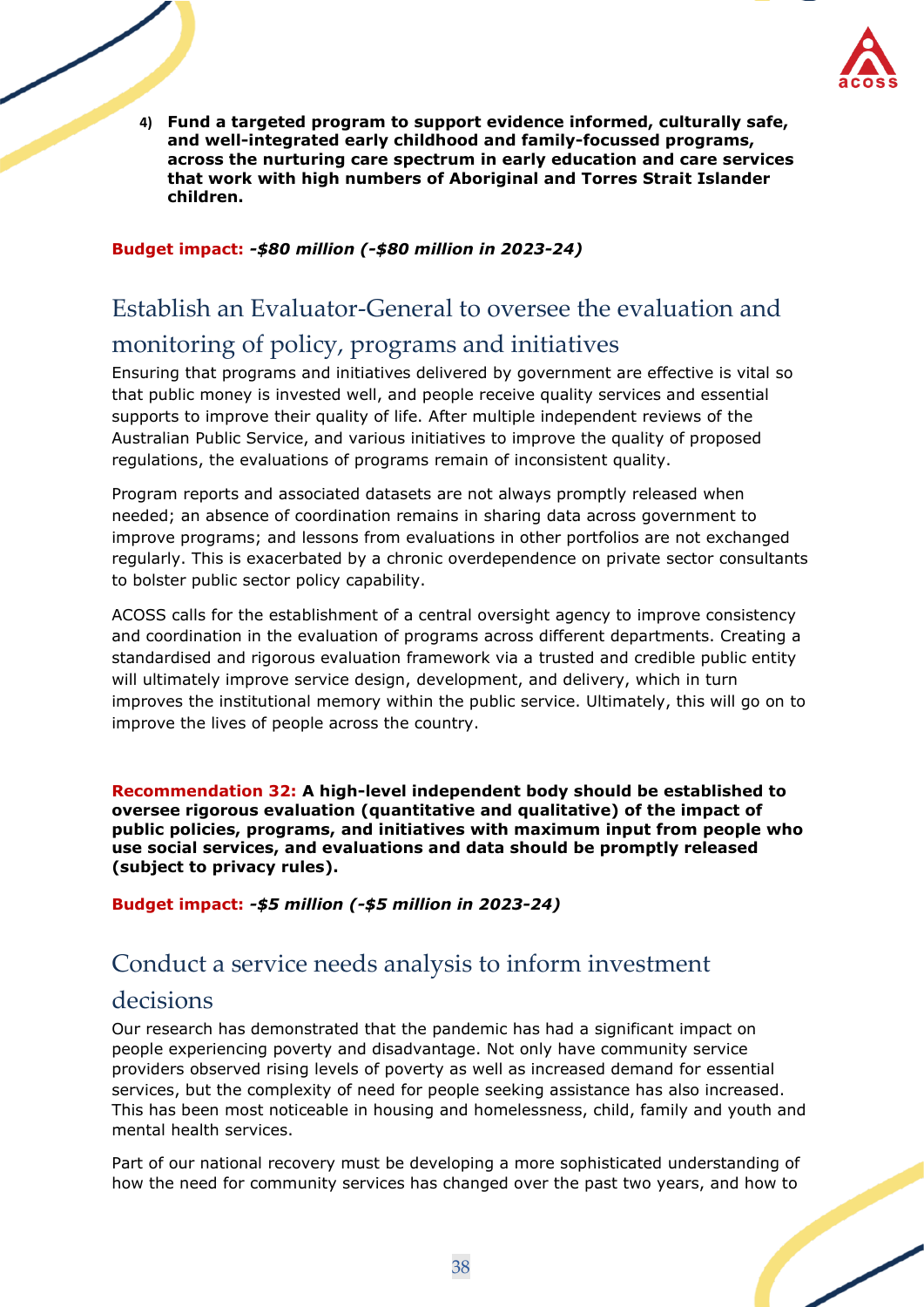

best address it. Developing this evidence base would greatly assist the government to target its investment in areas where the need for assistance is more acute both in terms of population cohorts and geography. This would be of assistance to the Federal Government and the states and territories, given these combined levels of government spent \$48 billion on community services in 2019-20.<sup>28</sup>

**Recommendation 33: Allocation of funding should be based on a comprehensive service needs analysis and demand mapping exercise, conducted in partnership with the community sector and communities across Australia.**

### **Budget impact:** *-\$10 million* **(\$0 in 2023-24)**

## <span id="page-39-0"></span>Increase funding to peaks and advocacy organisations to ensure marginalised voices are heard in public and policy debates

The community sector makes a vital contribution to the development of policy, the improved performance of public departments and the accountability of the Federal Government via systemic advocacy on behalf of people who struggle to have their voices heard in Canberra. This is fundamental to a robust and vibrant civil society in Australia, ensuring issues important to people experiencing poverty, disadvantage and hardship are addressed as policy priorities.

However, over the past eight years, we have seen funding cuts to organisations representing Aboriginal and Torres Strait Islander peoples, LGBTQI people, children and young people, refugees and migrants, people experiencing homelessness or struggling in the housing market to name some key groups. After a period of flexibility and support from funding bodies during COVID-19, we are concerned that the next parliamentary cycle will bring further, repeated cuts to peak bodies and other advocacy organisations. Reduced funding combined with silencing the sector is a major concern for the good governance of Australia.

It is crucial that the above trend is reversed, and that the community sector's advocacy activities are funded, safeguarded, and guaranteed. With only a modest financial investment, peaks and other advocacy organisations can undertake highly effective and respected advocacy that delivers a significant return on investment.

#### **Recommendation 34: To ensure that everyone's voice is heard in our public debate, peak bodies and advocacy organisations representing people facing disadvantage should be adequately funded.**

**Budget impact:** *-\$10 million (-\$11 million in 2023-24)*

<sup>28</sup> [https://www.pc.gov.au/research/ongoing/report-on-government-services/2021/community](https://www.pc.gov.au/research/ongoing/report-on-government-services/2021/community-services)[services](https://www.pc.gov.au/research/ongoing/report-on-government-services/2021/community-services)

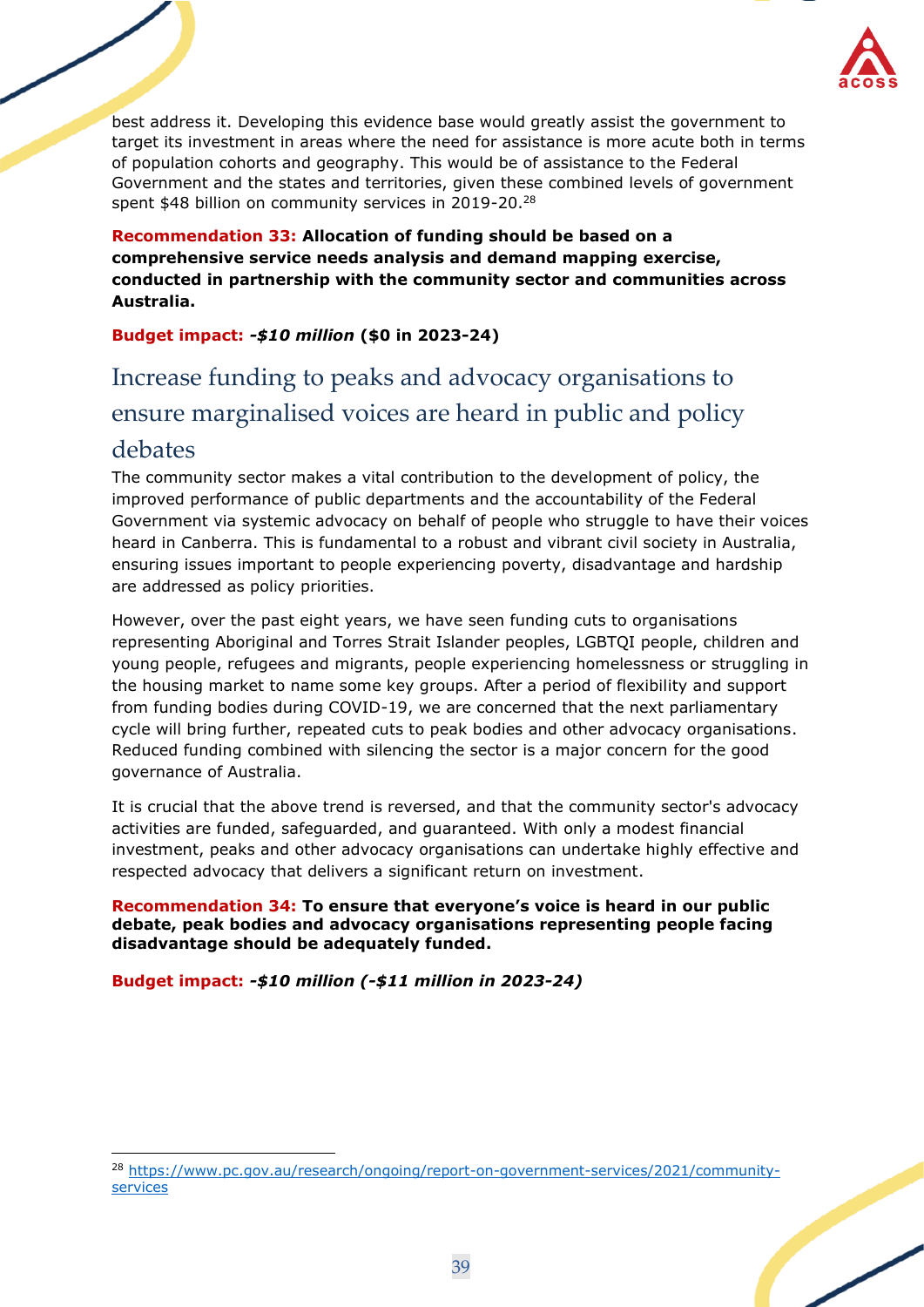

# <span id="page-40-0"></span>7. Strengthen preventive health care and public health services

Under present policy settings, the cost of health, disability services and aged care will rise by \$21 billion a year by 2024. To address this growth, we need to shift focus to prevention, by lifting expenditure on preventive health to 5% of the Commonwealth health budget. This must happen well in advance of the current commitment (2030), so that we improve people's health and wellbeing and reduce the burden on the health system. We also need to reduce wasteful spending in health like the Private Health Insurance Rebate and the Extended Medicare Safety Net, to reduce costs and price inflation. For the duration of the COVID-19 pandemic, we need to invest in community-led health promotion to ensure that the vaccine rollout, along with ongoing prevention efforts, are successful. A key priority should also be to take steps to address one of the key gaps in our health system – the lack of a universal dental health scheme. Finally, reforms to tax policy settings should be undertaken to discourage consumption of sweetened beverages and tax alcoholic drinks more consistently to deliver public health benefits.

#### **Major recommendations:**

- **Lift investment in health promotion and prevention to 5% of total health expenditure by 2025 (well in advance of the current 2030 commitment).**
- **Strengthen the oral health safety net through increased investment and a multi-year funding agreement.**
- **Abolish poorly targeted, wasteful health spending, including the Private Health Insurance Rebate and the Extended Medicare Safety Net.**

## <span id="page-40-1"></span>Shift investment to health promotion and prevention

Too much of our public health spend is directed towards tertiary or hospital services, with inadequate investment in preventive health initiatives. Stronger investment in preventive health care and supporting people to adopt healthier lifestyles would save significant future health care costs.<sup>29</sup> The new National Preventive Health Strategy takes some important steps in the right direction, including a commitment to increase investment in preventive health to be 5% of total health expenditure across Commonwealth, state and territory governments by 2030 (up from 2% in 2018-19). However, we encourage the Government to be more ambitious and seek to achieve this goal sooner.

#### **Recommendation 35: Increase investment in health promotion and prevention (including nutrition, obesity, tobacco and alcohol use, mental health, diabetes, cancer, and communicable diseases prevention) to 5% of total Commonwealth health spending**

**Budget impact:** *-\$1,500 million (-\$3,000 million in 2023-24) 30*

<sup>30</sup> Total Commonwealth health spending in 2022-23 is estimated to be \$95,779 million. Wide propose a progressive increase to 5% by 2024-25.



<sup>&</sup>lt;sup>29</sup> For a strong rationale for preventive services, see for example Preventative Health Task Force (2010): *Taking preventative action – a response to Australia: The healthiest country by 2020*, Preventative Health Task Force, Canberra. Available:<https://apo.org.au/node/21989>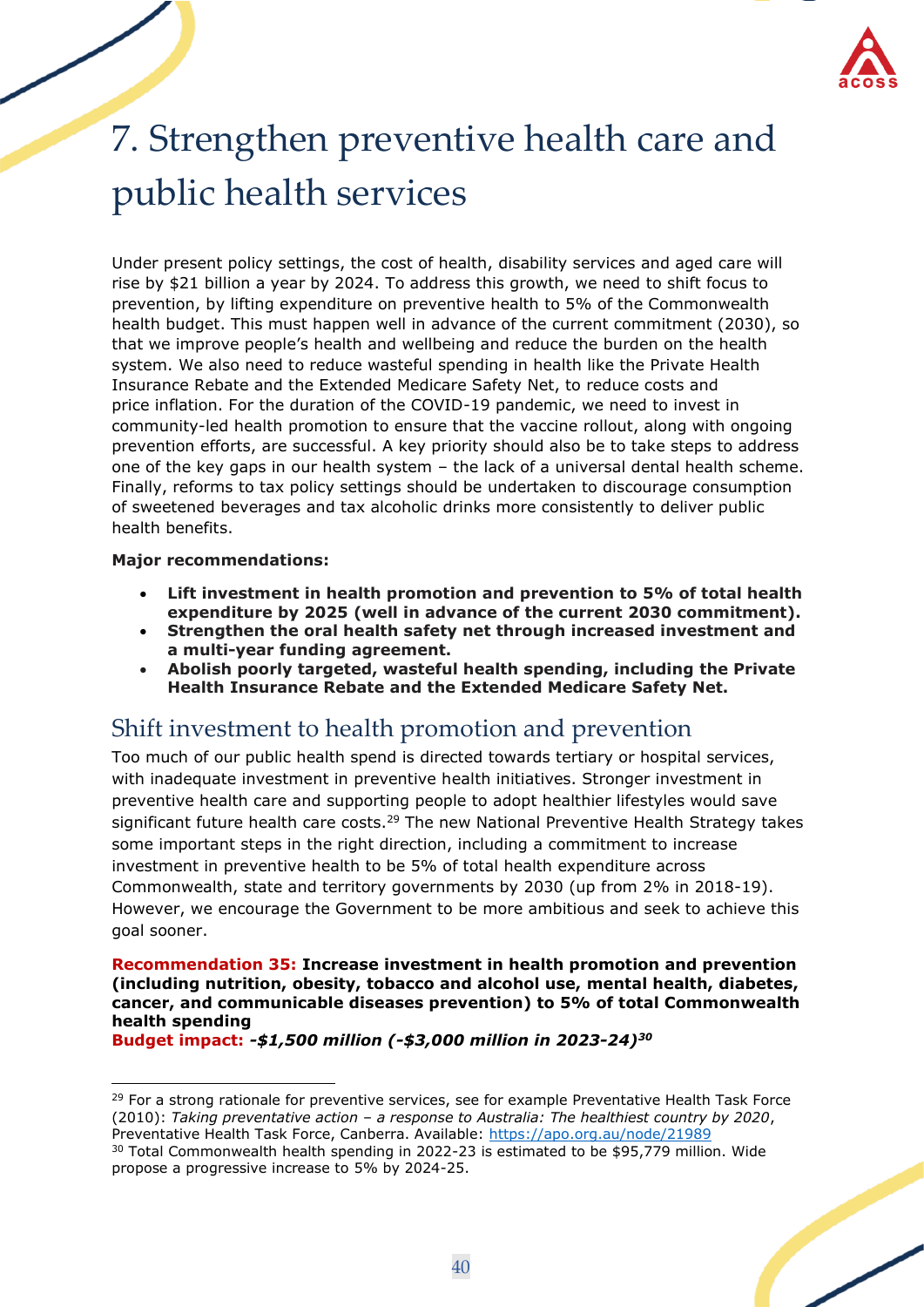

## <span id="page-41-0"></span>Invest in community-led health promotion for COVID-19 public health response

Australia's COVID-19 public health response in 2021 was significantly improved by the work of community-led health initiatives assisting target populations. Local organisations built trust with people by engaging with them to explain the benefits of the vaccine, and to address any hesitancy issues. They also provided rapid feedback to government and health decision-makers about how to improve the rollout as well as identified ongoing health, economic and social risks in specific communities. Aboriginal and Torres Strait peoples turned to their ACCHOs for health promotion and education messages and guidance during this pandemic, and similar experiences were seen with other communitycontrolled organisations in CALD communities, LGBTIQ communities and communities of people with disability.

The task of protecting everyone from the virus is far from over. With new variants already spreading, Australia is still trying to provide two doses to all eligible persons including those aged 12 to 16 years and beginning to immunise children aged 5 to 11 years. Funding made available for Primary Health Networks to support local vaccine activities was only short-term, as were the small grants awarded to relevant peak bodies.

If Australia does not want to endure further lockdowns and associated disruption, it is critical that we learn the lessons from the first phase of the rollout and better resource community-led health initiatives. This requires ongoing investment to continue their work into 2022. Such organisations must have financial security to continue to reach specific at-risk and hard to reach populations with messages about vaccination, prevention, testing and isolation.

**Recommendation 36: Provide targeted funding for community organisations representing key population groups to continue to deliver peer-led health promotion and education to their own communities in order to ensure that health promotion and education messages about COVID-19 prevention, testing, vaccination and isolation are reaching hard to reach and at-risk populations.**

**Budget impact:** *-\$100 million***<sup>31</sup>**

<sup>&</sup>lt;sup>31</sup> Expenditure in later years will be determined by the trajectory of the pandemic.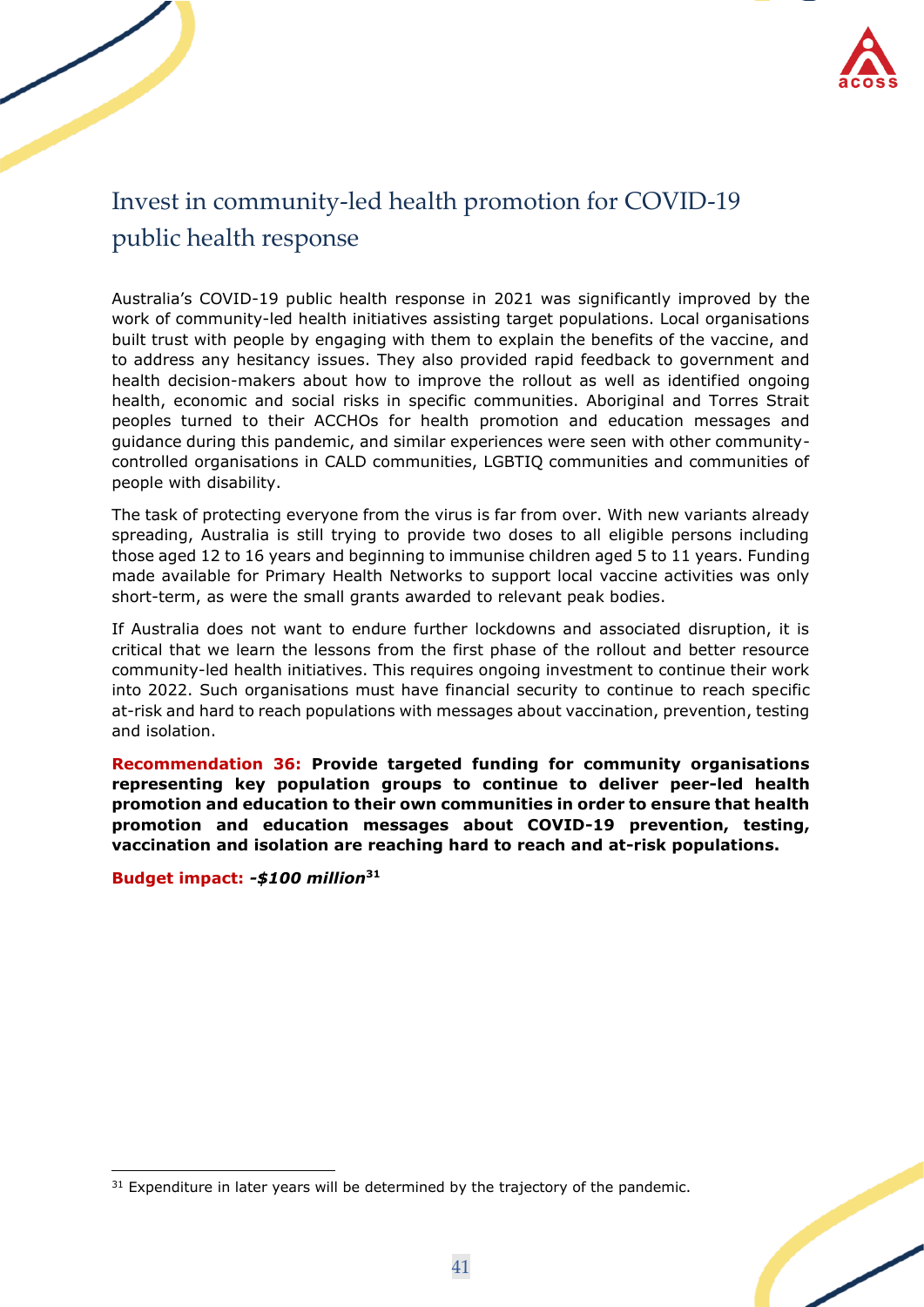

## <span id="page-42-0"></span>Strengthen the oral health safety net

One of the most significant gaps in our public health system is the provision of affordable, accessible dental care for all. While seeing a GP usually results in Medicare bearing all or most of the cost, seeing a dentist often results in significant out-of-pocket costs, even for those with private health insurance. This makes dental care unaffordable for many people on low incomes, and many go without the treatment they need. This creates costs in our broader health system, but also impacts on people's ability to live their lives, including to eat well, work and be engaged in their communities. Australia should begin the transition to a universal oral health scheme, funded by the Federal Government, by expanding existing public dental funding and access and committing to a new multi-year Commonwealth/State funding agreement to provide stability and certainty in the system.

**Recommendation 37: Begin the transition to a universal, federally funded dental care scheme:** 

• **As a first step in the transition to a full scheme, public dental services investment and eligibility should expand and a new multi-year Commonwealth/State dental health funding agreement created.** 

**Budget impact:** *-\$500 million (-\$1,000 million in 2023-24)*

## <span id="page-42-1"></span>Abolish the Private Health Insurance Rebate

Despite being a significant component of health expenditure, the Private Health Insurance Rebate (PHIR) has failed in its promise to take pressure off public hospitals by increasing use of private health insurance. Total savings of \$6.8 billion from abolishing the rebate in 2022-23 would be offset by a modest increase in demand for public hospital services.

**Recommendation 38: Abolish the Private Health Insurance Rebate and reinvest \$2.8 billion in public hospitals.**

**Budget impact: \$4,000 million (\$4,200 million in 2023-24)**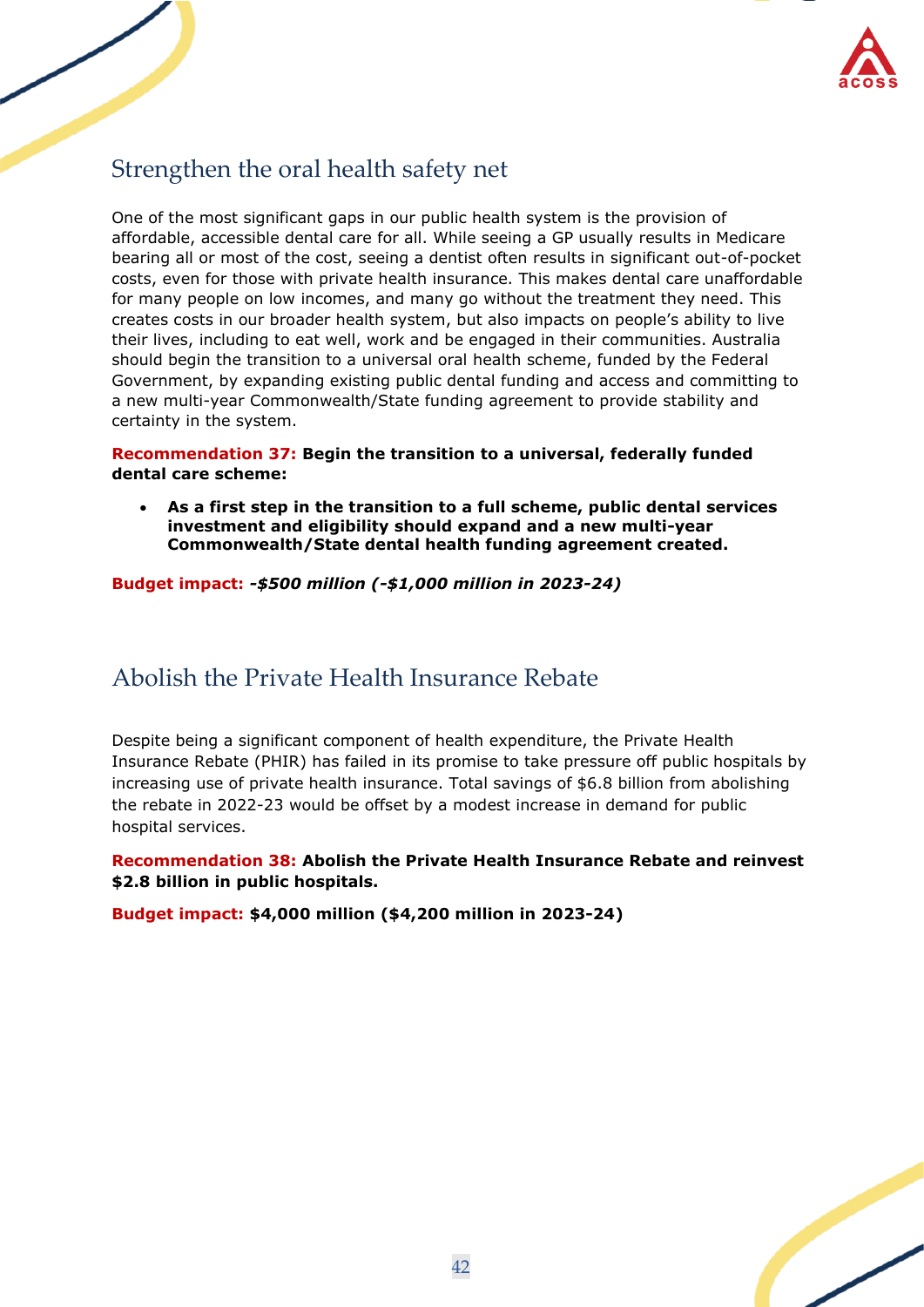

## <span id="page-43-0"></span>Abolish the Extended Medicare Safety Net

Poorly designed consumer subsidies such as the Extended Medicare Safety Net (EMSN) can exacerbate inflation in health costs and offer little benefit to people on lower incomes. An independent review of the EMSN found that less than 4 per cent of EMSN benefits go to the most socioeconomically disadvantaged 20 per cent of the population. This is because they struggle to afford the gap fees that enable them to reach the EMSN thresholds.<sup>32</sup> While EMSN benefit caps have helped to stabilise fees charged for specialist and allied health services, there is no evidence that this has resulted in a more equitable distribution of EMSN benefits across the income distribution. More fundamental reform is needed, including greater transparency for people on the outpatient fees charged by specialists and out-of-pocket costs to patients.

#### **Recommendation 39: Abolish the Extended Medicare Safety Net, which costs \$500 million a year and is driving up medical costs.**

#### **Budget impact: \$500 million (\$510 million in 2022-23)**

[https://www1.health.gov.au/internet/main/publishing.nsf/Content/2011\\_Review\\_Extended\\_Medic](https://www1.health.gov.au/internet/main/publishing.nsf/Content/2011_Review_Extended_Medicare_Safety_Net/$File/Final%20Report%20-%20Review%20of%20EMSN%20benefit%20capping%20June%202011.pdf) are Safety Net/\$File/Final%20Report%20-

[%20Review%20of%20EMSN%20benefit%20capping%20June%202011.pdf](https://www1.health.gov.au/internet/main/publishing.nsf/Content/2011_Review_Extended_Medicare_Safety_Net/$File/Final%20Report%20-%20Review%20of%20EMSN%20benefit%20capping%20June%202011.pdf)



<sup>&</sup>lt;sup>32</sup> The EMSN provides an additional rebate for people who incur out-of-pocket costs for Medicare eligible out-of-hospital services. Once the relevant annual threshold of out-of-pocket costs has been met, Medicare will pay for 80% of any future out-of-pocket costs for out-of-hospital Medicare services for the remainder of the calendar year. From 1 January 2021 the annual EMSN thresholds are: \$697 for Commonwealth concession cardholders and Family Tax Benefit Part A, and \$2,184.30 for all other singles and families. See Department of Health (2020): '*Medicare safety net arrangements - 1 January 2019'*, Department of Health, Canberra. Available: [http://www.mbsonline.gov.au/internet/mbsonline/publishing.nsf/Content/Factsheet-](http://www.mbsonline.gov.au/internet/mbsonline/publishing.nsf/Content/Factsheet-MSN_1Jan2019)[MSN\\_1Jan2021](http://www.mbsonline.gov.au/internet/mbsonline/publishing.nsf/Content/Factsheet-MSN_1Jan2019)

Centre for Health Economics Research and Evaluation (2011): '*Extended Medicare Safety Net: Review of capping arrangements report 2011'*, CHERE, University of Technology, Sydney, Sydney. Available: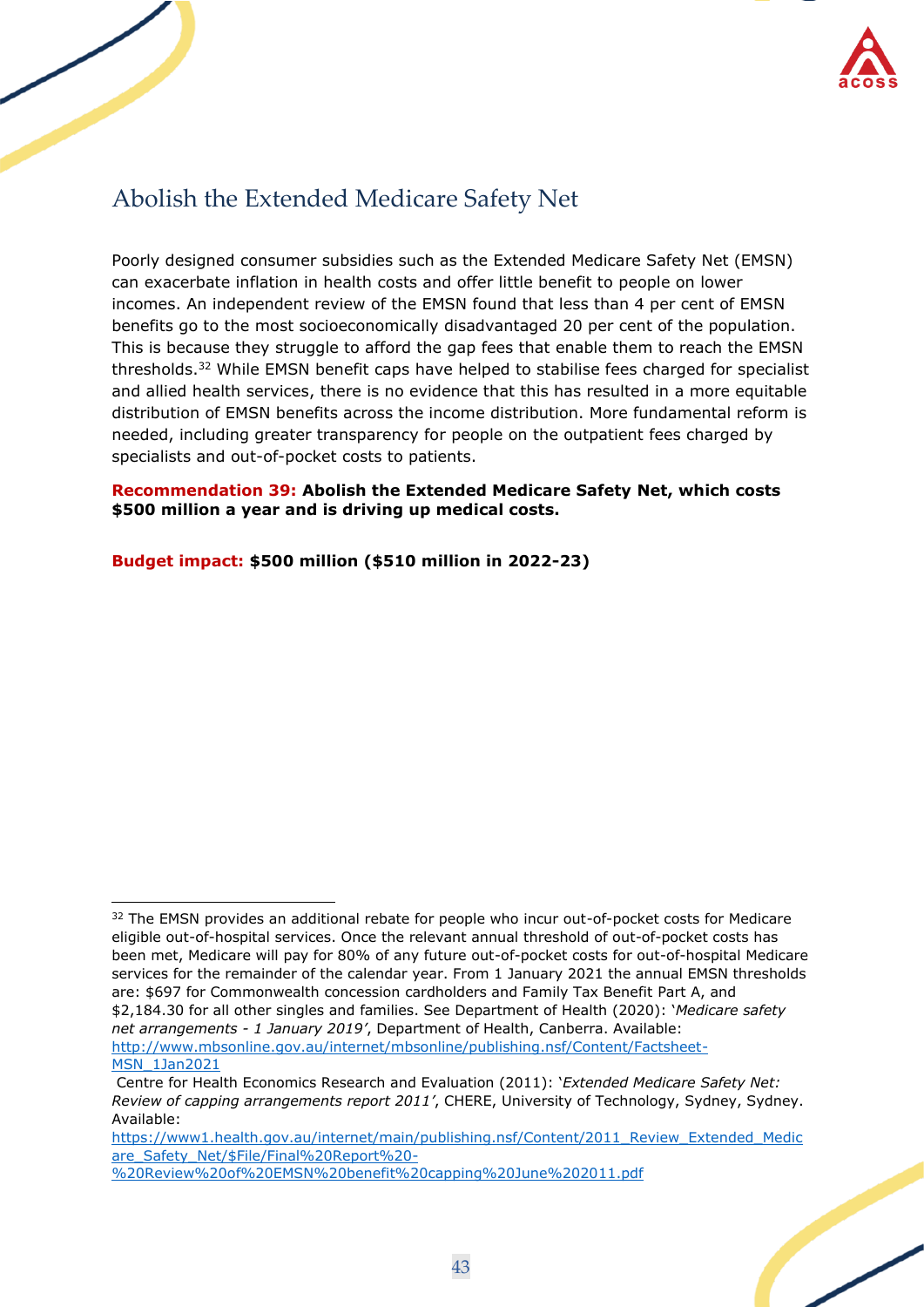

# <span id="page-44-0"></span>8. First Nations communities

If governments are serious about improving outcomes for First Nations People, they must support local, community driven solutions. The recommendations relating to First Nations communities in this submission are designed to support community-led reform. Building capacity in communities is critical to improve the quality of life and wellbeing.

ACOSS strongly supports the 'Uluru Statement from the Heart' to give First Nations People a say in the decisions that affect their lives with a constitutional voice to Parliament. This will help ensure that we do things differently and more productively and allow Aboriginal and Torres Strait Islander people to claim their rightful place in the nation.

#### **Major recommendations:**

- **Implement Uluru Statement from the Heart, including by holding a referendum on a First Nations Voice to Parliament enshrined in the Constitution.**
- **Abolish discriminatory social security policies including mandatory income management and cashless debit.**

The following recommendations – featured elsewhere in the submission – are priorities for reform with respect to policies, programs and services that affect First Nations People:

- Ensure Aboriginal and Torres Strait Islander children get access to high quality early education that is culturally safe, delivered by appropriately skilled teachers (see Chapter 6).
- Abolish compulsory income management and the cashless debit card in all states and territories, putting in place both transition arrangements for individuals and communities wishing to retain voluntary income management and cashless card schemes; and opt-in schemes which have been co-designed with communities and to include supports and services as elected by communities, which could include financial counselling, drug and alcohol services, mental health and social support services (see Chapter 1).
- Develop a new national Aboriginal and Torres Strait Islander housing strategy for urban, rural, regional and remote areas, and a new remote housing agreement (see Chapter 5).
- Establish an Aboriginal and Torres Strait Islander Communities Clean Energy Fund to invest in clean energy and energy efficiency for remote communities, including solar and other subsidies for Aboriginal and Torres Strait Islander householders (see Chapter 3).
- Support Aboriginal and Torres Strait Islander peoples and communities to participate in whole-of community response to building climate resilience and to better prepare for, respond and recover from natural disasters that build on traditional and local knowledge (see Chapter 4).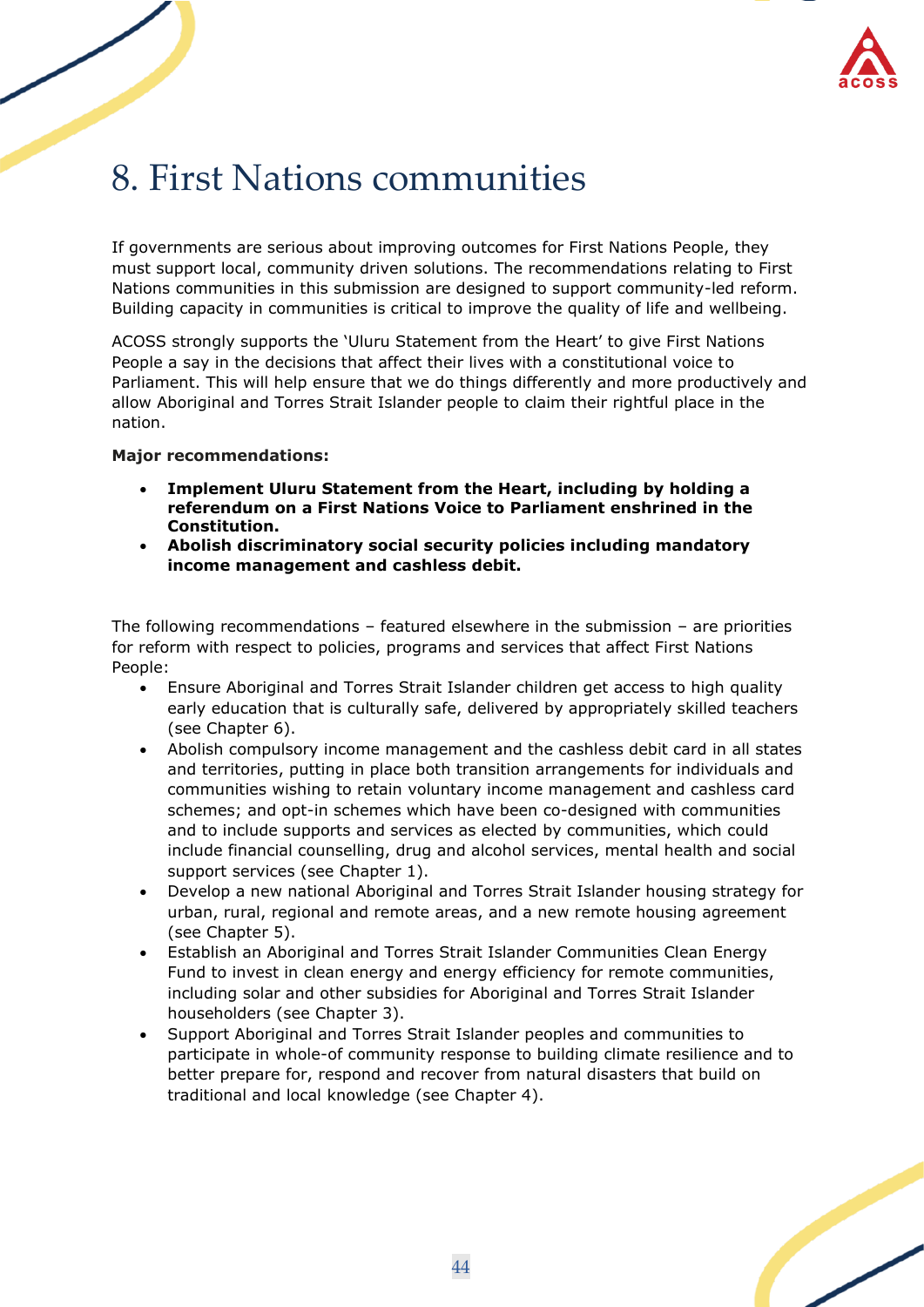

# <span id="page-45-0"></span>9. Decent retirement incomes and services

Security in retirement depends on pensions that prevent poverty, fair superannuation that cushions the loss of income from employment, affordable housing, and universal access to quality health and aged care services. The tax treatment of superannuation is parsimonious for people on low incomes and most women, and too generous for people with high incomes, mainly men. This entrenches inequality in retirement and deprives governments of the revenue they need to fund decent health and aged care for an ageing population. Tax concessions for contributions should be replaced with an annual rebate that is simpler and fairer. To guarantee quality aged care for all, a levy should apply to superannuation fund investment incomes after retirement, and the Medicare Levy should be strengthened to fund essential health services.

#### **Major recommendations:**

- • **Replace tax concessions for superannuation contributions with a fairer and simpler annual rebate.**
- **A 15% levy on superannuation fund earnings after retirement to guarantee universal access to quality aged care services.**
- **Prevent avoidance of the Medicare Levy to strengthen funding for health services.**

## <span id="page-45-1"></span>Compulsory superannuation that's fit for purpose

Compulsory superannuation has improved retirement incomes and living standards for many who would otherwise rely on the Age Pension alone. Since compulsory super is forced saving, the system should take account of greater financial pressures people (especially those with low incomes) face during working life, including higher housing costs, raising children, and the financial risks of unemployment and unstable employment, separation, and illness.

A sensible goal for compulsory retirement saving is to ensure that a worker on a median wage can come within reach of their average living standard during working life after they retire (taking account of pension entitlements). Research by the Retirement Income Review indicates that most wage earners will achieve this goal through a combination of the Age Pension and superannuation contributions of around 10% of earnings throughout typical working lives.<sup>33</sup>

The Superannuation Guarantee, which regulates compulsory retirement saving, is currently set at 10% of earnings. It should only be increased above that level if the benefits of higher compulsory contributions for the median wage-earner and those with lower incomes are clearly demonstrated, and tax concessions for contributions are reformed so that compulsory saving is worthwhile for people with low and modest incomes.

<sup>33</sup> Retirement Income Review (2020), 'Final report'. Canberra.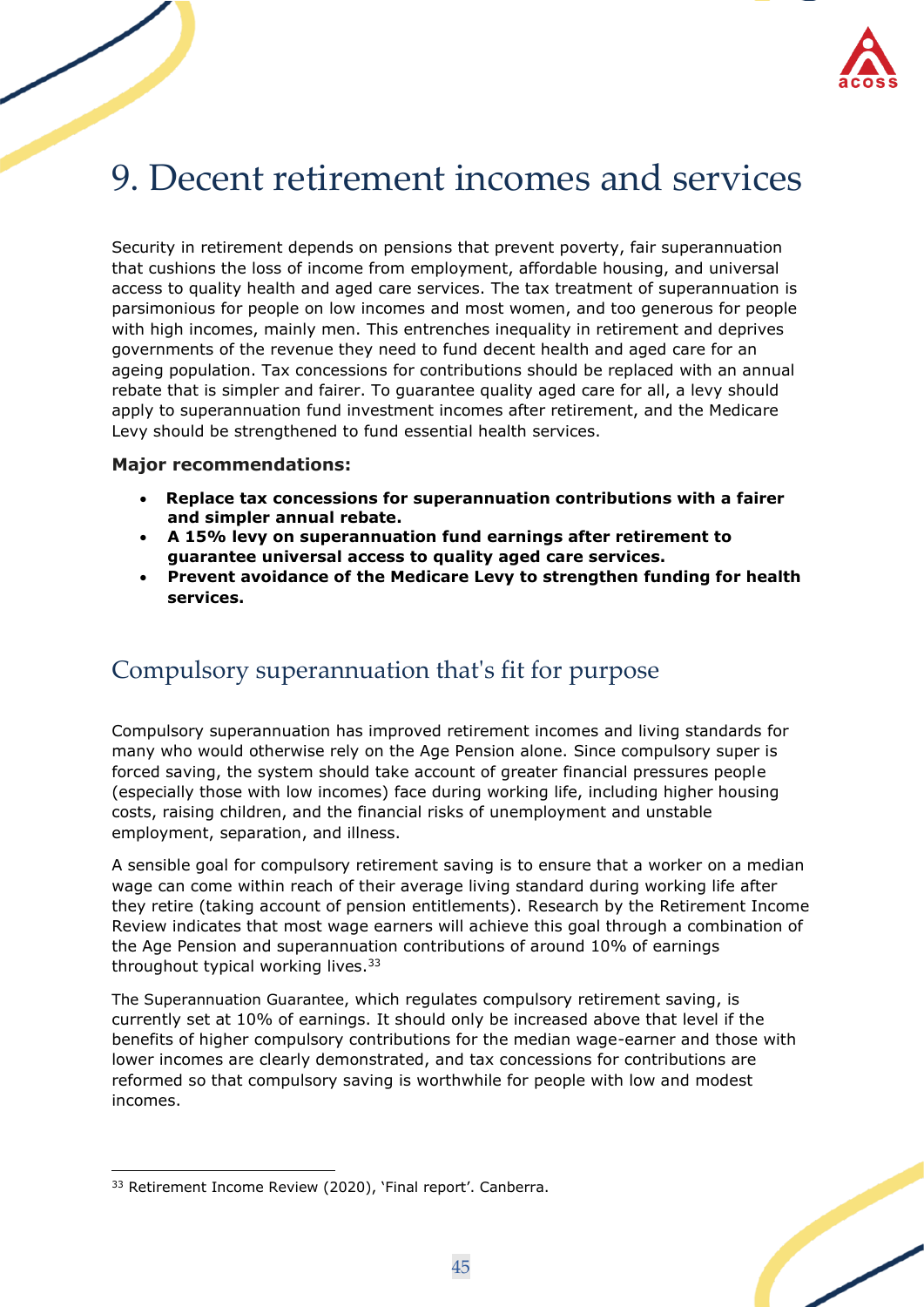

**Recommendation 40: Universal compulsory super contributions should remain at 10% unless it is demonstrated that higher contributions would benefit people on low and modest incomes across their lifetimes.**

- **1) Compulsory superannuation should remain universal, with the same compulsory saving requirements and conditions applying as far as practicable to all employees.**
- **2) The Superannuation Guarantee should only increase above 10% where:**
	- **The tax treatment of superannuation contributions is reformed in a revenue neutral way so that people with low incomes receive at least the same benefit per dollar contributed as those with high incomes;**
	- **Higher compulsory contributions are of demonstrated benefit to people with low and modest incomes, taking account of their typical living standards before and after retirement and the impact of higher contributions on wage increases.**

# Make superannuation fairer for women and people with low incomes

People on low and modest incomes presently receive little or no support from tax concessions for superannuation contributions that cost the budget \$25 billion annually. A worker earning \$20,000 (more likely to be a woman) receives no tax support for employer contributions while another worker on \$200,000 (more likely to be a man) saves 32 cents in tax per dollar contributed. This is due to the way their marginal tax rates interact with the inequitable flat 15% tax on employer contributions.

The system particularly disadvantages women. In 2017, 11% of female taxpayers earned less than \$30,000 compared with 9% of men. At those income levels, people generally receive no tax benefit from super contributions since the Low Income Superannuation Tax Offset merely offsets the 15% tax deducted from their employer contributions.

This flat superannuation tax should be replaced with a rebate (for example, 20% of contributions from all sources) that provides the same or greater support for each dollar of contributions for people with low incomes as that provided to middle and high income-earners. This would be paid for by reducing tax breaks for people with high incomes. In addition, to make super worthwhile for people with very low incomes, a higher rebate (for example equal to 100% of contributions) could be paid for, say, the first \$500 a year contributed to super accounts.

Tax breaks on contributions should be capped at a much lower level than the present \$25,000 a year (for example, \$15,000) so that average wage earners are not subsidising luxurious retirement living standards.

The impact of this reform on the marginal tax rate applied to contributions just above the Superannuation Guarantee is illustrated in Figure 3.

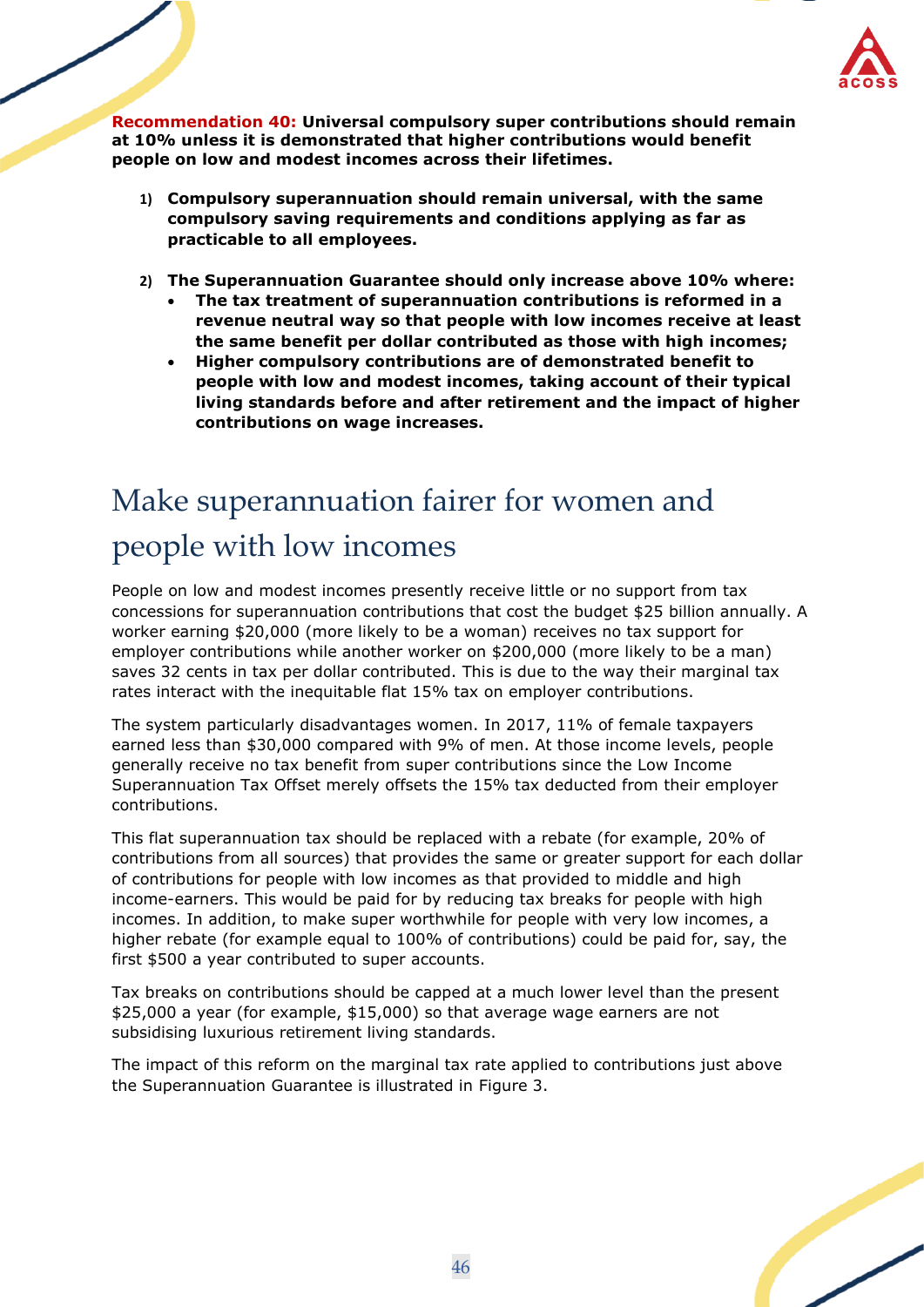



**Figure 3: Tax saved, in cents per dollar contributed above the Super Guarantee, at different income levels (existing system compared with ACOSS rebate)**

Note: Marginal tax rate of additional employer contributions above the superannuation guarantee. The existing 15% tax is offset by a rebate for those below the tax-free threshold, so that the tax concession in those cases is effectively zero.

•

 The proposed rebate is more generous for SG contributions for middle income earners than the present 15% tax rate, so most middle income-earners would be financially better off.

#### **Recommendation 41: Fair and simple tax concessions for superannuation contributions:**

**1) All tax concessions for superannuation contributions (including the 15% employer contributions tax rate, deductions for contributions, and rebates for contributions by low-income earners and for spouses) should be replaced in a revenue-neutral way by an annual two-tier refundable rebate paid into the fund, capped at a contribution level sufficient to support (along with the Age Pension) an acceptable retirement income for a typical worker.**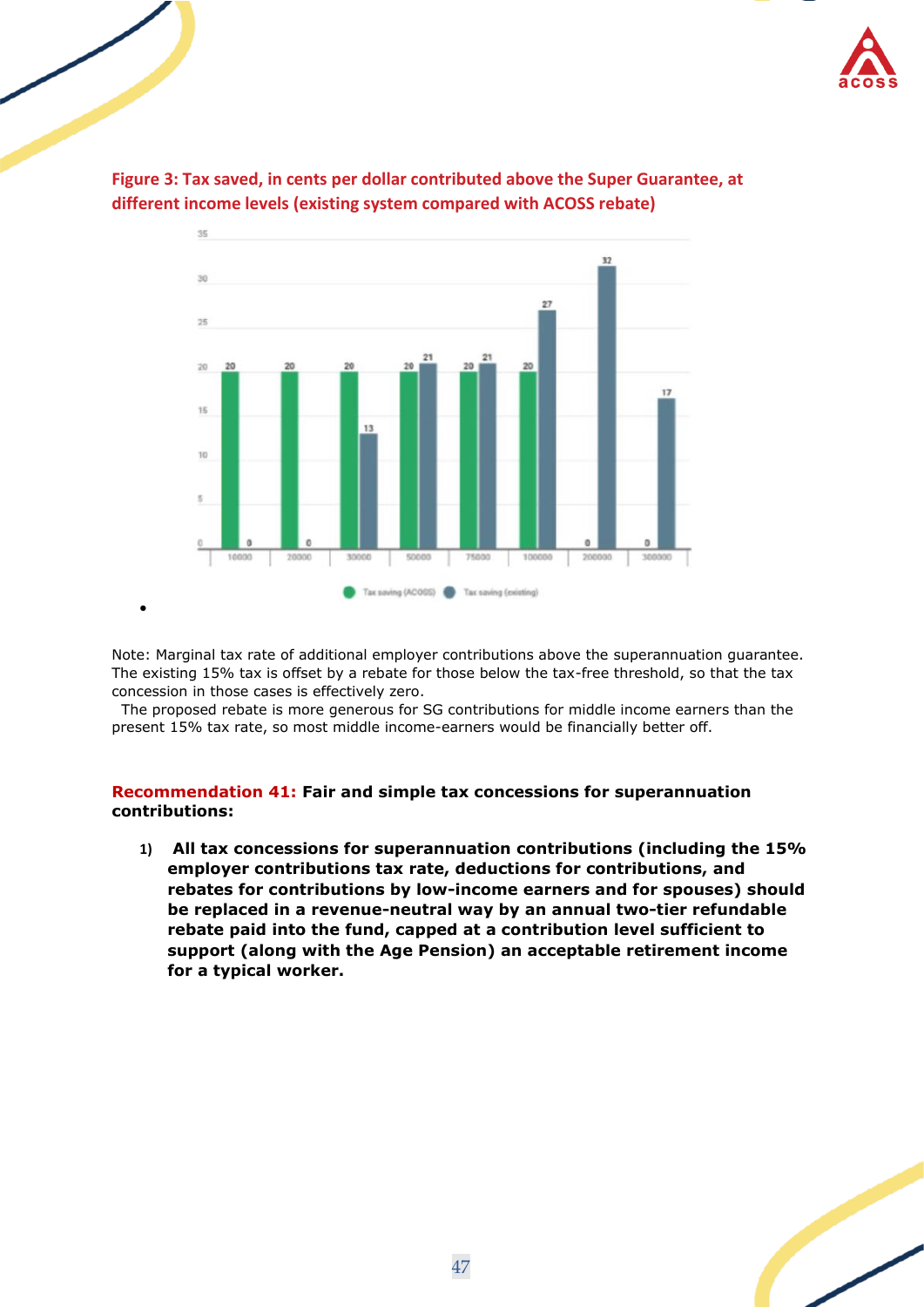

- **2) The rebate for concessional contributions would be structured as follows:**
- **100 cents per dollar contributed from any source up to \$500 per year (not income-tested, indexed to movements in average full-time earnings), to support retirement saving by low paid part-time workers and replace the Low Income Superannuation Tax Offset;**
- **Plus 20 cents per additional dollar contributed from any source up to \$15,000 (indexed to movements in average full-time earnings), with no higher cap for 'catch-up' contributions;**
- **For this purpose, contributions would be calculated as net contributions, that is all contributions made to a person's superannuation accounts in a given year minus any benefits paid, in order to curb tax avoidance through re-contribution strategies.**
- **3) The annual non-concessional contributions cap should be reduced to three times the new concessional cap (\$45,000), and people should no longer be able to contribute up to three years' contributions within the cap in a single year.**
- **4) The exception to the general prohibition on direct borrowing by super funds for limited recourse borrowing by self-managed funds should be removed.**

#### **Budget impact: \$0**

## <span id="page-48-0"></span>A levy on superannuation fund income post-retirement to help

### pay for aged care

It will not be possible for future governments to properly fund aged care and health services for an ageing population as long as only 16% of older people pays income tax.<sup>34</sup> We must choose between over-generous tax breaks for retirement, decent services, or a steep rise in out-of-pocket costs for health and aged care. Older people are rightly concerned about the deficiencies in aged care revealed in the recent Royal Commission and increases in out-of-pocket costs for those services including large up-front deposits for residential care.

These concerns have led many people to avoid drawing down their retirement savings, reducing their enjoyment of retirement while they are still healthy, in case they need the money for health and aged care services later in life. The outcome is larger bequests instead of improved living standards in retirement.<sup>35</sup>

The fiscal cost of tax concessions for superannuation, especially post-retirement tax concessions, is projected to rise substantially as the population ages and the superannuation system matures, from 2.1% of GDP in 2020 to 2.6% in 2060 (Figure 4). Over the same period, growing public expenditures on health and aged care will put more pressure on Commonwealth budgets.



<sup>34</sup> Coates B (2018), 'The entitlement of age', Grattan Institute.

<sup>&</sup>lt;sup>35</sup> Retirement Income Review (2020), op cit.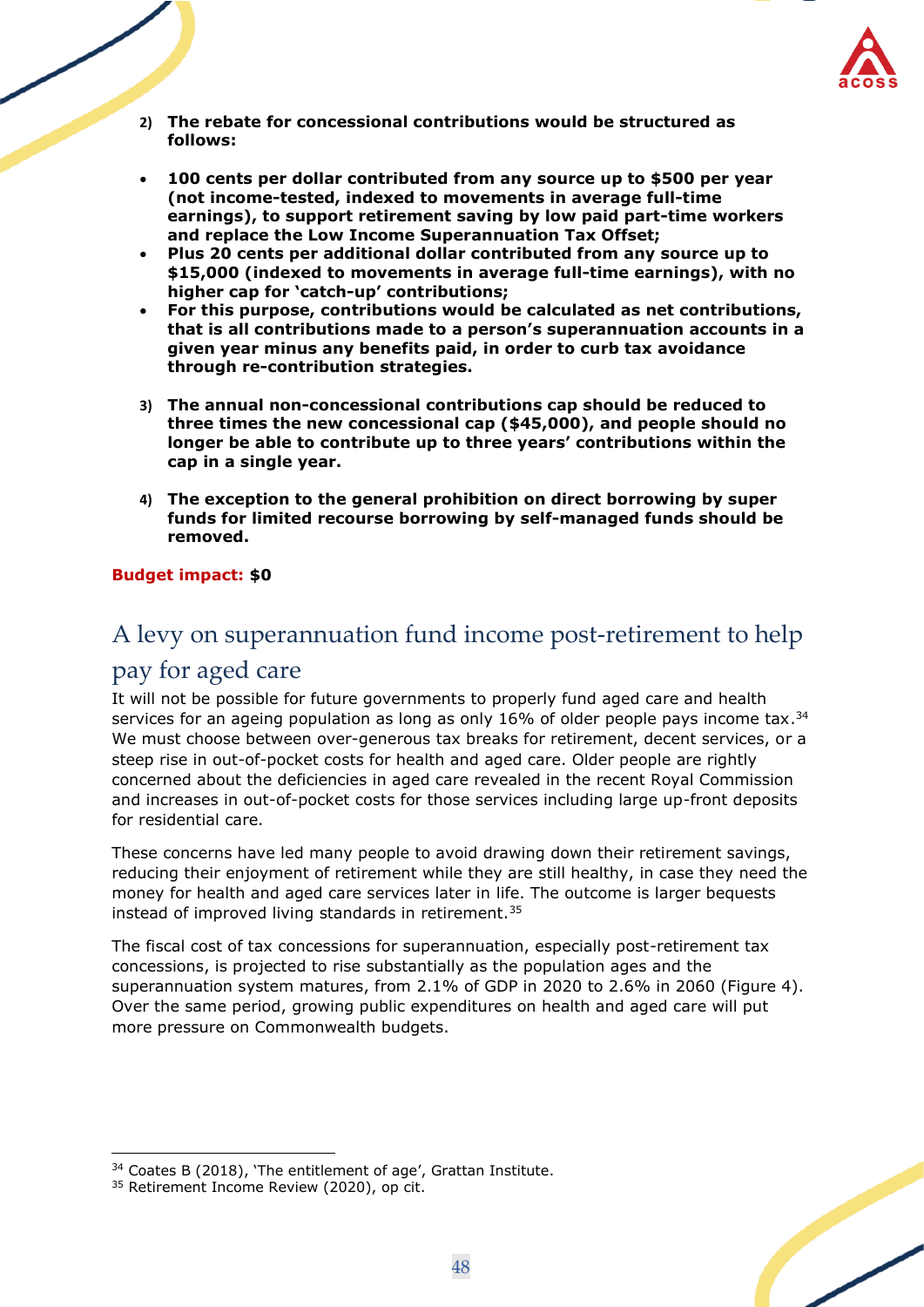



#### **Figure 4: Projected cost of superannuation tax concessions (% of GDP)**

Source: Retirement Income Review (2020), op cit.

The tax treatment of superannuation after retirement is extraordinarily generous, especially for people with substantial wealth. It is not widely understood that in addition to the exemption from income tax of superannuation benefits (lump sums and pensions), the investment income of a superannuation fund is no longer taxed once it pays a pension to a fund member. In contrast, during the so-called 'accumulation phase' interest, dividends and capital gains off super funds are taxed at 15% (10% for capital gains).

Re-contribution strategies (where a fund member who receives a superannuation payment makes contributions in the same year, churning their income through super) have blurred the artificial distinction between accumulation and pension phases of superannuation. As the Henry Report recommended in 2009, that distinction should be removed, and the same tax rate should apply to super fund earnings before and after retirement. 36

The tax exemption for the investment income of super funds in the so-called pension phase opens up tax avoidance opportunities. People can avoid paying tax on capital gains accrued through working life by transferring or retaining assets in a self-managed superannuation fund until they reach the age of 60 and the fund pays them a pension, at which point the fund's earnings, including capital gains, are tax free. Small business owners can transfer assets into their super fund tax free, taking advantage of the CGT rollover for small business assets used for retirement. Further, the 17% tax on superannuation assets transferred to a deceased estate can be avoided by shifting savings from pension to accumulation accounts. This undermines the purpose of superannuation, which is to support a decent retirement rather than bequests to adult children.

To guarantee universal, good quality aged care, a 15% aged care levy should apply to the investment income of superannuation funds after retirement. As well as simplifying the tax treatment of superannuation, this would ease concerns among retired people over whether or not they can 'afford' decent in home and residential care when they need it later in life. In return for this contribution from retired people who can afford to

<sup>&</sup>lt;sup>36</sup> Henry K et al. (2009), Henry K et al. (2009), 'Australia's future tax system review final report', The Treasury, Canberra, at: [https://treasury.gov.au/review/the-australias-future-tax-system](https://treasury.gov.au/review/the-australias-future-tax-system-review/final-report)[review/final-report](https://treasury.gov.au/review/the-australias-future-tax-system-review/final-report) . Tax avoidance through re-contribution strategies was addressed in part by the government's decision in 2016 to apply the 15% tax rate to the investment income of Transition to Retirement accounts.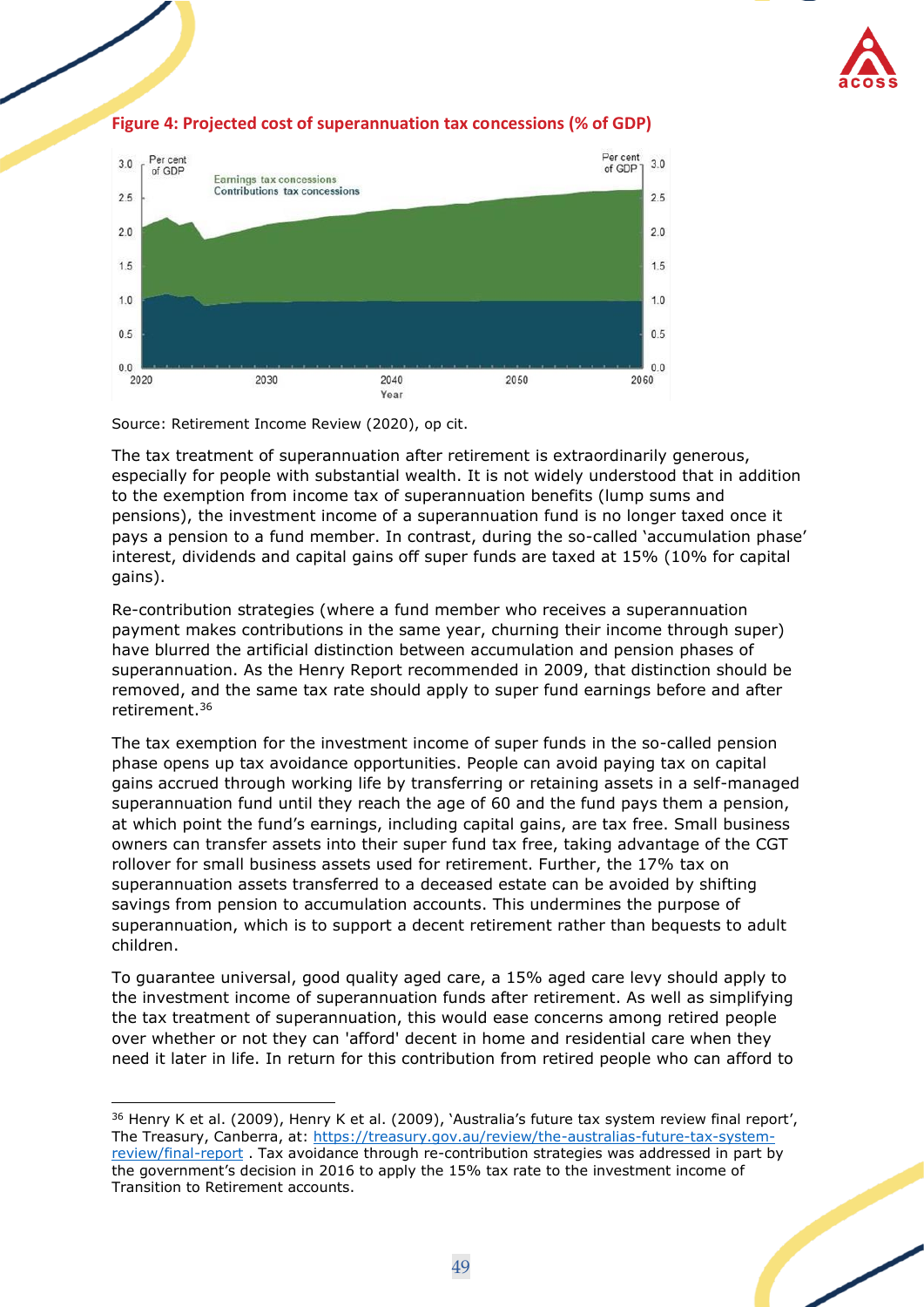

pay, the government should guarantee a decent standard of aged care for all who need it, free of charge. $37$ 

**Recommendation 42: Introduce a 15% levy on superannuation fund earnings after retirement to help pay for aged care services:** 

- **1) The 15% tax on fund earnings in the accumulation phase should be progressively extended to the pension phase over a three-year period from July 2023 (with a 5% increase each year).**
- **2) To simply the system, the distinction between accumulation and pension phases should be phased out.**
- **3) This should be offset by a 15% rebate (minus any imputation credits) for people over the preservation age whose income (including Age Pension, earnings, superannuation and other investment income) falls below their tax-free threshold. The rebate would be calculated each year by the ATO and deposited in a superannuation fund chosen by the taxpayer.**
- **4) Opportunities for taxpayers to avoid or reduce tax on capital gains accrued during working life by holding assets in a self-managed super fund should be curtailed.**
- **5) Transfers from superannuation accounts to the estates of deceased fund members (apart from partners and dependents) should be taxed at the statutory rate of 17% without exception apart from transfers to spouses and dependent children.**
- **6) Revenue collected from these measures (which would rise substantially in later years) should be earmarked for public expenditure on aged care services.**

**Budget impact: \$0 (\$2,500 million in 2023-24)**

## Prevent avoidance of the Medicare Levy

The income definition for the Medicare Levy is taxable income, which opens up opportunities for taxpayers to avoid paying it by taking advantage of negative gearing arrangements, salary sacrifice, or the use of private trusts. The broader income definition for the high-income Medicare Levy Surcharge ('MLS income') restricts these tax avoidance opportunities. To strengthen revenue for health services, this broader definition should extend to the Medicare Levy itself.

**Recommendation 43: Prevent avoidance of the Medicare Levy**

- 1) **From 1 July 2023, the income definition for the Medicare Levy should be broadened from 'taxable income' to 'Medicare Levy Surcharge income' to prevent people from avoiding the Levy by using tax shelters such as private trusts, negative gearing or salary sacrifice arrangements.**
- 2) **Revenue raised from this change should be earmarked for public expenditure on essential health and disability services. Budget impact: \$0 (\$1,300 million in 2023-24)**

<sup>&</sup>lt;sup>37</sup> Accommodation and other services would still attract charges, but the care component of aged care services would be free, as is the case for public hospital treatment and care.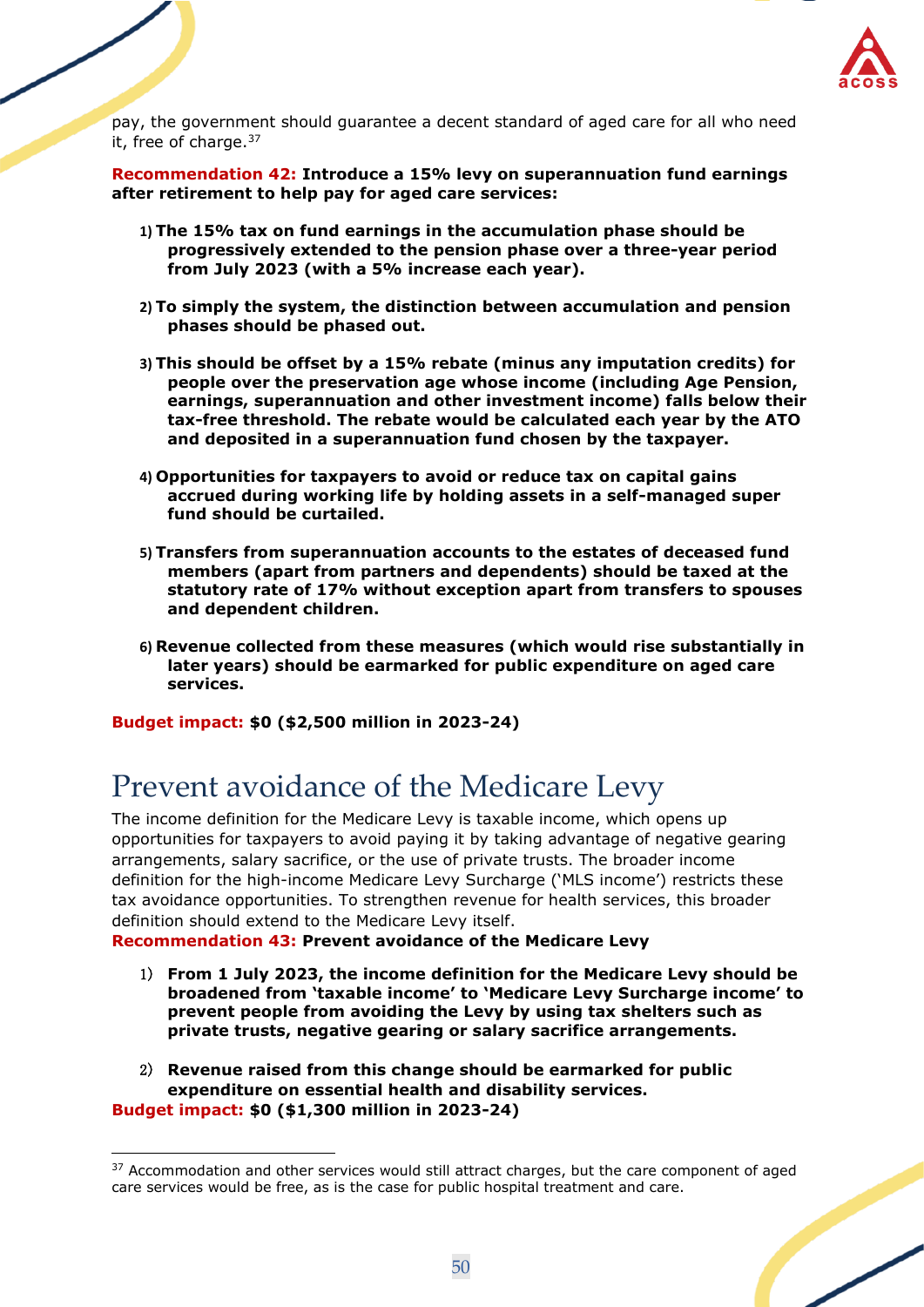

# <span id="page-51-0"></span>10. A fairer tax system that supports services, safety nets and economic development

While there is no urgency to reduce the budget deficit, the government should begin work to shore up the revenue base needed in future years to finance essential services and income support and action on climate change, as proposed in the community sector [statement on budget policy.](https://www.acoss.org.au/wp-content/uploads/2021/08/A-Guarantee-To-The-Nation-Final-Release.pdf)<sup>38</sup> This is not the time for more income tax cuts, especially those scheduled for 2024, which cost over \$16 billion a year and mainly go to men with high incomes. Instead of cutting taxes, the government should restructure them so that revenue is raised more fairly and efficiently. High priority should be given to reforms to taxes on investment incomes from property and shares, superannuation (see previous chapter), the use of private companies and trusts to avoid tax, curbs on tax avoidance by multi-national companies, and the removal of business tax concessions that are economically and environmentally harmful such as fossil fuel subsidies.

Australian governments don't collect enough tax to fund the essential services and safety nets we need. Australia is the ninth lowest-taxing country among 36 OECD nations. All levels of government collect 30.5% of Gross Domestic Product (GDP) in tax compared with an average of 32.9% among wealthy nations. Our personal income tax revenue (at 11.5% of GDP in 2017) is also lower than the average for wealthy nations (17.4% of GDP), taking account of social insurance taxes. An average fulltime worker pays 24.1% of their overall income in income tax, lower than an average American worker (24.4%).<sup>39</sup>

We do, however, collect tax unfairly and inefficiently. The main problem is not that we tax income too much and consumption too little, as some argue. There is little difference in the economic impact of taxes on income and consumption. The main difference between them is that income taxes fall mainly on people with high incomes and consumption taxes fall disproportionately on people with the least capacity to pay.

The main weakness of our tax system is that we fail to tax individuals and company income consistently, due to shelters and loopholes that generally benefit individuals with high incomes and companies that already occupy a dominant place in the Australian economy. This is unfair: for example, it means that people with high incomes and smart accountants often pay less tax on their investment income than an average worker pays on their wage. These inconsistencies also distort work and investment decisions in ways that are economically and environmentally harmful. For example, the tax treatment of investment income is biased towards speculation in property, while fossil fuel subsidies delay the necessary and inevitable transition to renewable energy sources.

We also rely too little on fair and efficient tax bases such as land.

<sup>38</sup> 'A Guarantee to the Nation – Community organisations' call to the Parties', ACOSS, 2021 [https://www.acoss.org.au/wp-content/uploads/2021/08/A-Guarantee-To-The-Nation-Final-](https://www.acoss.org.au/wp-content/uploads/2021/08/A-Guarantee-To-The-Nation-Final-Release.pdf)[Release.pdf](https://www.acoss.org.au/wp-content/uploads/2021/08/A-Guarantee-To-The-Nation-Final-Release.pdf)

<sup>&</sup>lt;sup>39</sup> OECD (2021), 'Revenue statistics'; OECD (2020), 'Taxing wages'.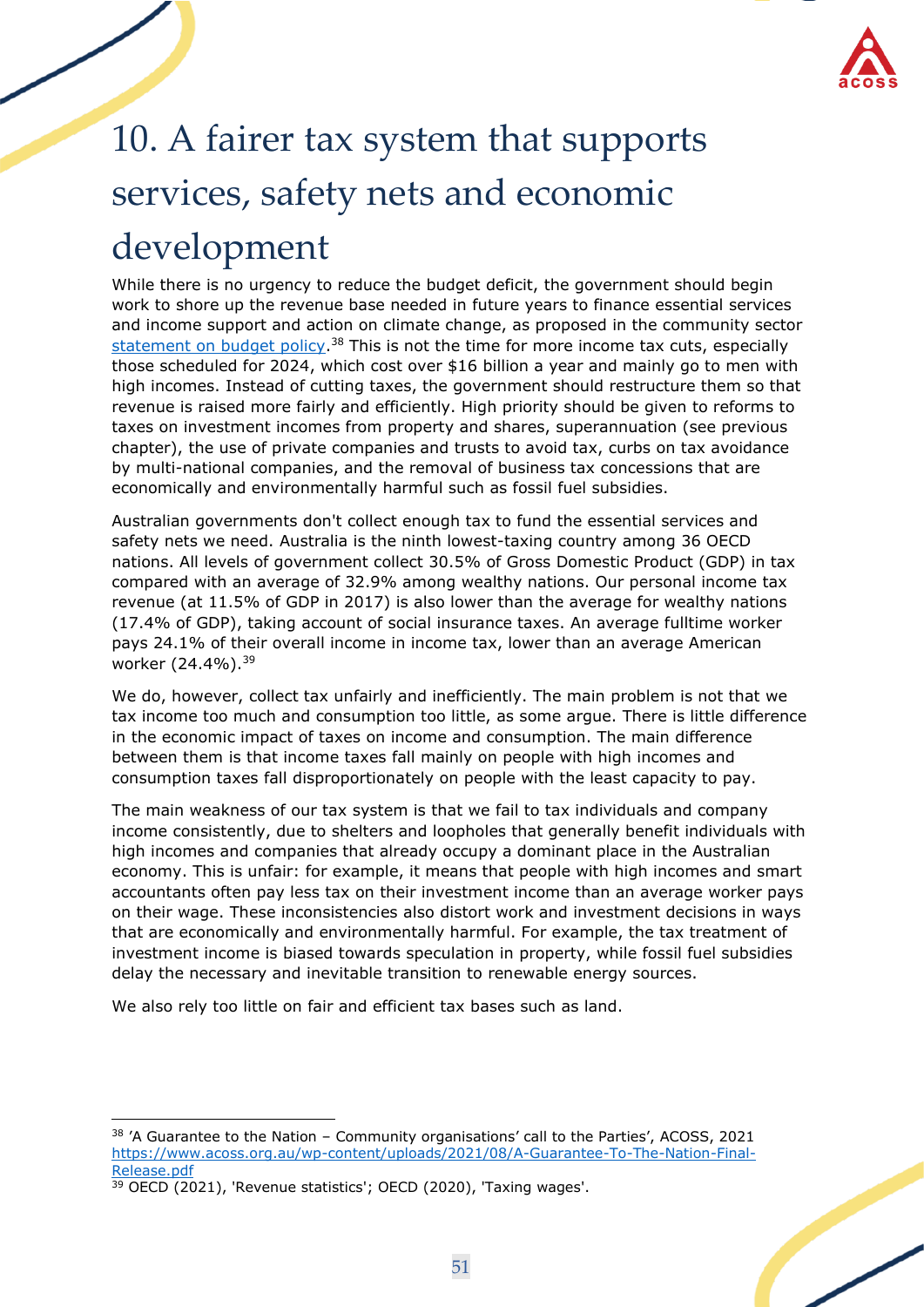

**Major recommendations:**

- **Do not proceed with scheduled 2024-25 income tax cuts.**
- **Reduce the general Capital Gains Tax discount for individuals and trusts by half and restrict deductions for personal investment expenses (negative gearing).**
- **Abolish fuel tax credits for off-road use, except for agriculture.**

## <span id="page-52-0"></span>Cancel the tax cuts

Australian government revenue is expected to fall sharply in the wake of last year's recession, from 24.9% of GDP in 2018-19 to 22.7% in 2022-23 (Figure 5). The Parliamentary Budget Office projects that it will not recover to pre-recession levels by 2031-32 (when it will be 24.7% of GDP).<sup>40</sup>



**Figure 5: Australian government total revenue and tax revenue (% of GDP)**

Parliamentary Budget Office (2021), *Beyond the Budget - 2021-22: Fiscal outlook and scenarios,* Report No 2/2021.

Given diminishing public revenues, and growing public expenditure needs, we cannot afford the \$16 billion a year cost of the 'Stage 3' tax cuts set to commence in 2024-25. Those tax cuts would also go to people who need the least support. Analysis from the Parliamentary Budget Office indicates that over three quarters (78%) of the value of the tax cuts will go to the top 20% by income on \$102,000 or more, and only one third will go women.<sup>41</sup>

**Recommendation 44: Do not proceed with scheduled income tax cuts for high income-earners:**

• **The 'Stage 3' tax cuts legislated to begin in 2024 should be withdrawn.** 

#### **Budget impact: \$0 million (\$15,700 million in 2024-25)**

<sup>40</sup> Parliamentary Budget Office (2021), '*Beyond the Budget - 2021-22: Fiscal outlook and scenarios*,' Report No 2/2021

<sup>41</sup> Parliamentary Budget Office (2021), '*Distributional analysis of the Stage 3 tax cuts*.'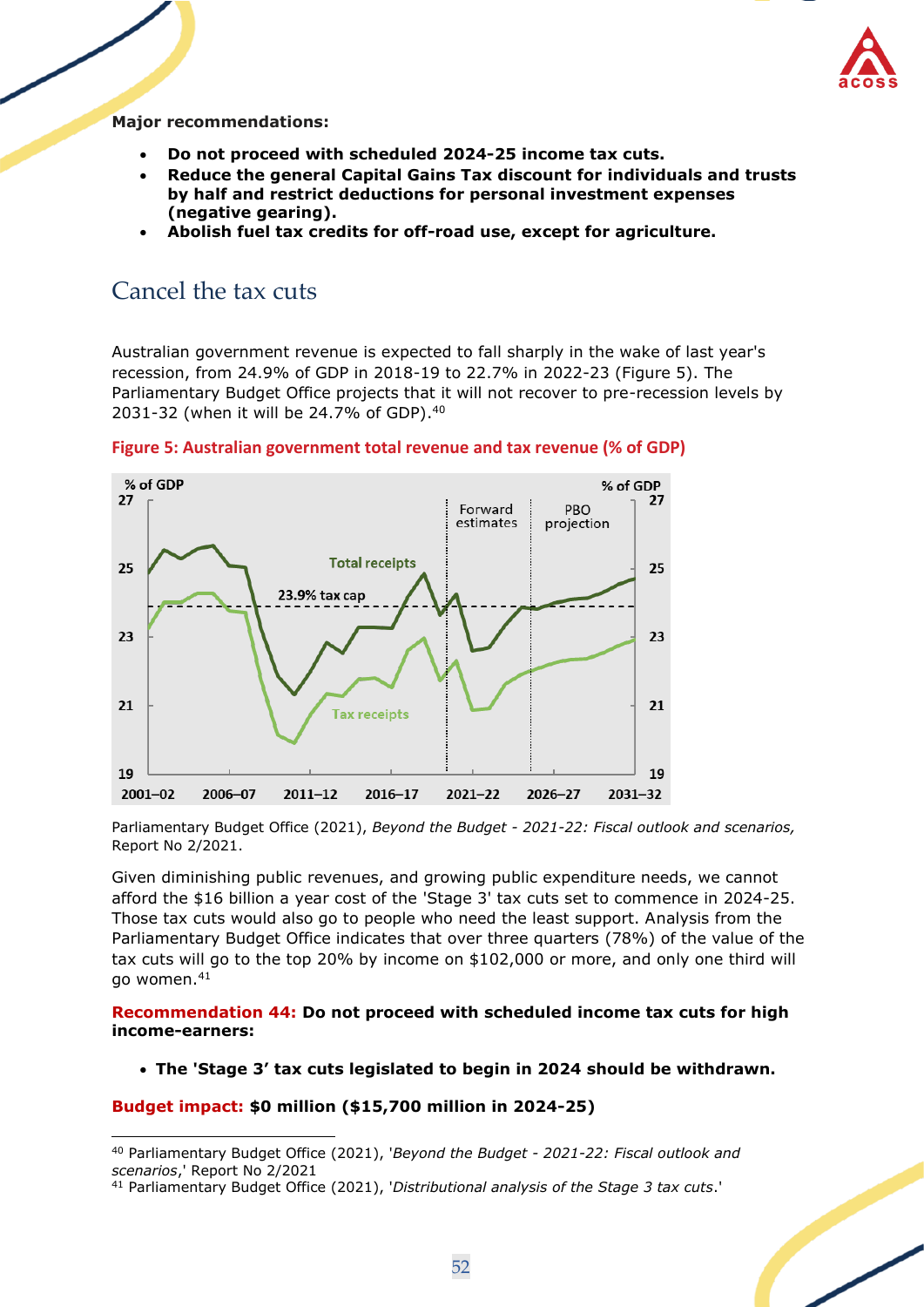

## <span id="page-53-0"></span>Tax investment income more fairly and consistently

Households invest more in dwellings than businesses invest in plant and equipment. The result of our high levels of housing investment is rising prices rather than affordable housing for all. Over the past year, home prices have risen by over 20% and rents rose by more than 8%.<sup>42</sup>

Our tax system encourages over-investment in housing and other assets that increase in value at the expense of more productive investments. Capital gains from investment in housing, shares and other assets are taxed at half each individual's marginal tax rate, and these increases in personal wealth are only taxed when the assets are sold. This tax bias encourages speculative investments in assets, inflating their value and detracting from long-term economic development. It exacerbates boom and bust cycles in the economy, especially when, as now, interest rates are at very low levels.

The 50% Capital Gains Tax (CGT) discount overwhelmingly benefits the top 10% of taxpayers, who receive two-thirds of all capital gains. $43$  We propose that this concession be halved, so that three-quarters of capital gains are taxed. Rather than grandfathering this change (which would lock in existing investments), we propose that from July 2022 the tax rate on capital gains be progressively lifted from 50% of the marginal tax rate to 75% over a three-year period. Existing investors should have the funds to pay the higher rate of CGT as it only levied once an asset is sold.

In addition, avoidance of CGT would be curbed by our recommendation to tighten the tax treatment of superannuation fund earnings post-retirement (see Chapter 9: Decent retirement incomes and services).

Ideally, the delay in taxing capital gains would be eliminated by taxing them annually as they accrue. This is impractical as it would require annual valuations, and many longterm investors would not have the cashflow to pay annually. Instead, the government should ensure that the tax treatment of investment expenses (including interest payments on borrowings to purchase an asset) is consistent with the (delayed) tax treatment of capital gains.

From January 2023, investors should no longer be able to claim deductions on those expenses until the investment yields a positive return (often through sale of the asset years later).<sup>44</sup> That is, 'negative gearing' of expenses relating to assets such as housing and shares (where individuals offset income tax on their wages and other income with deductions for fictional 'investment losses') should not be permitted. Investors could still claim deductions, but they would be better matched with investment income. Assets acquired before that date would be grandfathered so that deductions can still be claimed under the present rules.<sup>45</sup> This restriction would not apply to investment in an 'active business'.

<sup>42</sup> ABS (2021), '*Australian National Accounts'*; Pawson H et al (2021), 'COVID1*9, rental housing and homelessness impacts in Australia',* UNSW Sydney.

<sup>43</sup> Australian Taxation Office (2020), '*Taxation Statistics'.*

<sup>44</sup> A more detailed explanation of this reform, including our responses to claims that it would mainly affect people on low or modest incomes, is in ACOSS (2016): '*Fuel on the fire: Negative gearing, capital gains tax & housing affordability,'* ACOSS, Sydney at: https://www.acoss.org.au/wp-content/uploads/2016/04/Fuel\_on\_the\_fire\_ACOSS.pdf

 $45$  Unlike the above change to CGT, grandfathering is appropriate in this case because otherwise some existing investors would lack the cashflow to pay the additional tax.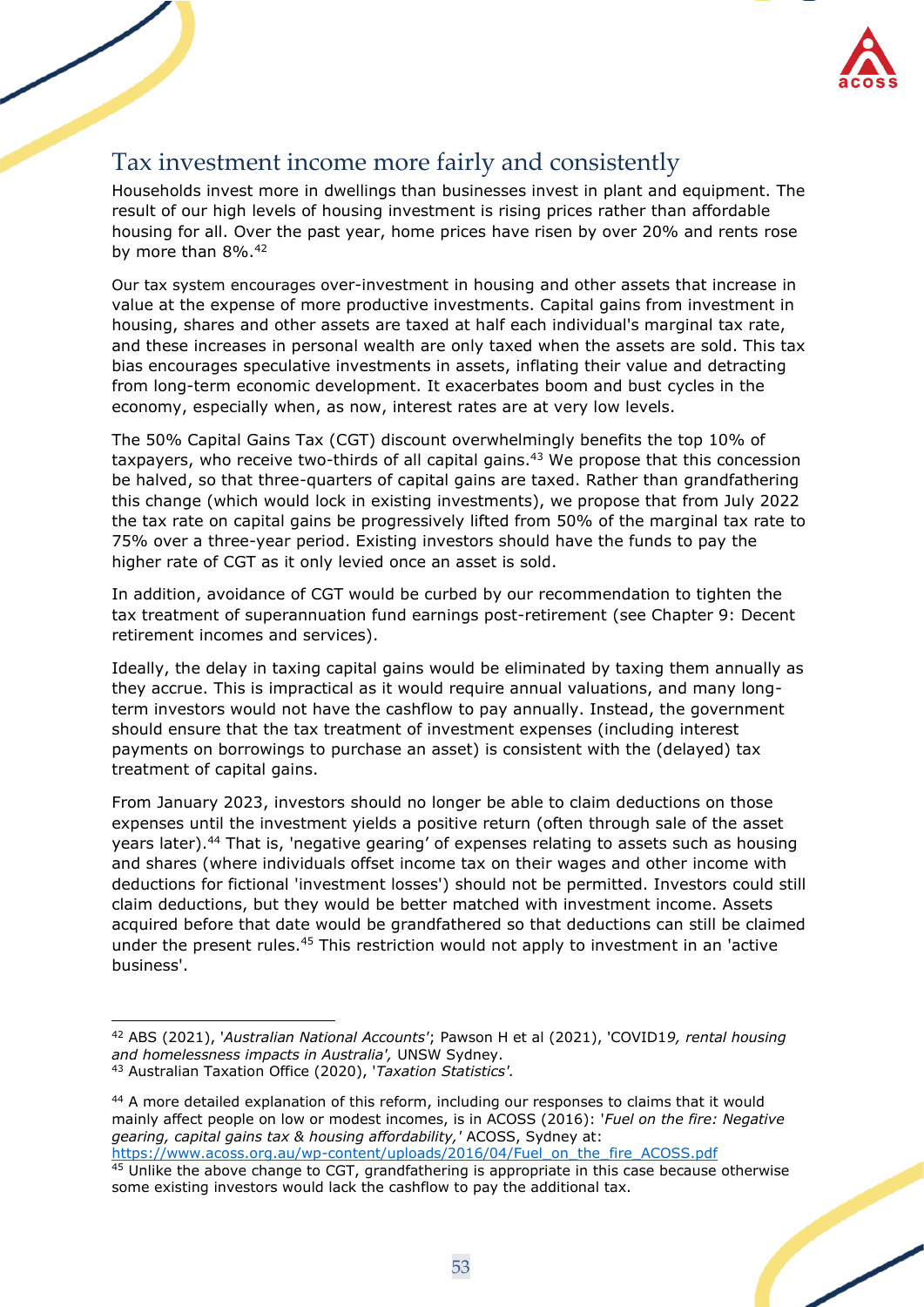

The revenue saved from this measure would be devoted to the affordable rental housing investment incentive proposed in Chapter 5: Make access to housing affordable for people with low incomes.

**Recommendation 45: Reduce the general Capital Gains Tax discount for individuals and trusts:** 

• **The exemption of 50% of personal capital gains from Capital Gains Tax should be reduced from 50% to 25%, phased in over five years (reduced by 5% per year) commencing 1 July 2022.**

**Budget impact: \$800 million (\$1,400 million in 2023-24)**

**Recommendation 46: Restrict deductions for personal investment expenses (negative gearing):**

- **1) Income tax deductions for expenses (such as interest payments on debt) relating to passive investments in assets yielding capital gains (such as housing, shares and collectables) should be limited to income received from those asset classes, including capital gains realised on subsequent sale. This should apply to all new investments of this type entered into after 1 January 2023.**
- **2) The revenue saved from this measure should be used to introduce an affordable rental housing investment incentive which rebates a proportion of the construction costs of new 'affordable rental' dwellings annually over a ten-year period, during which rents are held at least 20% below median market levels (see Recommendation 24 in Chapter 5, Housing).**

**Budget impact: \$0 (\$600 million in 2023-24)**

## <span id="page-54-0"></span>Curb personal tax avoidance using private trusts and companies

Private (closely held) trusts, especially discretionary trusts, are used to avoid income tax by splitting income with a family member, delaying or avoiding payment of CGT, and by passing on the benefits of investment tax breaks from the trust to its beneficiaries (unlike the tax treatment of companies). Although the policy intention is that any income that is not taxed in the hands of beneficiaries is instead taxed in the hands of the trust, this is not consistently applied.

Private trusts and companies are also used to (illegally) evade tax and launder money by shifting funds through complex chains of entities or to 'tax havens' such as Panama, Bermuda, or Switzerland.

One way to close off these tax avoidance opportunities is to tax private trusts as companies as recommended in 2000 by the Review of Business Taxation (Ralph Review).<sup>46</sup> This would also improve consistency in the tax treatment of trusts and companies, especially the treatment of tax-preferred income (tax concessions), which

<sup>46</sup> Review of Business Taxation (1999): '*A tax system redesigned: More certain, equitable and durable',* Treasury, Canberra.

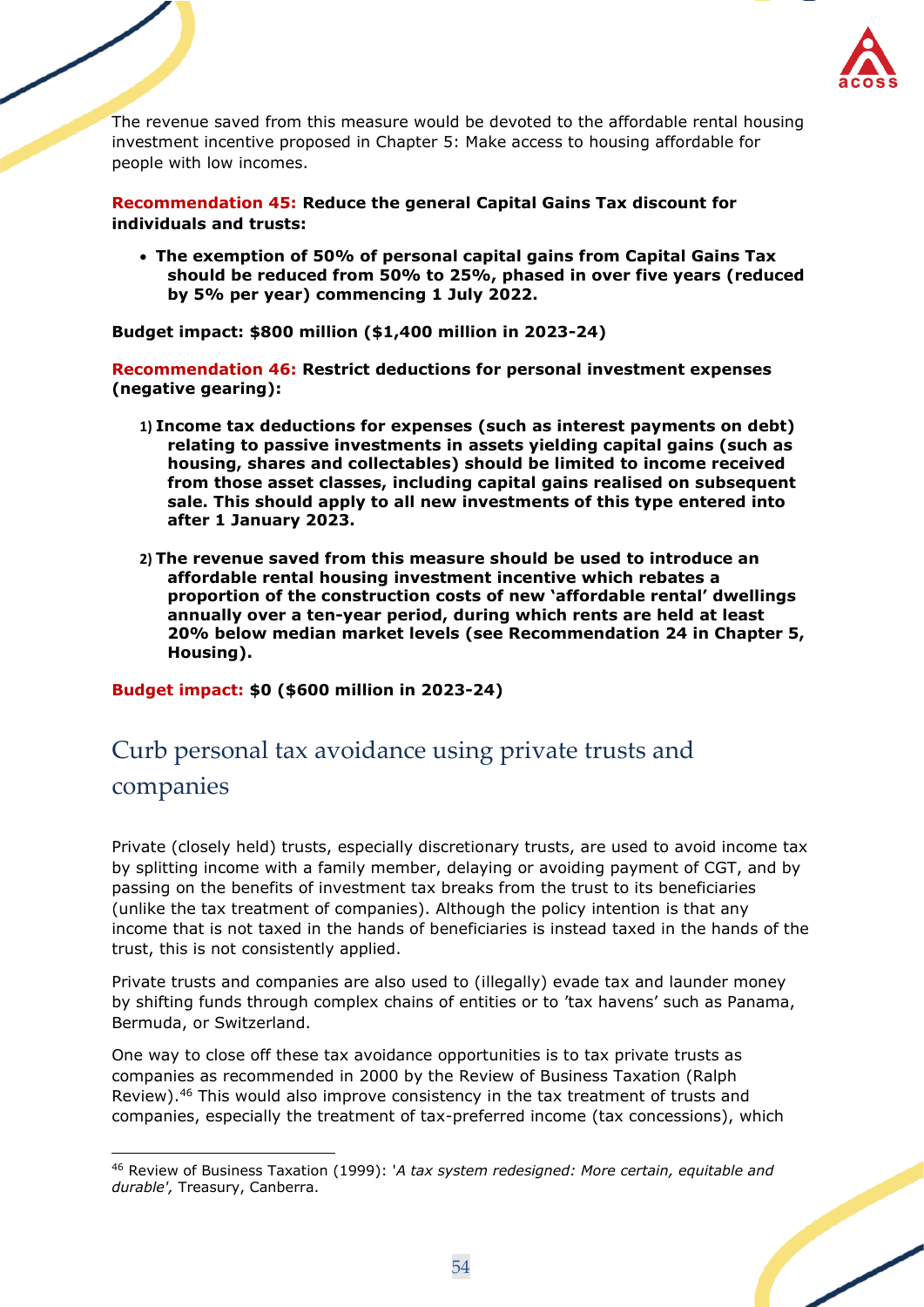

would no longer 'pass through' to the beneficiaries of private trusts. On the other hand, it would enable high-income-earners to exploit the gap between the company tax rate and higher personal tax rates by retaining income in the trust, so that weakness in the tax treatment of private companies should also be overcome as proposed below.

An alternative way to curb tax avoidance through discretionary trusts is to apply CGT to untaxed or concessionally-taxed income (for example, where taxable income is reduced by building works deductions) of private discretionary trusts when it is distributed to beneficiaries. Currently, these distributions do not attract CGT, including where capital gains are realised through asset revaluations within the trust. This would bring the tax treatment of discretionary trusts into alignment with that of fixed trusts, and curb avoidance of CGT.

The proposed changes would apply to private express trusts (both fixed and discretionary trusts), with exemptions like those recommended in the Ralph Review including complying superannuation funds and disability trusts.

A related policy challenge is the widespread use of private companies and trusts to (unlawfully) evade tax and launder money through secrecy jurisdictions or 'tax havens', as revealed by revelations from 'Operation Wickenby' (Switzerland), 'Panama Papers' (Panama) and the 'Paradise Papers' (Bermuda), and 'Pandora Papers' (Cayman Islands and Samoa).

In 2014, Australia was a prominent supporter of the G20 initiative to curb these practices by improving the transparency of beneficial ownership of companies and trusts. Seven years later, two independent progress reviews have found Australia has not complied with its commitments to improve transparency in beneficial ownership of companies and trusts. 47

To encourage tax compliance and curb money laundering, information on private trusts should be published by the ATO on a public register, akin to the register for companies. The privacy of beneficiaries of family trusts registered as such could be protected by exempting those trusts (but not related entities that are not themselves family trusts) from requirements to publicly list their beneficiaries.<sup>48</sup>

In addition, private companies should be required to declare their beneficial owners to ASIC and companies exempted from public disclosure requirements by previous grandfathering arrangements should be included.

Private companies are also widely used to avoid tax, often in conjunction with discretionary trusts. These arrangements take advantage of the gap between the top marginal rate of personal income tax and the company tax rate.

The use of 'cashbox companies' to avoid personal income tax by retaining income in a private company should be curbed by taxing retained earnings (minus a reinvestment

*[level\\_principles\\_beneficial\\_ownership\\_transparency.pdf](https://star.worldbank.org/sites/star/files/g20_high-level_principles_beneficial_ownership_transparency.pdf) ; OECD (2017): 'Global forum on transparency and exchange of information for tax purposes: Australia 2017 (second round): Peer review report on the exchange of information on request'*, OECD Publishing, Paris, at: <https://doi.org/10.1787/9789264280069-en> ; Financial Action Task Force (2018), 'A*nti-money laundering and counter-terrorist financing measures - Australia, 3rd Enhanced Follow-up Report & Technical Compliance Re-Rating.'* Paris.

<http://www.fatf-gafi.org/publications/mutualevaluations/documents/fur-australia-2018.html>

<sup>47</sup> Group of 20 (2014): 'High-level principles on beneficial ownership transparency', G20, Brisbane, at: [https://star.worldbank.org/sites/star/files/g20\\_high](https://star.worldbank.org/sites/star/files/g20_high-level_principles_beneficial_ownership_transparency.pdf)*-*

<sup>&</sup>lt;sup>48</sup> In a family trust election, the transfer of income or losses beyond beneficiaries who belong to the family that owns the trust is discouraged by a penalty tax. Private companies exempted from disclosure requirements by previous grandfathering arrangements should be included.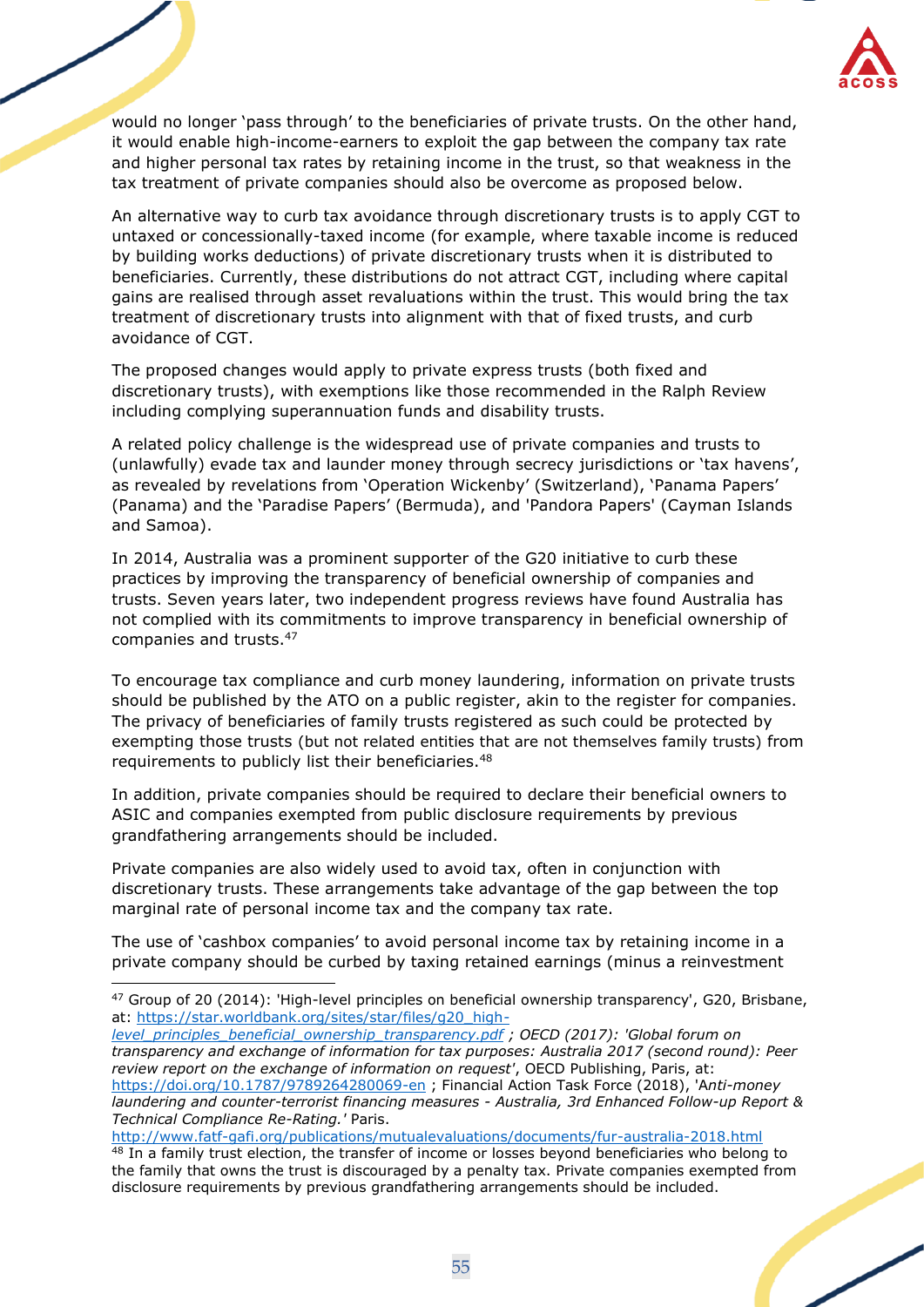

allowance for active businesses) in private companies at the top marginal personal tax rate plus Medicare Levy. This tax treatment would also apply to private trusts taxed as companies under the reform proposed above. Where the owner of the private company would ordinarily face a lower personal tax rate, they could distribute company income to themselves in the form of dividends or wages so that they are taxed at their personal tax rate.

This reform has become more urgent now that the company tax rate has fallen to 27.5% for companies with annual turnover below \$50 million. This change provided windfall gains to high-income-earners using companies as business vehicles. <sup>49</sup>

**Recommendation 47: Curb the use of private trusts to avoid personal income tax and conceal income:**

- **1) From 1 July 2023, closely-held express trusts (both discretionary and fixed) should be taxed as companies. This would not apply to certain categories of trusts including collective investment vehicles, complying superannuation funds, disability trusts, and trusts established pursuant to court orders.**
- **2) Alternately, Capital Gains Tax should apply to untaxed and preferentiallytaxed distributions to the beneficiaries of closely-held discretionary trusts, including distributions arising from asset revaluations.**
- **3) A public register should be established by the ATO by July 2023 to hold the following information in regard to trusts that are required to lodge tax returns: the names and tax file numbers of the trustee, controller, any beneficiaries that are not natural persons (for example other trusts or companies), annual financial statements, and (where the trust is not a family trust) all other beneficiaries together with a declaration from the trustee identifying all beneficial owners.**

**Budget impact: \$0 (\$1,600 million in 2023-24)**

**Recommendation 48: Curb the use of private companies to avoid personal income tax:**

**From 1 July 2023, income retained in private companies, apart from a reinvestment allowance for companies engaged in active business (comprising a fixed proportion of the assets of the company), should be taxed at the top marginal rate of personal income tax plus Medicare Levy.**

<span id="page-56-0"></span>**Budget impact: \$0 (\$1,500 million in 2023-24)**

<sup>&</sup>lt;sup>49</sup> The lower company tax rate is restricted to active businesses, as distinct from passive investment vehicles. Nevertheless, incorporated active business entities with turnover of up to \$50 million include many owned by high income-earners (for example, professional practices). Business owners with low to modest incomes are less likely to incorporate.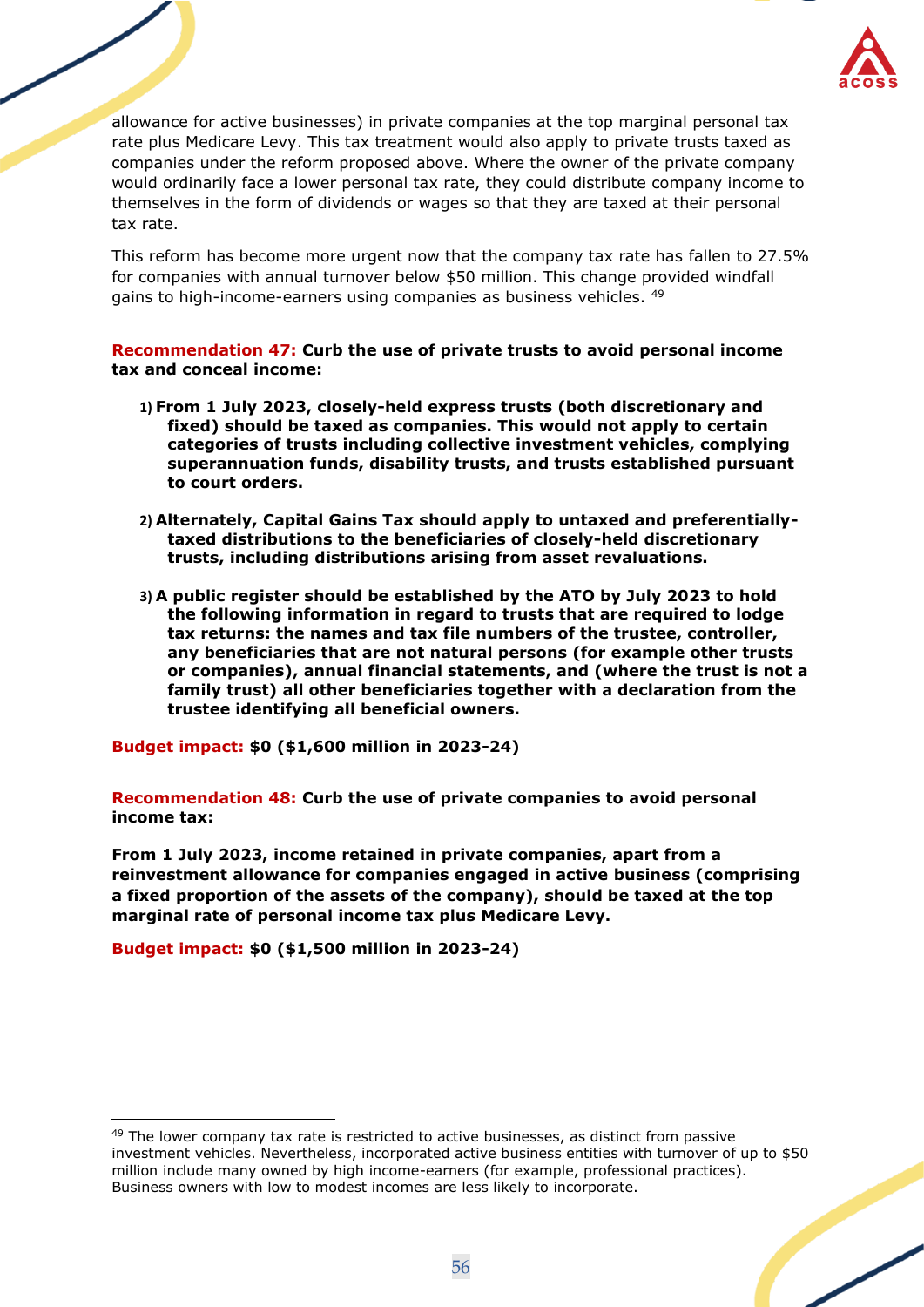

## Curb international business tax avoidance

The government has implemented welcome reforms to tackle corporate tax base erosion and to prevent the shifting of profits offshore, including the introduction of a Diverted Profits Tax and a Multinational Anti-Avoidance Law (MAAL). More needs to be done. Too many corporations operating profitably in Australia pay little or no tax. Improving the financial transparency of multinational companies operating in Australia would help change this behaviour. Further, the 'thin capitalisation' rules designed to prevent the shifting of debt to Australia to avoid tax should be strengthened and the use of secrecy jurisdictions (tax havens) for this purpose should be discouraged.

**Recommendation 49: Curb international business tax avoidance:**

**Base Erosion and Profit Shifting by companies operating internationally should be curbed by making the following changes from July 2023:**

- 1) **Tighten thin capitalisation rules so that allowable debt deductions are based on a company's global debt-equity ratio;**
- 2) **Improve the transparency of reporting on business income and taxation flows by requiring public disclosure of the ultimate beneficial ownership of companies registered in Australia; requiring the ATO to publicly release high-level reports under the OECD country-by-country reporting initiative in regard to companies with turnover above \$750 million; and requiring the ATO to share information on the tax status of trusts and partnerships as well as companies with other tax authorities pursuant to international agreements;**
- 3) **Apply special withholding taxes on transfers of funds to secrecy jurisdictions that do not provide effective information exchange pursuant to international treaties.**

**Budget impact: \$0 (\$500 million in 2023-24)**

## <span id="page-57-0"></span>Remove fossil fuel subsidies

The fuel tax offset for off-road use refunds the excise paid by businesses for fuel that is not used to transport goods or people on Australian roads. Its rationale is that the fuel excise is a user charge to fund public roads, so fuels used for other purposes should be exempted. This is questionable, especially when Australia will struggle to meet its carbon reduction commitments. Fuel taxation is a mechanism for generating general government revenue and reducing our reliance on environmentally harmful fossil fuels.

In Chapter 4: Accelerate a just climate transition and strengthen community climate resilience, we argue that fuel tax credits for off-road use increases carbon emissions and dampens incentives to improve energy efficiency and switch fuels.

### **Recommendation 50: Abolish fuel tax credits for off-road use:**

• **Fuel tax credits for off-road use, except agriculture, should be abolished from July 2022.**

**Budget impact: \$7,000 million (\$6,000 million in 2023-24)**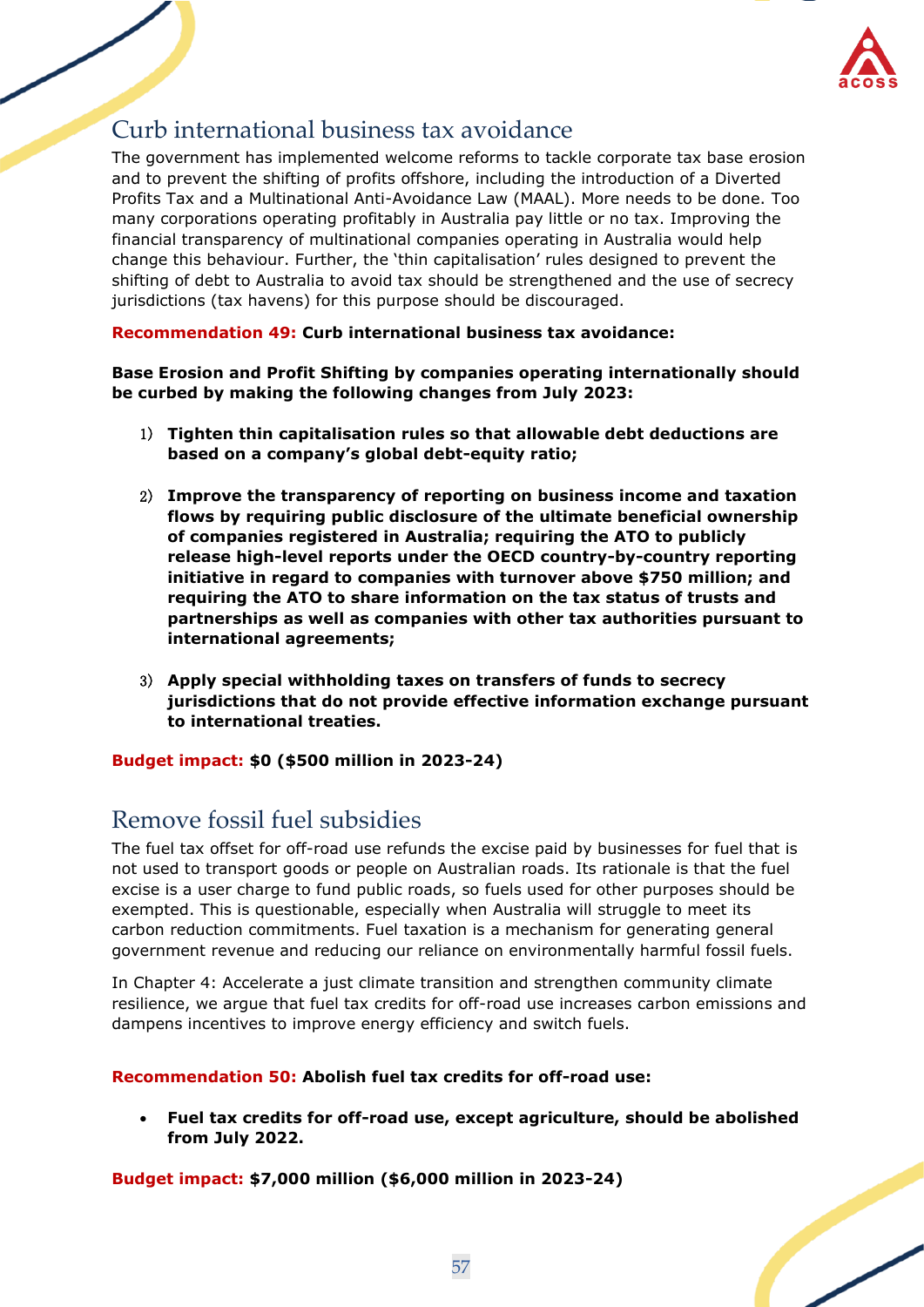

## Use the tax system to encourage healthy practices and fund preventive health care

Excessive sugar consumption is a major reason that almost two-thirds of residents in Australia are overweight or obese; one of the highest rates in the OECD. Excessive sugar consumption also leads to tooth decay, especially in children.

We propose a *tax on water-based drinks with added sugar* as a first step towards reducing excessive sugar consumption since these often have a very high sugar content and have no nutritional value. This would be a volume-based tax on water-based drinks with added sugar (not including unsweetened fruit juices) along the lines of the British tax on sugary drinks.<sup>50</sup>

Revenue from this tax should be earmarked for preventive health and health promotion programs, including healthy eating and sports programs in schools, and a public subsidy for the transport of fresh food to remote areas. In remote Aboriginal and Torres Strait Islander communities a fresh food transport subsidy would be a direct, equitable and cost-effective way to improve health. $51$ 

Overall alcohol consumption has fallen in Australia. However, there has been persistent growth in consumption of wine, and growing concern about the impact of excessive consumption of cheap wines on drinkers, their families and communities, especially its contribution to family violence.

A contributing factor is the inconsistent tax treatment of different forms of alcohol, with wines and ciders taxed at relatively lower rates.

The Wine Equalisation Tax (WET) and WET Rebate should be abolished and wine and ciders should be taxed at two uniform rates according to alcohol volumes, lying between the tax rates for brewed full-strength beer and spirits.<sup>52</sup>

These reforms should be part of a wider strategy to reduce harmful consumption of alcohol including regulatory reform (especially advertising and financing of sporting and similar activities by producers) and health promotion campaigns.

#### **Recommendation 51: Introduce a 'sugar tax' on sweetened drinks**

#### **(1) As part of a comprehensive strategy to reduce sugar consumption where this is harmful to health, and to better incorporate related health and social costs into its price; from 1 July 2022 a two-tier volumetric 'sugar tax' should be**

 $50$  That tax applies to drinks with sugar content above 5g/100ml and at a higher rate for drinks with over 8g/100ml. Soft drink manufacturers quickly reduced the sugar content of their products to bring them under the thresholds for higher taxation.

<sup>51</sup> This could be modelled on a Canadian program, 'Nutrition North America', which provides a transport subsidy to food providers in remote, isolated regions. Funding is based on the total weight of fresh food products shipped to eligible communities, who must then pass on the savings to consumers.

 $52$  ACIL Allen Consulting (2015): Alcohol tax reform: Economic modelling, ACIL Allen Consulting, Sydney for FARE. Available: [https://www.acilallen.com.au/uploads/files/projects/177/ACILAllen\\_AlcoholTax\\_2015.pdf](https://www.acilallen.com.au/uploads/files/projects/177/ACILAllen_AlcoholTax_2015.pdf) A common volumetric tax rate for wine at \$56.46 (half way between the full-strength draught beer rate of \$33.16 and the spirits rate of \$79.77) would raise \$2.3 billion in annual revenue and reduce overall alcohol consumption by 7.1% (mainly by raising the cost of cask wines); The Henry Report also proposed a uniform volumetric tax. See Henry et al (2009): op. cit.